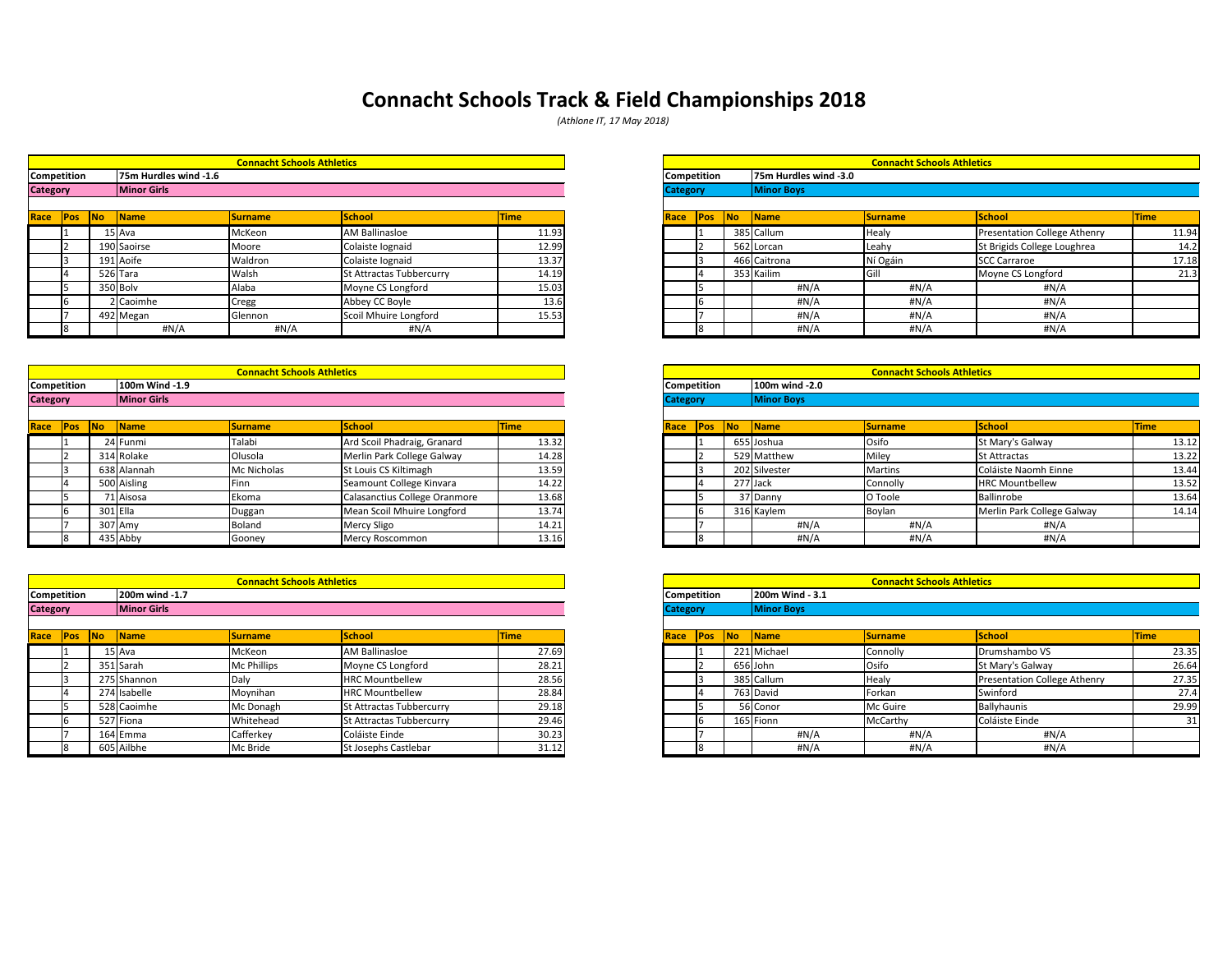|                 |                    |           |                    | <b>Connacht Schools Athletics</b> |                              |             |      |                    |                         |                   | <b>Connacht Schools Athletics</b> |                               |             |
|-----------------|--------------------|-----------|--------------------|-----------------------------------|------------------------------|-------------|------|--------------------|-------------------------|-------------------|-----------------------------------|-------------------------------|-------------|
|                 | <b>Competition</b> |           | 800m               |                                   |                              |             |      | <b>Competition</b> |                         | 800m              |                                   |                               |             |
| <b>Category</b> |                    |           | <b>Minor Girls</b> |                                   |                              |             |      | <b>Category</b>    |                         | <b>Minor Boys</b> |                                   |                               |             |
| Race            | Pos                | <b>No</b> | Name               | <b>Surname</b>                    | <b>School</b>                | <b>Time</b> | Race |                    | <b>No</b><br><b>Pos</b> | <b>Name</b>       | <b>Surname</b>                    | School                        | <b>Time</b> |
|                 |                    |           | 352 Kate           | Hagan                             | Moyne CS Longford            | 2.28.35     |      |                    |                         | 470 Darragh       | Jennings                          | <b>SCC Carraroe</b>           | 2.15.       |
|                 |                    |           | 501 Róisín         | Geaney                            | Seamount College Kinvara     | 2.30.33     |      |                    |                         | 506 Michael       | Leahy                             | Seamount College Kinvara      | 2.23.       |
|                 |                    |           | 257 Alannah        | Canavan                           | <b>J&amp;M Gortnor Abbey</b> | 2.31.03     |      |                    |                         | 731 Max           | Flynn                             | Summerhill Sligo              | 2.27.       |
|                 |                    |           | 229 Arwen          | O Neill                           | J&M Enniscrone               | 2.33.45     |      |                    |                         | 73 Dylan          | Connolly                          | Calasancius College Oranamore | 2.29        |
|                 |                    |           | 137 Eabha          | Brennan                           | Coláiste Bhaile Chlair       | 2.37.08     |      |                    |                         | 165 Fionn         | McCarthy                          | Coláiste Einde                | 2.30.       |
|                 |                    |           | 494 Rosie          | Flanagan                          | Scoil Mhuire Longford        | 2.37.12     |      |                    |                         | 575 Padraic       | Mc Hugh                           | <b>St Colmans Claremorris</b> | 2.32.       |
|                 |                    |           | 776 Ava            | Griffin                           | <b>Ursuline Sligo</b>        | 2.39.39     |      |                    |                         | 654 Blake         | <b>Cummins</b>                    | <b>St Marys Galway</b>        | 2.34.       |
|                 | 18                 |           | 97 Kelis           | Curran                            | Castlerea CS                 | 2.40.42     |      |                    |                         | 248 Kieran        | Doyle                             | Gort CS                       | 2.34.       |
|                 |                    |           | 775 Nicola         | Dunleavy                          | Ursuline Sligo               | 2.44.34     |      |                    |                         | 192 Oisin         | Brennan                           | Colaiste Mhuire Ballymote     | 2.43.       |
|                 | 10                 |           | 371 Emily          | Martin                            | Our Lady's Bower, Athlone    | 2.47.29     |      | 10                 |                         | 576 James         | Wooley                            | <b>St Colmans Claremorris</b> | 2.47.       |
|                 |                    |           | #N/A               | #N/A                              | #N/A                         |             |      |                    |                         | #N/A              | #N/A                              | #N/A                          |             |
|                 |                    |           | #N/A               | #N/A                              | #N/A                         |             |      | 12                 |                         | #N/A              | #N/A                              | #N/A                          |             |

|        |         |                    | <b>Connacht Schools Athletics</b> |                           |             |                    |            |    |                   | <b>Connacht Schools Athletics</b> |                               |             |
|--------|---------|--------------------|-----------------------------------|---------------------------|-------------|--------------------|------------|----|-------------------|-----------------------------------|-------------------------------|-------------|
| tition |         | 800m               |                                   |                           |             | <b>Competition</b> |            |    | 800m              |                                   |                               |             |
|        |         | <b>Minor Girls</b> |                                   |                           |             | <b>Category</b>    |            |    | <b>Minor Boys</b> |                                   |                               |             |
|        |         |                    |                                   |                           |             |                    |            |    |                   |                                   |                               |             |
| Pos    | No      | <b>Name</b>        | <b>Surname</b>                    | <b>School</b>             | <b>Time</b> | <b>Race</b>        | <b>Pos</b> | No | Name              | <b>Surname</b>                    | School                        | <b>Time</b> |
|        |         | 352 Kate           | Hagan                             | Moyne CS Longford         | 2.28.35     |                    |            |    | 470 Darragh       | Jennings                          | <b>SCC Carraroe</b>           | 2.15.68     |
|        | 501     | Róisín             | Geaney                            | Seamount College Kinvara  | 2.30.33     |                    |            |    | 506 Michael       | Leahy                             | Seamount College Kinvara      | 2.23.20     |
|        |         | 257 Alannah        | Canavan                           | J&M Gortnor Abbey         | 2.31.03     |                    |            |    | 731 Max           | Flynn                             | Summerhill Sligo              | 2.27.18     |
|        |         | 229 Arwen          | O Neill                           | J&M Enniscrone            | 2.33.45     |                    |            |    | 73 Dylan          | Connolly                          | Calasancius College Oranamore | 2.29.57     |
|        |         | 137 Eabha          | Brennan                           | Coláiste Bhaile Chlair    | 2.37.08     |                    |            |    | 165 Fionn         | McCarthy                          | Coláiste Einde                | 2.30.67     |
|        |         | 494 Rosie          | <b> Flanagan</b>                  | Scoil Mhuire Longford     | 2.37.12     |                    |            |    | 575 Padraic       | Mc Hugh                           | <b>St Colmans Claremorris</b> | 2.32.84     |
|        | 776 Ava |                    | Griffin                           | Ursuline Sligo            | 2.39.39     |                    |            |    | 654 Blake         | Cummins                           | <b>St Marys Galway</b>        | 2.34.15     |
|        |         | 97 Kelis           | Curran                            | Castlerea CS              | 2.40.42     |                    |            |    | 248 Kieran        | Doyle                             | <b>Gort CS</b>                | 2.34.19     |
|        |         | 775 Nicola         | Dunleavy                          | Ursuline Sligo            | 2.44.34     |                    |            |    | 192 Oisin         | Brennan                           | Colaiste Mhuire Ballymote     | 2.43.54     |
|        |         | 371 Emily          | Martin                            | Our Lady's Bower, Athlone | 2.47.29     |                    | 10         |    | 576 James         | Wooley                            | <b>St Colmans Claremorris</b> | 2.47.89     |
|        |         | #N/A               | #N/A                              | #N/A                      |             |                    |            |    | #N/A              | #N/A                              | #N/A                          |             |
| 12     |         | #N/A               | #N/A                              | #N/A                      |             |                    | 12         |    | #N/A              | H N/A                             | #N/A                          |             |

|                 |                    |                          |                      | <b>Connacht Schools Athletics</b> |                       |         |      |                    |    |                   | <b>Connacht Schools Athletics</b> |                            |             |
|-----------------|--------------------|--------------------------|----------------------|-----------------------------------|-----------------------|---------|------|--------------------|----|-------------------|-----------------------------------|----------------------------|-------------|
|                 | <b>Competition</b> |                          | 1500m                |                                   |                       |         |      | <b>Competition</b> |    | 1500m             |                                   |                            |             |
| <b>Category</b> |                    |                          | <b>Minor Girls</b>   |                                   |                       |         |      | <b>Category</b>    |    | <b>Minor Boys</b> |                                   |                            |             |
| Race            | Pos                | $\overline{\mathsf{No}}$ | $\sqrt{\frac{1}{2}}$ | <b>Surname</b>                    | School                | Time    | Race | <b>Pos</b>         | No | Name              | <b>Surname</b>                    | <b>School</b>              | <b>Time</b> |
|                 |                    |                          | 777 Una              | Griffin                           | <b>Ursuline Sligo</b> | 5.42.60 |      |                    |    | 354 James         | Myney                             | Moyne CS Longford          | 5.03.23     |
|                 |                    |                          | 288 Isabel           | Howard                            | J&M Salerno           | 5.44.63 |      |                    |    | 614 William       | McDonnell                         | St Josephs College, Galway | 5.04.19     |
|                 |                    |                          | 605 Ailbhe           | Mc Bride                          | St Josephs Castlebar  | 5.45.43 |      |                    |    | $102$ Colm        | Lyons                             | <b>CBS Roscommon</b>       | 5.05.16     |
|                 |                    |                          | 466 Caitrona         | Ní Ogáin                          | <b>SCC Carraroe</b>   | 6.11.36 |      |                    |    | 615 Eoin          | Killeen                           | St Josephs College, Galway | 5.18.49     |
|                 |                    |                          | #N/A                 | #N/A                              | #N/A                  |         |      |                    |    | 496 Cillian       | Campbell                          | Scoil Mhuire Strokestown   | 5.33.34     |
|                 | IЬ                 |                          | #N/A                 | #N/A                              | #N/A                  |         |      | ın                 |    | #N/A              | #N/A                              | #N/A                       |             |
|                 |                    |                          | $\#N/A$              | #N/A                              | #N/A                  |         |      |                    |    | #N/A              | #N/A                              | #N/A                       |             |
|                 |                    |                          | #N/A                 | #N/A                              | #N/A                  |         |      |                    |    | #N/A              | #N/A                              | # $N/A$                    |             |
|                 |                    |                          | #N/A                 | #N/A                              | #N/A                  |         |      |                    |    | #N/A              | H N/A                             | #N/A                       |             |
|                 |                    |                          | #N/A                 | #N/A                              | #N/A                  |         |      | 10                 |    | #N/A              | #N/A                              | #N/A                       |             |
|                 |                    |                          | $\#N/A$              | #N/A                              | #N/A                  |         |      |                    |    | #N/A              | #N/A                              | #N/A                       |             |
|                 | 12                 |                          | #N/A                 | #N/A                              | #N/A                  |         |      | 12                 |    | #N/A              | #N/A                              | #N/A                       |             |

|                    |     |           |                   | <b>Connacht Schools Athletics</b> |                            |             |
|--------------------|-----|-----------|-------------------|-----------------------------------|----------------------------|-------------|
| <b>Competition</b> |     |           | 1500m             |                                   |                            |             |
| <b>Category</b>    |     |           | <b>Minor Boys</b> |                                   |                            |             |
|                    |     |           |                   |                                   |                            |             |
| Race               | Pos | <b>No</b> | <b>Name</b>       | <b>Surname</b>                    | <b>School</b>              | <b>Time</b> |
|                    |     |           | 354 James         | Myney                             | Moyne CS Longford          | 5.03.23     |
|                    | 2   |           | 614 William       | McDonnell                         | St Josephs College, Galway | 5.04.19     |
|                    | 3   |           | 102 Colm          | Lyons                             | <b>CBS Roscommon</b>       | 5.05.16     |
|                    | 4   |           | $615$ Eoin        | Killeen                           | St Josephs College, Galway | 5.18.49     |
|                    | 5   |           | 496 Cillian       | Campbell                          | Scoil Mhuire Strokestown   | 5.33.34     |
|                    | 6   |           | #N/A              | $\sharp N/A$                      | H N/A                      |             |
|                    | 7   |           | $\sharp N/A$      | #N/A                              | #N/A                       |             |
|                    | 8   |           | #N/A              | #N/A                              | #N/A                       |             |
|                    | 9   |           | $\sharp N/A$      | # $N/A$                           | #N/A                       |             |
|                    | 10  |           | $\sharp N/A$      | #N/A                              | #N/A                       |             |
|                    | 11  |           | #N/A              | #N/A                              | #N/A                       |             |
|                    | 12  |           | #N/A              | # $N/A$                           | #N/A                       |             |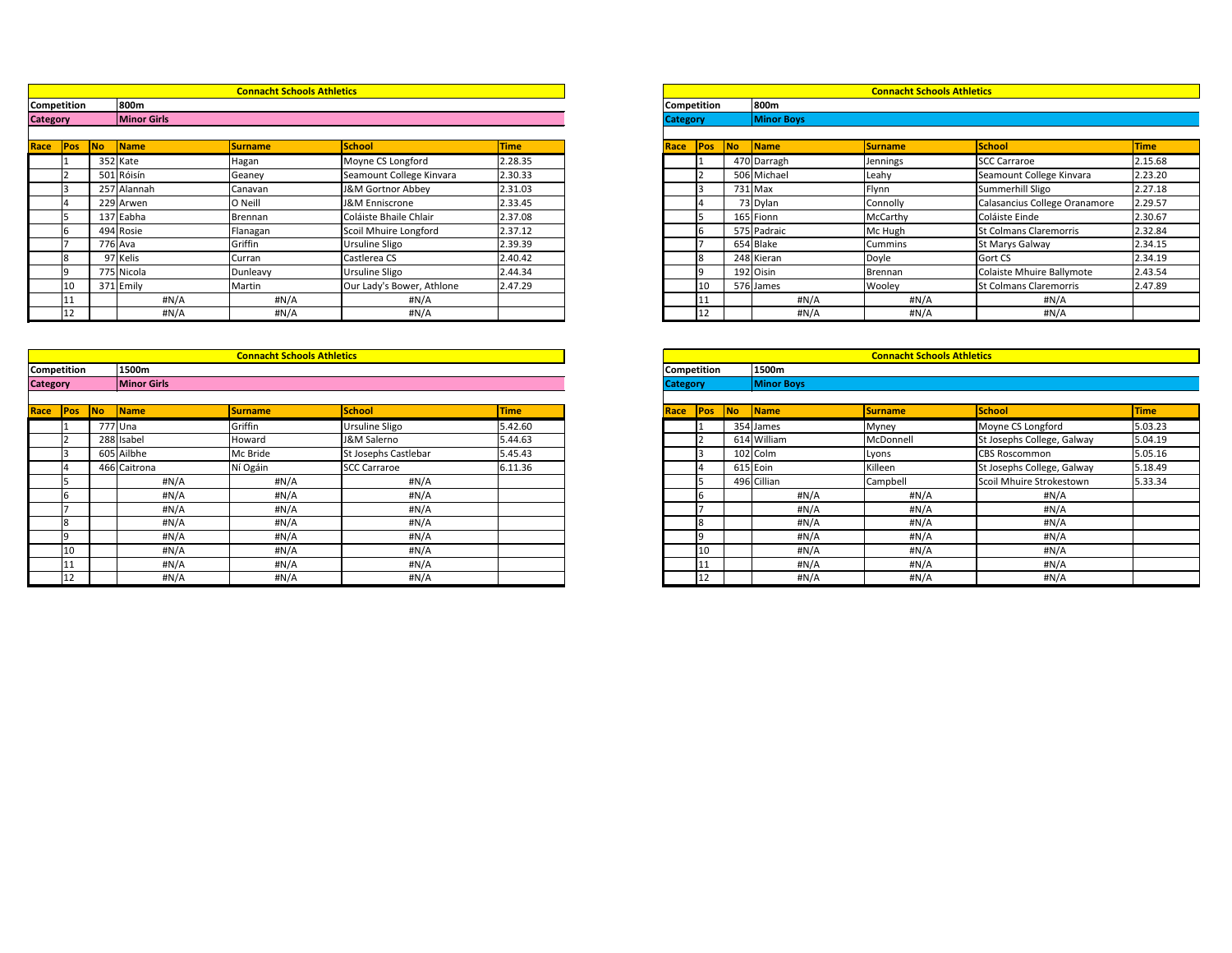|        |           |                    | <b>Connacht Schools Athletics</b> |                                     |             |
|--------|-----------|--------------------|-----------------------------------|-------------------------------------|-------------|
| tition |           | <b>Shot</b>        |                                   |                                     |             |
|        |           | <b>Minor Girls</b> |                                   |                                     |             |
|        |           |                    |                                   |                                     |             |
| Pos    | <b>No</b> | Name               | <b>Surname</b>                    | <b>School</b>                       | <b>Time</b> |
|        |           | 464 Ashleaigh      | Davis                             | Sancta maria Louisburgh             | 8.90m       |
|        |           | 510 Mia            | Clinch                            | Sligo Grammar                       | 8.28m       |
|        |           | 374 Grace          | Crossen                           | Our Lady's Bower, Athlone           | 8.26m       |
|        |           | $311$  Ella        | Raferty                           | Mercy Tuam                          | 7.75m       |
|        |           | 391 Millie         | Geraghty                          | <b>Presentation College Athenry</b> | 7.33m       |
|        |           | 467 Síofra         | Nic Dhonnacha                     | <b>SCC Carraroe</b>                 | 6.74m       |
|        |           | Aisling            | Feely                             | Abbey CC Boyle                      | 6.51m       |
|        |           | #N/A               | #N/A                              | #N/A                                |             |
|        |           | #N/A               | #N/A                              | #N/A                                |             |
| 10     |           | H N/A              | #N/A                              | #N/A                                |             |
|        |           | #N/A               | #N/A                              | #N/A                                |             |
| 12     |           | H N/A              | #N/A                              | H N/A                               |             |

|                  |             |                    | <b>Connacht Schools Athletics</b> |                                     |             |                 |                    |           |                        | <b>Connacht Schools Athletics</b> |                              |                   |
|------------------|-------------|--------------------|-----------------------------------|-------------------------------------|-------------|-----------------|--------------------|-----------|------------------------|-----------------------------------|------------------------------|-------------------|
|                  | Competition | <b>Shot</b>        |                                   |                                     |             |                 | <b>Competition</b> |           | <b>Shot</b>            |                                   |                              |                   |
| <b>Category</b>  |             | <b>Minor Girls</b> |                                   |                                     |             | <b>Category</b> |                    |           | <b>Minor Boys</b>      |                                   |                              |                   |
| <b>Event Pos</b> |             | No <br><b>Name</b> | <b>Surname</b>                    | School                              | <b>Time</b> |                 | <b>Event Pos</b>   | <b>No</b> | $\sqrt{\mathsf{Name}}$ | <b>Surname</b>                    | <b>School</b>                | Time              |
|                  |             | 464 Ashleaigh      | Davis                             | Sancta maria Louisburgh             | 8.90m       |                 |                    |           | 426 Harry              | Sheridan                          | <b>Rice College Westport</b> | 13.63             |
|                  | 2           | $510$ Mia          | Clinch                            | Sligo Grammar                       | 8.28m       |                 |                    |           | 470 Darragh            | Jennings                          | <b>SCC Carraroe</b>          | 12.57             |
|                  | l3          | 374 Grace          | Crossen                           | Our Lady's Bower, Athlone           | 8.26m       |                 |                    |           | 60 John                | Mc Donagh                         | <b>Ballyhaunis CS</b>        | 10.42             |
|                  | 14          | 311 Ella           | Raferty                           | Mercy Tuam                          | 7.75m       |                 |                    |           | 655 Joshua             | Osifo                             | St Mary's Galway             | 10.30             |
|                  |             | 391 Millie         | Geraghty                          | <b>Presentation College Athenry</b> | 7.33m       |                 |                    |           | 563 Daniel             | Ukaga                             | St Brigids College Loughrea  | 10.26             |
|                  |             | 467 Síofra         | Nic Dhonnacha                     | <b>SCC Carraroe</b>                 | 6.74m       |                 |                    |           | 277 Jack               | Connolly                          | <b>HRC Mountbellew</b>       | 10.01             |
|                  |             | 3 Aisling          | Feely                             | Abbey CC Boyle                      | 6.51m       |                 |                    |           | 61 Martin              | Mc Donagh                         | <b>Ballyhaunis CS</b>        | 9.10 <sub>m</sub> |
|                  | l8          | #N/A               | #N/A                              | #N/A                                |             |                 |                    |           | 40 Darragh             | Lynch                             | <b>Ballinrobe CS</b>         | 8.95m             |
|                  |             | $\sharp N/A$       | #N/A                              | #N/A                                |             |                 |                    |           | 700 Leo                | Cronin                            | St Muredachs Ballina         | 7.95m             |
|                  | L TO        | $\sharp N/A$       | #N/A                              | #N/A                                |             |                 | 10                 |           | 471 Ethan              | DePaor                            | <b>SCC Carraroe</b>          | 9.63 <sub>m</sub> |
|                  | 11          | #N/A               | #N/A                              | #N/A                                |             |                 |                    |           | #N/A                   | #N/A                              | #N/A                         |                   |
|                  | 12          | #N/A               | #N/A                              | #N/A                                |             |                 |                    |           | #N/A                   | #N/A                              | #N/A                         |                   |

|                 |                    |                          |                    | <b>Connacht Schools Athletics</b> |                              |                   |                    |                  |    |                   | <b>Connacht Schools Athletics</b> |                                     |       |
|-----------------|--------------------|--------------------------|--------------------|-----------------------------------|------------------------------|-------------------|--------------------|------------------|----|-------------------|-----------------------------------|-------------------------------------|-------|
|                 | <b>Competition</b> |                          | High Jump          |                                   |                              |                   | <b>Competition</b> |                  |    | <b>High Jump</b>  |                                   |                                     |       |
| <b>Category</b> |                    |                          | <b>Minor Girls</b> |                                   |                              |                   | <b>Category</b>    |                  |    | <b>Minor Boys</b> |                                   |                                     |       |
|                 | <b>Event Pos</b>   | $\overline{\mathsf{No}}$ | Name               | <b>Surname</b>                    | School                       | <b>Time</b>       |                    | <b>Event Pos</b> | No | <b>Name</b>       | <b>Surname</b>                    | <b>School</b>                       | Time  |
|                 |                    |                          | Jade               | Moorehead                         | Presentation College Athenry | 1.55m             |                    |                  |    | Lucas             | Schukat                           | <b>Presentation College Athenry</b> | 1.55m |
|                 |                    |                          | Saoirse            | Moore                             | Colaiste Iognaid             | 1.55m             |                    |                  |    | <b>Bridel</b>     | Bosakari                          | Sligo Grammar                       | 1.55m |
|                 |                    |                          | Isabelle           | Moynihan                          | <b>HRC Mountbellew</b>       | 1.45m             |                    |                  |    | Ryan              | Tierney                           | <b>St Marys Galway</b>              | 1.40m |
|                 |                    |                          | Tara               | Walsh                             | St Attractas Tubbercurry     | 1.35m             |                    |                  |    | Caleb             | John                              | St Marys Galway                     | 1.40m |
|                 |                    |                          | Rhona              | O'Dea                             | <b>MSM Claremorris</b>       | 1.30 <sub>m</sub> |                    |                  |    | Sean              | <b>Biggins</b>                    | <b>Ballinrobe CS</b>                | 1.30m |
|                 |                    |                          | Isabel             | Claffey                           | Colaiste Bhaile Chlair       | NΗ                |                    |                  |    | #N/A              | #N/A                              | #N/A                                |       |
|                 |                    |                          | Eabha              | O'Riordan                         | Colaiste Bhaile Chlair       | NН                |                    |                  |    | #N/A              | #N/A                              | #N/A                                |       |
|                 |                    |                          | #N/A               | #N/A                              | #N/A                         |                   |                    |                  |    | #N/A              | #N/A                              | #N/A                                |       |
|                 |                    |                          | #N/A               | #N/A                              | #N/A                         |                   |                    |                  |    | #N/A              | #N/A                              | #N/A                                |       |
|                 | 10                 |                          | #N/A               | #N/A                              | #N/A                         |                   |                    |                  |    | #N/A              | #N/A                              | #N/A                                |       |
|                 |                    |                          | #N/A               | #N/A                              | #N/A                         |                   |                    |                  |    | #N/A              | #N/A                              | #N/A                                |       |
|                 |                    |                          | #N/A               | H N/A                             | #N/A                         |                   |                    |                  |    | H N/A             | #N/A                              | #N/A                                |       |

|                 |                  |           |                   | <b>Connacht Schools Athletics</b> |                                     |             |
|-----------------|------------------|-----------|-------------------|-----------------------------------|-------------------------------------|-------------|
| Competition     |                  |           | <b>High Jump</b>  |                                   |                                     |             |
| <b>Category</b> |                  |           | <b>Minor Boys</b> |                                   |                                     |             |
|                 |                  |           |                   |                                   |                                     |             |
| <b>Event</b>    | Pos              | <b>No</b> | Name              | <b>Surname</b>                    | <b>School</b>                       | <b>Time</b> |
|                 | 1                |           | Lucas             | Schukat                           | <b>Presentation College Athenry</b> | 1.55m       |
|                 | $\overline{2}$   |           | <b>Bridel</b>     | Bosakari                          | Sligo Grammar                       | 1.55m       |
|                 | 3                |           | Ryan              | Tierney                           | St Marys Galway                     | 1.40m       |
|                 | 4                |           | Caleb             | John                              | St Marys Galway                     | 1.40m       |
|                 | 5                |           | Sean              | <b>Biggins</b>                    | <b>Ballinrobe CS</b>                | 1.30m       |
|                 | $\boldsymbol{6}$ |           | #N/A              | $\sharp N/A$                      | $\sharp N/A$                        |             |
|                 | $\overline{7}$   |           | $\sharp N/A$      | $\sharp N/A$                      | $\sharp N/A$                        |             |
|                 | 8                |           | #N/A              | #N/A                              | H N/A                               |             |
|                 | 9                |           | $\sharp N/A$      | #N/A                              | #N/A                                |             |
|                 | 10               |           | #N/A              | $\sharp N/A$                      | $\sharp N/A$                        |             |
|                 | 11               |           | #N/A              | #N/A                              | $\sharp N/A$                        |             |
|                 | 12               |           | #N/A              | $\sharp N/A$                      | #N/A                                |             |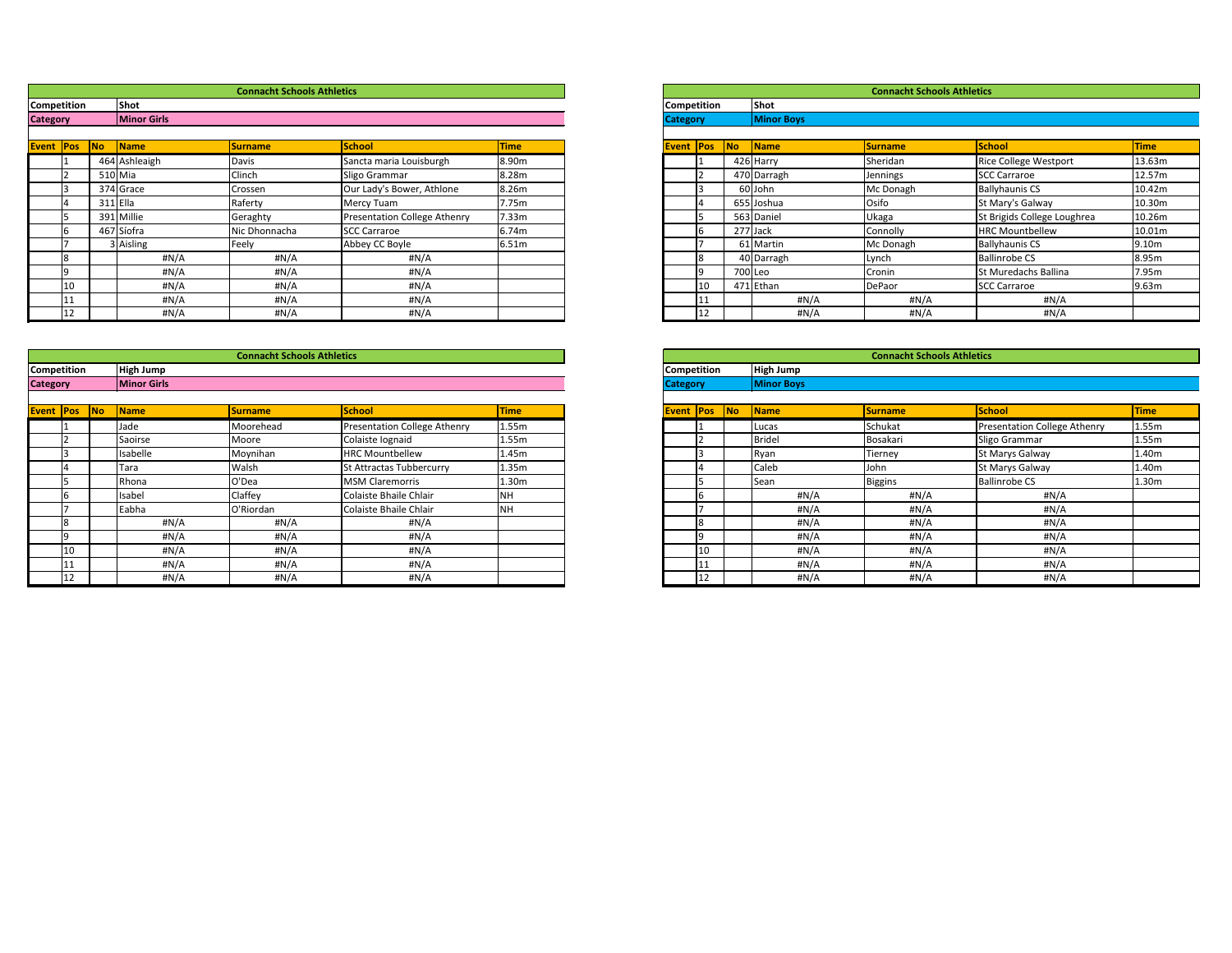|                     |             |                        | <b>Connacht Schools Athletics</b> |                                     |                   |                    |    |                        | <b>Connacht Schools Athletics</b> |                                     |                   |
|---------------------|-------------|------------------------|-----------------------------------|-------------------------------------|-------------------|--------------------|----|------------------------|-----------------------------------|-------------------------------------|-------------------|
|                     | Competition | Long Jump              |                                   |                                     |                   | <b>Competition</b> |    | Long Jump              |                                   |                                     |                   |
| <b>Category</b>     |             | <b>Minor Girls</b>     |                                   |                                     |                   | <b>Category</b>    |    | <b>Minor Boys</b>      |                                   |                                     |                   |
|                     |             |                        |                                   |                                     |                   |                    |    |                        |                                   |                                     |                   |
| <b>Event Pos No</b> |             | $\sqrt{\mathsf{Name}}$ | <b>Surname</b>                    | School                              | <b>Time</b>       | <b>Event Pos</b>   | No | $\sqrt{\mathsf{Name}}$ | <b>Surname</b>                    | <b>School</b>                       | <b>Time</b>       |
|                     |             | 351 Sarah              | Mc Phillips                       | Moyne CS Longford                   | 4.58m             |                    |    | 396 Lucas              | Schukat                           | <b>Presentation College Athenry</b> | 5.11 <sub>m</sub> |
|                     |             | 638 Alannah            | Mc Nicholas                       | St Louis CS Kiltimagh               | 4.56m             |                    |    | 98 Callum              | Pacey                             | Castlerea CS                        | 4.91m             |
|                     |             | 191 Aoife              | Waldron                           | Colaiste Iognaid                    | 4.54m             |                    |    | 659 Ryan               | Tierney                           | St Mary's Galway                    | 4.75m             |
|                     |             | 310 Nicole             | Quirke                            | Mercy Tuam                          | 4.54m             |                    |    | 192 Oisin              | Brennan                           | Colaiste Mhuire Ballymote           | 4.71m             |
|                     |             | 3 Aisling              | Feely                             | Abbey CC Boyle                      | 4.44m             |                    |    | 562 Lorcan             | Leahy                             | St Brigids College Loughrea         | 4.18m             |
|                     |             | 528 Caoimhe            | Mc Donagh                         | St Attractas Tubbercurry            | 4.34m             |                    |    | 578 Jack               | Hunt                              | <b>St Colmans Claremorris</b>       | 4.02m             |
|                     |             | 390 Jade               | Moorhead                          | <b>Presentation College Athenry</b> | 4.24m             |                    |    | 660 Liam               | Murphy                            | St Mary's Galway                    | 4.02m             |
|                     |             | 138 Isabel             | Claffey                           | Coláiste Bhaile Chlair              | 4.20m             |                    |    | #N/A                   | #N/A                              | #N/A                                |                   |
|                     |             | 71 Aisosa              | Ekoma                             | Calasanctius College Oranmore       | 4.19m             |                    |    |                        |                                   |                                     |                   |
|                     | 10          | 774 Aoife              | Gormley                           | Ursuline Sligo                      | 3.87 <sub>m</sub> | 10                 |    | #N/A                   | #N/A                              | #N/A                                |                   |
|                     |             | 36 Clodagh             | Heraty                            | <b>Ballinrobe CS</b>                | 3.61m             |                    |    | #N/A                   | #N/A                              | #N/A                                |                   |
|                     |             | #N/A                   | $\sharp N/A$                      | #N/A                                |                   |                    |    | #N/A                   | #N/A                              | #N/A                                |                   |

|                    |                          |                          |                    | <b>Connacht Schools Athletics</b> |              |      |                  |    |                   | <b>Connacht Schools Athletics</b> |              |      |
|--------------------|--------------------------|--------------------------|--------------------|-----------------------------------|--------------|------|------------------|----|-------------------|-----------------------------------|--------------|------|
| <b>Competition</b> |                          |                          | Triple Jump        |                                   |              |      | Competition      |    | Triple Jump       |                                   |              |      |
| <b>Category</b>    |                          |                          | <b>Minor Girls</b> |                                   |              |      | <b>Category</b>  |    | <b>Minor Boys</b> |                                   |              |      |
|                    |                          |                          |                    |                                   |              |      |                  |    |                   |                                   |              |      |
| <b>Event Pos</b>   |                          | $\overline{\mathsf{No}}$ | <b>Name</b>        | <b>Surname</b>                    | School       | Time | <b>Event Pos</b> | No | Name              | <b>Surname</b>                    | School       | Time |
|                    |                          |                          | #N/A               | #N/A                              | $\sharp N/A$ |      |                  |    | #N/A              | #N/A                              | #N/A         |      |
|                    |                          |                          | #N/A               | #N/A                              | #N/A         |      |                  |    | #N/A              | #N/A                              | $\sharp N/A$ |      |
|                    | 13                       |                          | #N/A               | #N/A                              | #N/A         |      |                  |    | $\sharp N/A$      | #N/A                              | #N/A         |      |
|                    |                          |                          | #N/A               | #N/A                              | #N/A         |      |                  |    | #N/A              | #N/A                              | #N/A         |      |
|                    | 15                       |                          | #N/A               | #N/A                              | #N/A         |      |                  |    | #N/A              | #N/A                              | #N/A         |      |
|                    | 16                       |                          | #N/A               | #N/A                              | #N/A         |      |                  |    | #N/A              | #N/A                              | #N/A         |      |
|                    | $\overline{\phantom{0}}$ |                          | #N/A               | $\sharp N/A$                      | #N/A         |      |                  |    | #N/A              | #N/A                              | $\sharp N/A$ |      |
|                    | 8                        |                          | #N/A               | #N/A                              | #N/A         |      |                  |    | #N/A              | #N/A                              | #N/A         |      |
|                    | l9                       |                          | #N/A               | #N/A                              | #N/A         |      |                  |    | #N/A              | #N/A                              | #N/A         |      |
|                    | 10                       |                          | #N/A               | $\sharp N/A$                      | #N/A         |      |                  | 10 | #N/A              | #N/A                              | $\sharp N/A$ |      |
|                    | 11                       |                          | #N/A               | #N/A                              | #N/A         |      |                  | 11 | #N/A              | #N/A                              | #N/A         |      |
|                    | 12                       |                          | #N/A               | H N/A                             | #N/A         |      |                  | 12 | $\sharp N/A$      | #N/A                              | $\sharp N/A$ |      |
|                    | 13                       |                          | #N/A               | #N/A                              | #N/A         |      |                  | 13 | #N/A              | #N/A                              | #N/A         |      |
|                    | 14                       |                          | #N/A               | #N/A                              | #N/A         |      |                  | 14 | #N/A              | #N/A                              | #N/A         |      |
|                    | 15                       |                          | $\sharp N/A$       | H N/A                             | $\sharp N/A$ |      |                  | 15 | #N/A              | #N/A                              | $\sharp N/A$ |      |
|                    | 16                       |                          | #N/A               | H N/A                             | #N/A         |      |                  | 16 | #N/A              | #N/A                              | #N/A         |      |
|                    | 17                       |                          | $\sharp N/A$       | H N/A                             | #N/A         |      |                  | 17 | #N/A              | #N/A                              | #N/A         |      |
|                    | 18                       |                          | #N/A               | H N/A                             | #N/A         |      |                  | 18 | #N/A              | #N/A                              | #N/A         |      |
|                    | 19                       |                          | $\sharp N/A$       | H N/A                             | #N/A         |      |                  | 19 | #N/A              | #N/A                              | #N/A         |      |
|                    | 20                       |                          | #N/A               | #N/A                              | #N/A         |      |                  | 20 | #N/A              | #N/A                              | #N/A         |      |

|                 |            |           |                   | <b>Connacht Schools Athletics</b> |                               |             |
|-----------------|------------|-----------|-------------------|-----------------------------------|-------------------------------|-------------|
| Competition     |            |           | Long Jump         |                                   |                               |             |
| <b>Category</b> |            |           | <b>Minor Boys</b> |                                   |                               |             |
|                 |            |           |                   |                                   |                               |             |
| <b>Event</b>    | <b>Pos</b> | <b>No</b> | Name              | <b>Surname</b>                    | <b>School</b>                 | <b>Time</b> |
|                 |            |           | 396 Lucas         | Schukat                           | Presentation College Athenry  | 5.11m       |
|                 | 2          |           | 98 Callum         | Pacey                             | Castlerea CS                  | 4.91m       |
|                 | 3          |           | 659 Ryan          | Tierney                           | St Mary's Galway              | 4.75m       |
|                 | 4          |           | 192 Oisin         | <b>Brennan</b>                    | Colaiste Mhuire Ballymote     | 4.71m       |
|                 | 5          |           | 562 Lorcan        | Leahy                             | St Brigids College Loughrea   | 4.18m       |
|                 | 6          |           | 578 Jack          | Hunt                              | <b>St Colmans Claremorris</b> | 4.02m       |
|                 |            |           | 660 Liam          | Murphy                            | St Mary's Galway              | 4.02m       |
|                 | 8          |           | #N/A              | #N/A                              | #N/A                          |             |
|                 | 9          |           |                   |                                   |                               |             |
|                 | 10         |           | #N/A              | #N/A                              | #N/A                          |             |
|                 | 11         |           | #N/A              | $\sharp N/A$                      | # $N/A$                       |             |
|                 | 12         |           | #N/A              | #N/A                              | #N/A                          |             |

|                    |                |    |                    | <b>Connacht Schools Athletics</b> |               |             |
|--------------------|----------------|----|--------------------|-----------------------------------|---------------|-------------|
| <b>Competition</b> |                |    | <b>Triple Jump</b> |                                   |               |             |
| <b>Category</b>    |                |    | <b>Minor Boys</b>  |                                   |               |             |
|                    |                |    |                    |                                   |               |             |
| <b>Event</b>       | Pos            | No | <b>Name</b>        | <b>Surname</b>                    | <b>School</b> | <b>Time</b> |
|                    | 1              |    | #N/A               | #N/A                              | #N/A          |             |
|                    | $\overline{2}$ |    | H N/A              | #N/A                              | #N/A          |             |
|                    | 3              |    | #N/A               | #N/A                              | #N/A          |             |
|                    | 4              |    | H N/A              | #N/A                              | #N/A          |             |
|                    | 5              |    | H N/A              | #N/A                              | H N/A         |             |
|                    | 6              |    | H N/A              | #N/A                              | #N/A          |             |
|                    | $\overline{7}$ |    | #N/A               | #N/A                              | H N/A         |             |
|                    | $\overline{8}$ |    | H N/A              | #N/A                              | #N/A          |             |
|                    | 9              |    | H N/A              | #N/A                              | H N/A         |             |
|                    | $10\,$         |    | H N/A              | #N/A                              | H N/A         |             |
|                    | 11             |    | H N/A              | #N/A                              | #N/A          |             |
|                    | 12             |    | H N/A              | #N/A                              | #N/A          |             |
|                    | 13             |    | #N/A               | #N/A                              | #N/A          |             |
|                    | 14             |    | H N/A              | #N/A                              | #N/A          |             |
|                    | 15             |    | H N/A              | #N/A                              | #N/A          |             |
|                    | 16             |    | H N/A              | #N/A                              | #N/A          |             |
|                    | 17             |    | #N/A               | #N/A                              | H N/A         |             |
|                    | 18             |    | H N/A              | #N/A                              | #N/A          |             |
|                    | 19             |    | #N/A               | #N/A                              | H N/A         |             |
|                    | 20             |    | H N/A              | #N/A                              | H N/A         |             |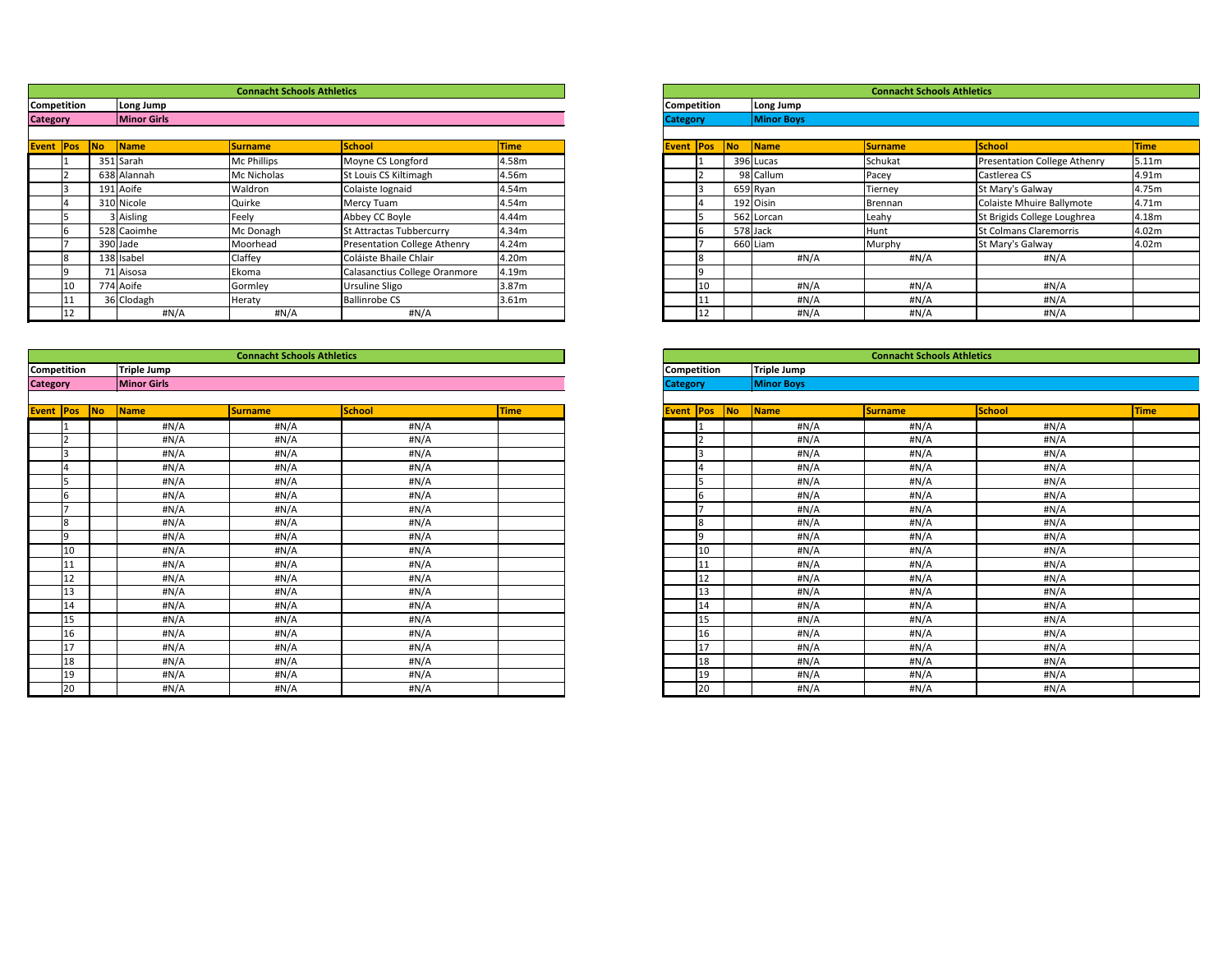|            |           |                   | <b>Connacht Schools Athletics</b> |                          |             |                 |            |    |                    | <b>Connacht Schools Athletics</b> |                                |             |
|------------|-----------|-------------------|-----------------------------------|--------------------------|-------------|-----------------|------------|----|--------------------|-----------------------------------|--------------------------------|-------------|
| tition     |           | <b>1500m Walk</b> |                                   |                          |             | Competition     |            |    | <b>1500m Walk</b>  |                                   |                                |             |
|            |           | Junior Girls      |                                   |                          |             | <b>Category</b> |            |    | <b>Junior Boys</b> |                                   |                                |             |
|            |           |                   |                                   |                          |             |                 |            |    |                    |                                   |                                |             |
| <b>Pos</b> | <b>No</b> | <b>Name</b>       | <b>Surname</b>                    | <b>School</b>            | <b>Time</b> | Race            | <b>Pos</b> | No | Name               | <b>Surname</b>                    | School                         | <b>Time</b> |
|            |           | 308 Ruth          | Monaghan                          | Mercy Sligo              | 6.28        |                 |            |    | 573 Darragh        | Mitchell                          | <b>St Clares Manorhamilton</b> | 6.49        |
|            |           | 501 Róisín        | Geaney                            | Seamount College Kinvara | 6.52        |                 |            |    | 671 Gavin          | O'Sullivan                        | St Marys Galway                | 9.08        |
|            |           | 258 Catherine     | O Reilly                          | Gortnor Abbey            | 7.⊥         |                 |            |    | 672 Zaid           | Abu Diak                          | St Marys Galway                | 9.18        |
|            |           | 246 Niamh         | O'Halloran                        | Gort CS                  | 8.17        |                 |            |    | #N/A               | #N/A                              | #N/A                           |             |
|            |           | H N/A             | #N/A                              | #N/A                     |             |                 |            |    | #N/A               | H N/A                             | #N/A                           |             |
|            |           | #N/A              | #N/A                              | H N/A                    |             |                 |            |    | #N/A               | H N/A                             | #N/A                           |             |
|            |           | H N/A             | #N/A                              | #N/A                     |             |                 |            |    | #N/A               | #N/A                              | #N/A                           |             |
|            |           | H N/A             | #N/A                              | #N/A                     |             |                 |            |    | #N/A               | H N/A                             | H N/A                          |             |

|        |    |                       | <b>Connacht Schools Athletics</b> |                               |             |                    |            |           |                       | <b>Connacht Schools Athletics</b> |                                     |             |
|--------|----|-----------------------|-----------------------------------|-------------------------------|-------------|--------------------|------------|-----------|-----------------------|-----------------------------------|-------------------------------------|-------------|
| tition |    | 75m Hurdles wind -0.3 |                                   |                               |             | <b>Competition</b> |            |           | 80m Hurdles wind -0.5 |                                   |                                     |             |
|        |    | <b>Junior Girls</b>   |                                   |                               |             | <b>Category</b>    |            |           | <b>Junior Boys</b>    |                                   |                                     |             |
|        |    |                       |                                   |                               |             |                    |            |           |                       |                                   |                                     |             |
| Pos    | No | Name                  | <b>Surname</b>                    | <b>School</b>                 | <b>Time</b> | <b>Race</b>        | <b>Pos</b> | <b>No</b> | Name                  | <b>Surname</b>                    | School                              | <b>Time</b> |
|        |    | 773 Ella              | Mc Daid                           | <b>Ursuline Sligo</b>         |             |                    |            |           | 386 Conor             | Hoade                             | <b>Presentation Athenry</b>         | 12.35       |
|        |    | 41 Moya               | O Connell                         | <b>Ballinrobe CS</b>          |             |                    |            |           | 569 Diarmaid          | Giblin                            | St Clares Manorhamilton             | 12.73       |
|        |    | 193 Elizabeth         | Tighe                             | <b>CM Ballymote</b>           |             |                    |            |           | 397 Robert            | Urquhart                          | <b>Presentation College Athenry</b> | 13.27       |
|        |    | 525 Hazel             | Lavin                             | <b>SM&amp;P Swinford</b>      |             |                    |            |           | 652 Hasan             | Diarrassouba                      | <b>St Marys Galway</b>              | 13.3        |
|        |    | 84 Krisha             | Azim                              | Calasanctius College Oranmore |             |                    |            |           | #N/A                  | H N/A                             | #N/A                                |             |
|        |    | #N/A                  | #N/A                              | #N/A                          |             |                    |            |           | #N/A                  | H N/A                             | #N/A                                |             |
|        |    | #N/A                  | #N/A                              | H N/A                         |             |                    |            |           | #N/A                  | #N/A                              | $\sharp N/A$                        |             |
|        |    | H N/A                 | #N/A                              | H N/A                         |             |                    |            |           | #N/A                  | $\sharp N/A$                      | # $N/A$                             |             |

|                 |               |                        | <b>Connacht Schools Athletics</b> |                          |             |      |                    |    |                           | <b>Connacht Schools Athletics</b> |                                |             |
|-----------------|---------------|------------------------|-----------------------------------|--------------------------|-------------|------|--------------------|----|---------------------------|-----------------------------------|--------------------------------|-------------|
| Competition     |               | <b>1500m Walk</b>      |                                   |                          |             |      | <b>Competition</b> |    | <b>1500m Walk</b>         |                                   |                                |             |
| <b>Category</b> |               | Junior Girls           |                                   |                          |             |      | <b>Category</b>    |    | <b>Junior Boys</b>        |                                   |                                |             |
|                 |               |                        |                                   |                          |             |      |                    |    |                           |                                   |                                |             |
| Race            | <b>Pos</b> No | $\sqrt{\mathsf{Name}}$ | <b>Surname</b>                    | School                   | <b>Time</b> | Race | <b>Pos</b>         | No | $\sqrt{\frac{1}{1}}$ Name | <b>Surname</b>                    | School                         | <b>Time</b> |
|                 |               | 308 Ruth               | Monaghan                          | Mercy Sligo              | 6.28        |      |                    |    | 573 Darragh               | Mitchell                          | <b>St Clares Manorhamilton</b> |             |
|                 |               | 501 Róisín             | Geaney                            | Seamount College Kinvara | 6.52        |      |                    |    | 671 Gavin                 | O'Sullivan                        | St Marys Galway                |             |
|                 |               | 258 Catherine          | O Reilly                          | Gortnor Abbey            | 7.1         |      |                    |    | 672 Zaid                  | Abu Diak                          | St Marys Galway                |             |
|                 |               | 246 Niamh              | O'Halloran                        | <b>Gort CS</b>           | 8.17        |      |                    |    | #N/A                      | #N/A                              | #N/A                           |             |
|                 |               | $\#N/A$                | #N/A                              | #N/A                     |             |      |                    |    | #N/A                      | #N/A                              | #N/A                           |             |
|                 |               | #N/A                   | #N/A                              | #N/A                     |             |      |                    |    | #N/A                      | #N/A                              | #N/A                           |             |
|                 |               | #N/A                   | #N/A                              | # $N/A$                  |             |      |                    |    | #N/A                      | #N/A                              | #N/A                           |             |
|                 |               | #N/A                   | #N/A                              | #N/A                     |             |      |                    |    | #N/A                      | H N/A                             | #N/A                           |             |

|                 |                    |           |                       | <b>Connacht Schools Athletics</b> |                               |             |                 |                    |    |                       | <b>Connacht Schools Athletics</b> |                                     |             |
|-----------------|--------------------|-----------|-----------------------|-----------------------------------|-------------------------------|-------------|-----------------|--------------------|----|-----------------------|-----------------------------------|-------------------------------------|-------------|
|                 | <b>Competition</b> |           | 75m Hurdles wind -0.3 |                                   |                               |             |                 | <b>Competition</b> |    | 80m Hurdles wind -0.5 |                                   |                                     |             |
| <b>Category</b> |                    |           | Junior Girls          |                                   |                               |             | <b>Category</b> |                    |    | <b>Junior Boys</b>    |                                   |                                     |             |
|                 |                    |           |                       |                                   |                               |             |                 |                    |    |                       |                                   |                                     |             |
| Race            | <b>Pos</b>         | <b>No</b> | <b>Name</b>           | <b>Surname</b>                    | School                        | <b>Time</b> | Race            | <b>Pos</b>         | No | <b>Name</b>           | <b>Surname</b>                    | School                              | <b>Time</b> |
|                 |                    |           | 773 Ella              | Mc Daid                           | <b>Ursuline Sligo</b>         | ΙVΙ         |                 |                    |    | 386 Conor             | Hoade                             | <b>Presentation Athenry</b>         |             |
|                 |                    |           | 41 Moya               | O Connell                         | <b>Ballinrobe CS</b>          |             |                 |                    |    | 569 Diarmaid          | Giblin                            | <b>St Clares Manorhamilton</b>      |             |
|                 |                    |           | 193 Elizabeth         | Tighe                             | <b>CM Ballymote</b>           |             |                 |                    |    | 397 Robert            | Urquhart                          | <b>Presentation College Athenry</b> |             |
|                 |                    |           | 525 Hazel             | Lavin                             | <b>SM&amp;P Swinford</b>      |             |                 |                    |    | 652 Hasan             | Diarrassouba                      | <b>St Marys Galway</b>              |             |
|                 |                    |           | 84 Krisha             | Azim                              | Calasanctius College Oranmore | <b>NT</b>   |                 |                    |    | #N/A                  | #N/A                              | #N/A                                |             |
|                 |                    |           | #N/A                  | H N/A                             | #N/A                          |             |                 |                    |    | #N/A                  | #N/A                              | H N/A                               |             |
|                 |                    |           | #N/A                  | H N/A                             | #N/A                          |             |                 |                    |    | #N/A                  | H N/A                             | H N/A                               |             |
|                 |                    |           | #N/A                  | #N/A                              | #N/A                          |             |                 |                    |    | #N/A                  | H N/A                             | #N/A                                |             |

|                 |             |            |                     | <b>Connacht Schools Athletics</b> |                                 |             |      |                 |             |            |                    | <b>Connacht Schools Athletics</b> |                              |             |
|-----------------|-------------|------------|---------------------|-----------------------------------|---------------------------------|-------------|------|-----------------|-------------|------------|--------------------|-----------------------------------|------------------------------|-------------|
|                 | Competition |            | 100m wind -0.9      |                                   |                                 |             |      |                 | Competition |            | 100m wind -2.2     |                                   |                              |             |
| <b>Category</b> |             |            | <b>Junior Girls</b> |                                   |                                 |             |      | <b>Category</b> |             |            | <b>Junior Boys</b> |                                   |                              |             |
|                 |             |            |                     |                                   |                                 |             |      |                 |             |            |                    |                                   |                              |             |
| Race            | <b>Pos</b>  | <b>INo</b> | <b>Name</b>         | <b>Surname</b>                    | School                          | <b>Time</b> | Race |                 | <b>Pos</b>  | <b>INo</b> | <b>Name</b>        | <b>Surname</b>                    | School                       | <b>Time</b> |
|                 |             |            | 530 Kate            | Hosey                             | <b>St Attractas Tubbercurry</b> | 13.26       |      |                 |             |            | 732 James          | Burns                             | Summerhill Sligo             |             |
|                 |             |            | 561 Chloe           | Farragher                         | St Brigids College Loughrea     | 13.56       |      |                 |             |            | 712 Dylan          | Walsh                             | St Nathys Ballaghdereen      |             |
|                 |             |            | 87 Aine             | Mc gwynne                         | <b>Carrick CS</b>               | 13.75       |      |                 |             |            | 652 Hasan          | Diarrassouba                      | <b>St Marys Galway</b>       |             |
|                 |             |            | 88 Sophie           | Mc Cabe                           | <b>Carrick CS</b>               | 13.8        |      |                 |             |            | 616 Godspower      | Aumuanmwosa                       | St Josephs College, Galway   |             |
|                 |             |            | 194 Eimear          | Connolly                          | Colaiste Mhuire Ballymote       | 13.84       |      |                 |             |            | 232 Cailum         | Lionel                            | Garbally College Ballinasloe |             |
|                 |             |            | 143 Laura           | Scanlon                           | Coláiste Bhaile Chlair          | 13.96       |      |                 |             |            | #N/A               | #N/A                              | #N/A                         |             |
|                 |             |            | $503$ Eve           | Ayo                               | Seamount College Kinvara        | 14.18       |      |                 |             |            | #N/A               | #N/A                              | #N/A                         |             |
|                 |             |            | #N/A                | #N/A                              | #N/A                            |             |      |                 |             |            | #N/A               | H N/A                             | #N/A                         |             |

|        |           |                | <b>Connacht Schools Athletics</b> |                             |             |
|--------|-----------|----------------|-----------------------------------|-----------------------------|-------------|
| tition |           | 100m wind -0.9 |                                   |                             |             |
|        |           | Junior Girls   |                                   |                             |             |
|        |           |                |                                   |                             |             |
| פסΩ    | <b>No</b> | Name           | <b>Surname</b>                    | <b>School</b>               | <b>Time</b> |
|        |           | 530 Kate       | Hosey                             | St Attractas Tubbercurry    | 13.26       |
|        |           | 561 Chloe      | Farragher                         | St Brigids College Loughrea | 13.56       |
|        |           | 87 Aine        | Mc gwynne                         | Carrick CS                  | 13.75       |
|        |           | 88 Sophie      | Mc Cabe                           | Carrick CS                  | 13.8        |
|        |           | 194 Eimear     | Connolly                          | Colaiste Mhuire Ballymote   | 13.84       |
|        |           | 143 Laura      | Scanlon                           | Coláiste Bhaile Chlair      | 13.96       |
|        |           | 503 Eve        | Ayo                               | Seamount College Kinvara    | 14.18       |
|        |           | #N/A           | #N/A                              | #N/A                        |             |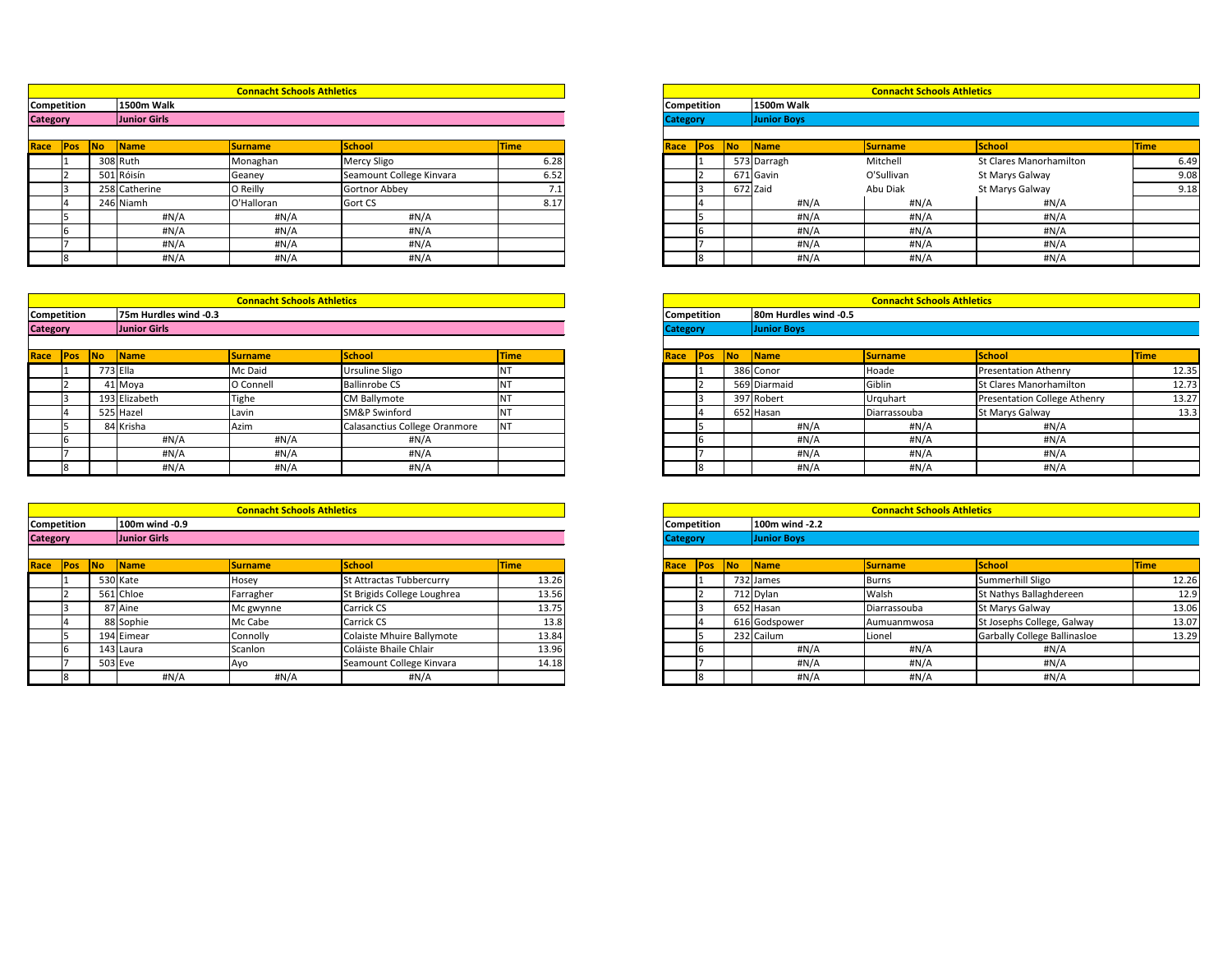|            |           |                     | <b>Connacht Schools Athletics</b> |                              |             |                 | <b>Connacht Schools Athletics</b> |           |                    |                |                        |             |  |  |
|------------|-----------|---------------------|-----------------------------------|------------------------------|-------------|-----------------|-----------------------------------|-----------|--------------------|----------------|------------------------|-------------|--|--|
| tition     |           | 200m wind -1.3      |                                   |                              |             |                 | 200m wind -1.2<br>Competition     |           |                    |                |                        |             |  |  |
|            |           | <b>Junior Girls</b> |                                   |                              |             | <b>Category</b> |                                   |           | <b>Junior Boys</b> |                |                        |             |  |  |
| <b>Pos</b> | <b>No</b> | Name                | <b>Surname</b>                    | <b>School</b>                | <b>Time</b> | <b>Race</b>     | <b>Pos</b>                        | No        | Name               | <b>Surname</b> | School                 | <b>Time</b> |  |  |
|            | 773 Ella  |                     | Mc Daid                           | Ursuline Sligo               | 27.92       |                 |                                   |           | 169 Uyi            | Agbonayinma    | Coláiste Einde         | 23.9        |  |  |
|            |           | 89 Lauren           | Reynolds                          | Carrick CS                   | 28.05       |                 |                                   |           | 166 Luke           | Daler          | Coláiste Einde         | 25.25       |  |  |
|            |           | 143 Laura           | Scanlon                           | Coláiste Bhaile Chlair       | 28.51       |                 |                                   |           | 733 Ciaran         | Langan         | Summerhill             | 25.59       |  |  |
|            |           | 244 Abbie           | Callinan                          | Gort CS                      | 28.56       |                 |                                   |           | $713$ Eoin         | Coyle          | <b>St Nathys</b>       | 25.79       |  |  |
|            |           | 502 Róisín          | Dalton                            | Seamount College Kinvara     | 29.03       |                 |                                   | $653$ Ify |                    | Asogu          | <b>St Marys Galway</b> | 25.99       |  |  |
|            |           | 394 Emma Jane       | Moran                             | Presentation College Athenry | 29.37       |                 |                                   |           | 62 Cian            | Burke          | Ballyhaunis            | 26          |  |  |
|            |           | 222 Roslyn          | Kane                              | Drumshambo VS                | 30.16       |                 |                                   |           | 356 Christopher    | Conaty         | Moyne Longford         | 28.6        |  |  |
|            |           | #N/A                | #N/A                              | #N/A                         | <b>DNS</b>  |                 |                                   |           | #N/A               | H N/A          | #N/A                   |             |  |  |

|                 |            |            |                | <b>Connacht Schools Athletics</b> |                              |             |      |                    | <b>Connacht Schools Athletics</b> |                     |                |                  |             |
|-----------------|------------|------------|----------------|-----------------------------------|------------------------------|-------------|------|--------------------|-----------------------------------|---------------------|----------------|------------------|-------------|
| Competition     |            |            | 200m wind -1.3 |                                   |                              |             |      | <b>Competition</b> |                                   | 200m wind -1.2      |                |                  |             |
| <b>Category</b> |            |            | Junior Girls   |                                   |                              |             |      | <b>Category</b>    |                                   | <b>Junior Boys</b>  |                |                  |             |
|                 |            |            |                |                                   |                              |             |      |                    |                                   |                     |                |                  |             |
| Race            | <b>Pos</b> | <b>INo</b> | <b>Name</b>    | <b>Surname</b>                    | School                       | <b>Time</b> | Race | Pos                | <b>INo</b>                        | $\blacksquare$ Name | <b>Surname</b> | School           | <b>Time</b> |
|                 |            |            | 773 Ella       | Mc Daid                           | <b>Ursuline Sligo</b>        | 27.92       |      |                    |                                   | 169 Uyi             | Agbonayinma    | Coláiste Einde   |             |
|                 |            |            | 89 Lauren      | Reynolds                          | <b>Carrick CS</b>            | 28.05       |      |                    |                                   | $166$ Luke          | Daler          | Coláiste Einde   |             |
|                 |            |            | 143 Laura      | Scanlon                           | Coláiste Bhaile Chlair       | 28.51       |      |                    |                                   | 733 Ciaran          | Langan         | Summerhill       |             |
|                 |            |            | 244 Abbie      | Callinan                          | <b>Gort CS</b>               | 28.56       |      |                    |                                   | 713 Eoin            | Coyle          | <b>St Nathys</b> |             |
|                 |            |            | 502 Róisín     | Dalton                            | Seamount College Kinvara     | 29.03       |      |                    | $653$ Ify                         |                     | Asogu          | St Marys Galway  |             |
|                 |            |            | 394 Emma Jane  | Moran                             | Presentation College Athenry | 29.37       |      |                    |                                   | 62 Cian             | <b>Burke</b>   | Ballyhaunis      |             |
|                 |            |            | 222 Roslyn     | Kane                              | Drumshambo VS                | 30.16       |      |                    |                                   | 356 Christopher     | Conaty         | Moyne Longford   |             |
|                 |            |            | H N/A          | H N/A                             | #N/A                         | <b>DNS</b>  |      |                    |                                   | #N/A                | H N/A          | #N/A             |             |

|                 |             |            |                      | <b>Connacht Schools Athletics</b> |                               |             |                    | <b>Connacht Schools Athletics</b> |         |                    |                |                             |             |  |
|-----------------|-------------|------------|----------------------|-----------------------------------|-------------------------------|-------------|--------------------|-----------------------------------|---------|--------------------|----------------|-----------------------------|-------------|--|
|                 | Competition |            | 800m                 |                                   |                               |             | <b>Competition</b> |                                   |         |                    |                |                             |             |  |
| <b>Category</b> |             |            | Junior Girls         |                                   |                               |             | <b>Category</b>    |                                   |         | <b>Junior Boys</b> |                |                             |             |  |
| Race            | Pos         | <b>ANO</b> | $\sqrt{\frac{1}{2}}$ | <b>Surname</b>                    | School                        | <b>Time</b> | Race               | Pos                               | No      | <b>Name</b>        | <b>Surname</b> | School                      | <b>Time</b> |  |
|                 |             |            | 395 Emma             | Moore                             | Presentation College Athenry  | 2.13.88 CBP |                    |                                   | 169 Uyi |                    | Agbonayinma    | Coláiste Einde              | 2.12.       |  |
|                 |             |            | 718 Maebh            | Walsh                             | <b>St Paul's Oughterard</b>   | 2.29.91     |                    |                                   |         | 734 Ross           | Doherty        | Summerhill College Sligo    | 2.19.       |  |
|                 |             |            | 531 Aoibhe           | O Brien                           | St Attractas Tubbercurry      | 2.34.57     |                    |                                   |         | 595 Ronan          | Mc Nulty       | <b>St Geralds Castlebar</b> | 2.19.       |  |
|                 |             |            | 144 Adrianna         | Kazimierczak                      | Coláiste Bhaile Chlair        | 2.37.02     |                    |                                   |         | 719 Colin          | Cody           | St Paul's Oughterard        | 2.24.       |  |
|                 |             |            | 649 Cathy            | Timlin                            | St marys Ballina              | 2.40.55     |                    |                                   |         | 252 David          | Keane          | <b>Gort CS</b>              | 2.24.       |  |
|                 |             |            | 338 Willow           | Mc Conville                       | <b>MSM Claremorris</b>        | 2.42.44     |                    |                                   |         | 507 Fionn          | De Paor        | Seamount College Kinvara    | 2.26        |  |
|                 |             |            | 72 Paula             | Crisan                            | Calasanctius College Oranmore | 2.43.81     |                    |                                   |         | 508 Joe            | Meares         | Seamount College Kinvara    | 2.26        |  |
|                 |             |            | 32 Siomha            | Quinn                             | <b>Ballinamore CS</b>         | 2.48.20     |                    |                                   |         | 6 Oisin            | Sheerin        | Abbey CC Boyle              | 2.32.       |  |
|                 |             |            | 532 Amy              | Kennedy                           | St Attractas Tubbercurry      | 2.50.99     |                    |                                   |         | 207 Matthew        | Gordon         | Colásite Iognáid            | 2.37.       |  |
|                 |             |            | #N/A                 | #N/A                              | #N/A                          |             |                    | 10                                |         | #N/A               | #N/A           | #N/A                        |             |  |
|                 |             |            | #N/A                 | #N/A                              | #N/A                          |             |                    | Т.                                |         | #N/A               | #N/A           | #N/A                        |             |  |
|                 | 12          |            | #N/A                 | #N/A                              | # $N/A$                       |             |                    | 12                                |         | #N/A               | #N/A           | #N/A                        |             |  |

|        |           |                     | <b>Connacht Schools Athletics</b> |                                     |             |             | <b>Connacht Schools Athletics</b> |    |                    |                |                             |             |  |  |
|--------|-----------|---------------------|-----------------------------------|-------------------------------------|-------------|-------------|-----------------------------------|----|--------------------|----------------|-----------------------------|-------------|--|--|
| tition |           | 800m                |                                   |                                     |             |             | 800m<br><b>Competition</b>        |    |                    |                |                             |             |  |  |
|        |           | <b>Junior Girls</b> |                                   |                                     |             |             | <b>Category</b>                   |    | <b>Junior Boys</b> |                |                             |             |  |  |
|        |           |                     |                                   |                                     |             |             |                                   |    |                    |                |                             |             |  |  |
| פס∙    | <b>No</b> | <b>Name</b>         | <b>Surname</b>                    | <b>School</b>                       | <b>Time</b> | <b>Race</b> | <b>Pos</b>                        | No | Name               | <b>Surname</b> | School                      | <b>Time</b> |  |  |
|        |           | 395 Emma            | Moore                             | <b>Presentation College Athenry</b> | 2.13.88 CBP |             |                                   |    | 169 Uyi            | Agbonayinma    | Coláiste Einde              | 2.12.31     |  |  |
|        |           | 718 Maebh           | Walsh                             | St Paul's Oughterard                | 2.29.91     |             |                                   |    | 734 Ross           | Doherty        | Summerhill College Sligo    | 2.19.50     |  |  |
|        |           | 531 Aoibhe          | O Brien                           | St Attractas Tubbercurry            | 2.34.57     |             |                                   |    | 595 Ronan          | Mc Nulty       | <b>St Geralds Castlebar</b> | 2.19.72     |  |  |
|        |           | 144 Adrianna        | Kazimierczak                      | Coláiste Bhaile Chlair              | 2.37.02     |             |                                   |    | 719 Colin          | Cody           | St Paul's Oughterard        | 2.24.83     |  |  |
|        |           | 649 Cathy           | Timlin                            | St marys Ballina                    | 2.40.55     |             |                                   |    | 252 David          | Keane          | Gort CS                     | 2.24.91     |  |  |
|        |           | 338 Willow          | Mc Conville                       | <b>MSM Claremorris</b>              | 2.42.44     |             |                                   |    | 507 Fionn          | De Paor        | Seamount College Kinvara    | 2.26.01     |  |  |
|        |           | 72 Paula            | Crisan                            | Calasanctius College Oranmore       | 2.43.81     |             |                                   |    | 508 Joe            | Meares         | Seamount College Kinvara    | 2.26.85     |  |  |
|        |           | 32 Siomha           | Quinn                             | Ballinamore CS                      | 2.48.20     |             |                                   |    | 6 Oisin            | Sheerin        | Abbey CC Boyle              | 2.32.26     |  |  |
|        |           | 532 Amy             | Kennedy                           | St Attractas Tubbercurry            | 2.50.99     |             |                                   |    | 207 Matthew        | Gordon         | Colásite Iognáid            | 2.37.97     |  |  |
| 10     |           | #N/A                | #N/A                              | #N/A                                |             |             |                                   |    | #N/A               | #N/A           | #N/A                        |             |  |  |
|        |           | #N/A                | #N/A                              | #N/A                                |             |             |                                   |    | #N/A               | #N/A           | #N/A                        |             |  |  |
| 12     |           | H N/A               | H N/A                             | H N/A                               |             |             | 12                                |    | #N/A               | #N/A           | #N/A                        |             |  |  |

|                    | <b>Connacht Schools Athletics</b> |           |               |                 |                           |             | <b>Connacht Schools Athletics</b> |                    |           |                    |                |                                     |             |
|--------------------|-----------------------------------|-----------|---------------|-----------------|---------------------------|-------------|-----------------------------------|--------------------|-----------|--------------------|----------------|-------------------------------------|-------------|
| <b>Competition</b> |                                   |           | 1500m         |                 |                           |             |                                   | <b>Competition</b> |           | 1500m              |                |                                     |             |
| <b>Category</b>    |                                   |           | Junior Girls  |                 |                           |             | <b>Category</b>                   |                    |           | <b>Junior Boys</b> |                |                                     |             |
| Race               | <b>Pos</b>                        | <b>No</b> | <b>Name</b>   | <b>Surname</b>  | School                    | <b>Time</b> | Race                              | <b>Pos</b>         | <b>No</b> | <b>Name</b>        | <b>Surname</b> | School                              | <b>Time</b> |
|                    |                                   |           | 25 Bea        | Drummond        | Athlone CC                | 5.12.67     |                                   |                    |           | 597 Conn           | Mc Namara      | <b>St Geralds Castlebar</b>         | 4.43.       |
|                    |                                   |           | 447 Roisin    | O Brien         | Sacred Heart Westport     | 5.13.47     |                                   |                    |           | 596 Rory           | Gallagher      | <b>St Geralds Castlebar</b>         | 4.44        |
|                    |                                   |           | 89 Lauren     | Reynolds        | <b>Carrick CS</b>         | 5.14.14     |                                   |                    |           | 736 Ciaran         | Kavanagh       | Summerhill Sligo                    | 4.44.       |
|                    |                                   |           | 145 Shauna    | Brannan         | Coláiste Bhaile Chlair    | 5.26.80     |                                   |                    |           | 292 Kenneth        | Mulrooney      | J&M Enniscrone                      | 4.48.       |
|                    |                                   |           | 276 Eabha     | Walsh           | <b>HRC Mountbellew</b>    | 5.32.79     |                                   |                    |           | 293 Andrew         | Conlon         | J&M Enniscrone                      | 4.52.       |
|                    |                                   |           | 4 Kirsty      | Mc Henry        | Abbey Boyle               | 5.35.00     |                                   |                    |           | 628 Tadhg          | Staunton       | St Josephs Foxford                  | 5.00.       |
|                    |                                   |           | 625 Hannah    | Reape           | <b>St Josephs Foxford</b> | 5.41.05     |                                   |                    |           | 234 Rory           | Lyons          | <b>Garbally College Ballinasloe</b> | 5.07        |
|                    |                                   |           | 376 Alanna    | Ni Chuinneagain | Our Lady's Bower, Athlone | 5.44.25     |                                   |                    |           | 497 Aidan          | Sheil          | Scoil Mhuire Strokestown            | 5.13.       |
|                    |                                   |           | 258 Catherine | O Reilly        | Gortnor Abbey             | 5.48.40     |                                   |                    |           | $253$ Ben          | Mulcaire       | Gort CS                             | 5.26        |
|                    |                                   |           | 717 Maebh     | Keogh           | St Paul's Oughterard      | 6.07.40     |                                   | 10                 |           | 278 David          | Hillary        | <b>HRC Mountbellew</b>              | 5.26.       |
|                    |                                   |           | 245 Aine      | <b>Bowes</b>    | Gort CS                   | 6.23.54     |                                   | LT.                |           | #N/A               | $\sharp N/A$   | #N/A                                |             |

|           |     |               |                 | <b>Connacht Schools Athletics</b> |             |  |  |
|-----------|-----|---------------|-----------------|-----------------------------------|-------------|--|--|
|           |     | 1500m         |                 |                                   |             |  |  |
|           |     | Junior Girls  |                 |                                   |             |  |  |
|           |     |               |                 |                                   |             |  |  |
| No<br>Pos |     | <b>Name</b>   | <b>Surname</b>  | <b>School</b>                     | <b>Time</b> |  |  |
|           |     | 25 Bea        | Drummond        | Athlone CC                        | 5.12.67     |  |  |
|           | 447 | Roisin        | O Brien         | <b>Sacred Heart Westport</b>      | 5.13.47     |  |  |
|           |     | 89 Lauren     | Reynolds        | Carrick CS                        | 5.14.14     |  |  |
|           |     | 145 Shauna    | Brannan         | Coláiste Bhaile Chlair            | 5.26.80     |  |  |
|           |     | 276 Eabha     | Walsh           | <b>HRC Mountbellew</b>            | 5.32.79     |  |  |
|           |     | Kirsty        | Mc Henry        | Abbey Boyle                       | 5.35.00     |  |  |
|           |     | 625 Hannah    | Reape           | St Josephs Foxford                | 5.41.05     |  |  |
|           |     | 376 Alanna    | Ni Chuinneagain | Our Lady's Bower, Athlone         | 5.44.25     |  |  |
|           |     | 258 Catherine | O Reilly        | Gortnor Abbey                     | 5.48.40     |  |  |
|           |     | 717 Maebh     | Keogh           | St Paul's Oughterard              | 6.07.40     |  |  |
|           |     | 245 Aine      | Bowes           | Gort CS                           | 6.23.54     |  |  |

| <b>Competition</b> | <b>IHammer</b>     |
|--------------------|--------------------|
| <b>Category</b>    | <b>Junior Boys</b> |

# **Connacht Schools Athletics**

|                 | <b>Connacht Schools Athletics</b> |                    |               |
|-----------------|-----------------------------------|--------------------|---------------|
| Competition     | Hammer                            | <b>Competition</b> | <b>Hammer</b> |
| <b>Category</b> | Junior Girls                      | tegory             |               |
|                 |                                   |                    |               |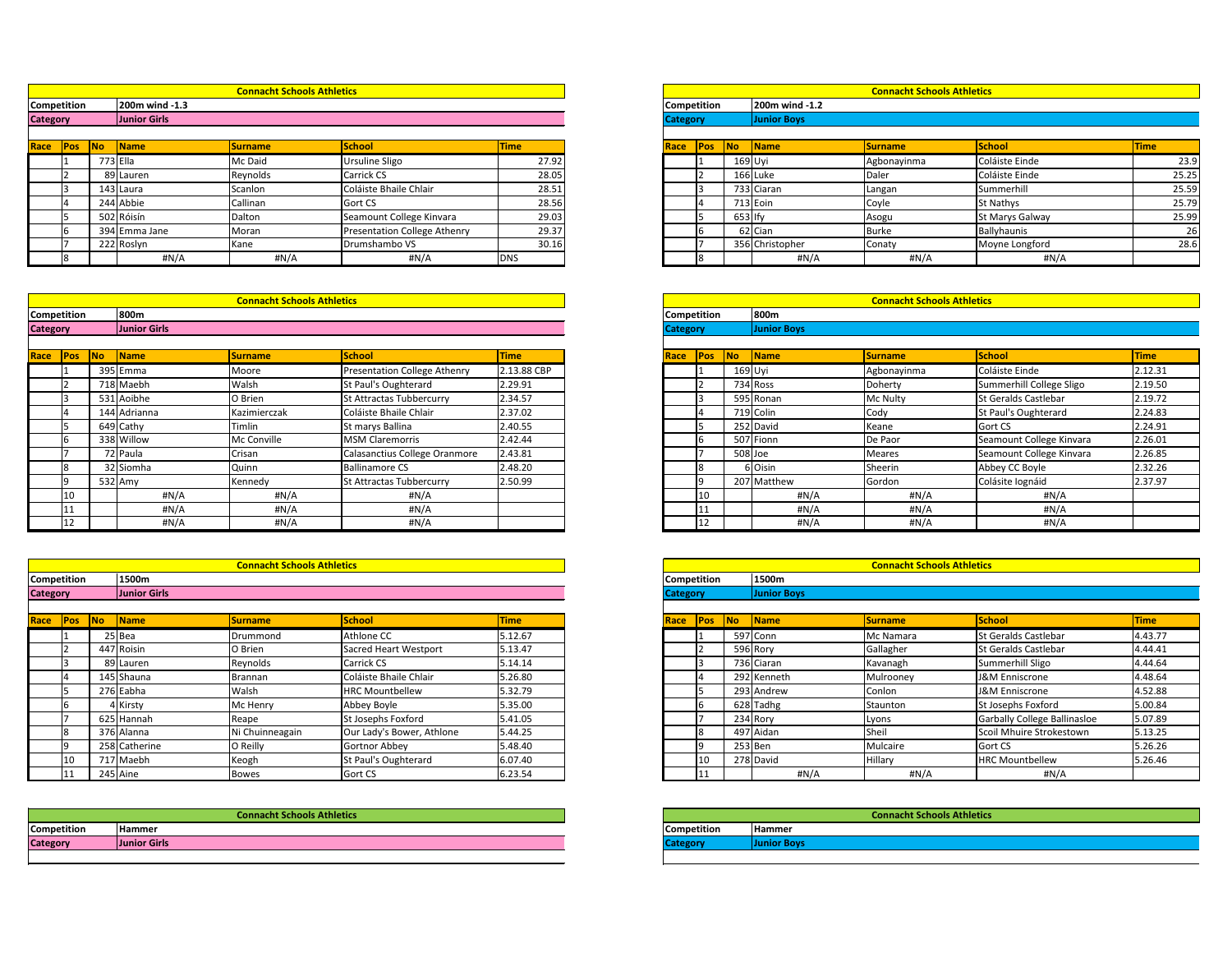| Pos | No | Name       | <b>Surname</b> | <b>School</b>                | <b>Time</b> |
|-----|----|------------|----------------|------------------------------|-------------|
|     |    | 626 Sheena | Gallagher      | St Josephs Foxford           | 40.23m      |
|     |    | 448 Maggie | Chambers       | <b>Sacred Heart Westport</b> | 38.30m      |
|     |    | 242 Robyn  | Healy          | Gort CS                      | 19.82m      |
|     |    | #N/A       | #N/A           | #N/A                         |             |
|     |    | #N/A       | #N/A           | H N/A                        |             |
|     |    | H N/A      | #N/A           | H N/A                        |             |
|     |    | #N/A       | #N/A           | #N/A                         |             |
|     |    | #N/A       | #N/A           | #N/A                         |             |
|     |    | H N/A      | #N/A           | #N/A                         |             |
| 10  |    | #N/A       | #N/A           | H N/A                        |             |
| 11  |    | #N/A       | #N/A           | #N/A                         |             |
| 12  |    | H N/A      | #N/A           | H N/A                        |             |

| <b>Event Pos</b> |    | <b>No</b><br><b>Name</b> | <b>Surname</b>  | <b>School</b>         | <b>Time</b> | <b>Event Pos</b> |              | <b>No</b><br><b>Name</b> | <b>Surname</b> | School           | Time  |
|------------------|----|--------------------------|-----------------|-----------------------|-------------|------------------|--------------|--------------------------|----------------|------------------|-------|
|                  |    | 626 Sheena               | Gallagher       | St Josephs Foxford    | 40.23m      |                  |              | 670 Luke                 | McKenna        | St Mary's Galway | 22.6! |
|                  |    | 448 Maggie               | <b>Chambers</b> | Sacred Heart Westport | 38.30m      |                  |              | 669 Artemiy              | Vershinin      | St Mary's Galway |       |
|                  |    | 242 Robyn                | <b>Healy</b>    | Gort CS               | 19.82m      |                  |              | #N/A                     | #N/A           | #N/A             |       |
|                  |    | #N/A                     | #N/A            | #N/A                  |             |                  |              | #N/A                     | #N/A           | #N/A             |       |
|                  |    | #N/A                     | $\#N/A$         | #N/A                  |             |                  |              | #N/A                     | #N/A           | #N/A             |       |
|                  |    | #N/A                     | H N/A           | #N/A                  |             |                  |              | #N/A                     | #N/A           | #N/A             |       |
|                  |    | #N/A                     | H N/A           | #N/A                  |             |                  |              | #N/A                     | #N/A           | #N/A             |       |
|                  |    | #N/A                     | #N/A            | #N/A                  |             |                  |              | #N/A                     | #N/A           | #N/A             |       |
|                  |    | #N/A                     | #N/A            | #N/A                  |             |                  |              | #N/A                     | #N/A           | #N/A             |       |
|                  |    | #N/A                     | #N/A            | #N/A                  |             |                  | $ 10\rangle$ | #N/A                     | #N/A           | #N/A             |       |
|                  |    | #N/A                     | H N/A           | #N/A                  |             |                  |              | #N/A                     | #N/A           | #N/A             |       |
|                  | 12 | #N/A                     | H N/A           | #N/A                  |             |                  | 112          | #N/A                     | #N/A           | #N/A             |       |

|                  |                     | <b>Connacht Schools Athletics</b> |                                     |             |
|------------------|---------------------|-----------------------------------|-------------------------------------|-------------|
| tition           | Javelin             |                                   |                                     |             |
|                  | <b>Junior Girls</b> |                                   |                                     |             |
|                  |                     |                                   |                                     |             |
| <b>No</b><br>Pos | <b>Name</b>         | <b>Surname</b>                    | <b>School</b>                       | <b>Time</b> |
|                  | 557 Lauren          | <b>McNally</b>                    | St Brigids College Loughrea         | 20.72m      |
|                  | 393 Rebecca         | Lynch                             | <b>Presentation College Athenry</b> | 17.83m      |
|                  | 43 Aine             | Gibbons                           | Ballinrobe                          | 16.02m      |
|                  | 778 Noelle          | Harkin                            | Ursuline Sligo                      | 14.33m      |
|                  | Ailbhe              | Seoighe                           | <b>SCC Carraroe</b>                 | 14.13m      |
|                  | 560 Claire          | Lebranche                         | St Brigids College Loughrea         | 11.25m      |
|                  | 764 Dara            | Heaphy                            | Tourmakeady                         | 10.29m      |
|                  | 513 Francesca       | Reddington                        | Sligo Grammar                       | 9.26m       |
|                  | 504 Emelia          | Lloyd                             | Seamount College Kinvara            | 8.43m       |
| 10               |                     |                                   |                                     |             |
|                  | #N/A                | #N/A                              | #N/A                                |             |
| 12               | #N/A                | H N/A                             | H N/A                               |             |

|                  |                    |    |               | <b>Connacht Schools Athletics</b> |                                     |             |                 | <b>Connacht Schools Athletics</b> |                          |                    |                  |                              |             |  |
|------------------|--------------------|----|---------------|-----------------------------------|-------------------------------------|-------------|-----------------|-----------------------------------|--------------------------|--------------------|------------------|------------------------------|-------------|--|
|                  | <b>Competition</b> |    | Javelin       |                                   |                                     |             |                 | <b>Competition</b>                |                          | Javelin            |                  |                              |             |  |
| <b>Category</b>  |                    |    | Junior Girls  |                                   |                                     |             | <b>Category</b> |                                   |                          | <b>Junior Boys</b> |                  |                              |             |  |
| <b>Event Pos</b> |                    | No | Name          | Surname                           | School                              | <b>Time</b> |                 | <b>Event Pos</b>                  | $\overline{\mathsf{No}}$ | <b>Name</b>        | <b>Surname</b>   | School                       | <b>Time</b> |  |
|                  |                    |    | 557 Lauren    | <b>McNally</b>                    | St Brigids College Loughrea         | 20.72m      |                 |                                   |                          | 44 Oisin           | Joyce            | Ballinrobe                   | 40.5        |  |
|                  |                    |    | 393 Rebecca   | Lynch                             | <b>Presentation College Athenry</b> | 17.83m      |                 |                                   |                          | 667 Cyrus          | Palmer Agbontaen | St Mary's Galway             | 33.8        |  |
|                  |                    |    | 43 Aine       | Gibbons                           | Ballinrobe                          | 16.02m      |                 |                                   |                          | 426 Harry          | Sheridan         | <b>Rice College</b>          | 31.6        |  |
|                  |                    |    | 778 Noelle    | Harkin                            | <b>Ursuline Sligo</b>               | 14.33m      |                 |                                   |                          | 45 Sean            | Cusack           | Ballinrobe                   | 30.0        |  |
|                  |                    |    | 469 Ailbhe    | Seoighe                           | <b>SCC Carraroe</b>                 | 14.13m      |                 |                                   |                          | 668 Bartek         | Pawlik           | St Mary's Galway             | 27.2        |  |
|                  |                    |    | 560 Claire    | Lebranche                         | St Brigids College Loughrea         | 11.25m      |                 |                                   |                          | 471 Ethan          | DePaor           | <b>SCC Carraroe</b>          | 24.0        |  |
|                  |                    |    | 764 Dara      | Heaphy                            | Tourmakeady                         | 10.29m      |                 |                                   |                          | $261$ Sean         | Murphy           | <b>Gortnor Abbey</b>         | 20.0        |  |
|                  |                    |    | 513 Francesca | Reddington                        | Sligo Grammar                       | 9.26m       |                 |                                   |                          | 231 Adam           | O'Carroll        | Garbally College Ballinasloe | 14.23       |  |
|                  |                    |    | 504 Emelia    | Lloyd                             | Seamount College Kinvara            | 8.43m       |                 |                                   |                          | 215 Donovan        | Mc Hale          | Davitt College               | 12.9        |  |
|                  | 10                 |    |               |                                   |                                     |             |                 | 10                                |                          | Fionn              | DePaor           | Seamount                     | 11.8        |  |
|                  |                    |    | $\#N/A$       | #N/A                              | #N/A                                |             |                 | $\mathbf 1$                       |                          | $268$ Liam         | Connor           | <b>Gortnor Abbey</b>         | 11.1        |  |
|                  |                    |    | #N/A          | #N/A                              | #N/A                                |             |                 | 12.                               |                          | Dylan              | Staunton         | Clifden CS                   |             |  |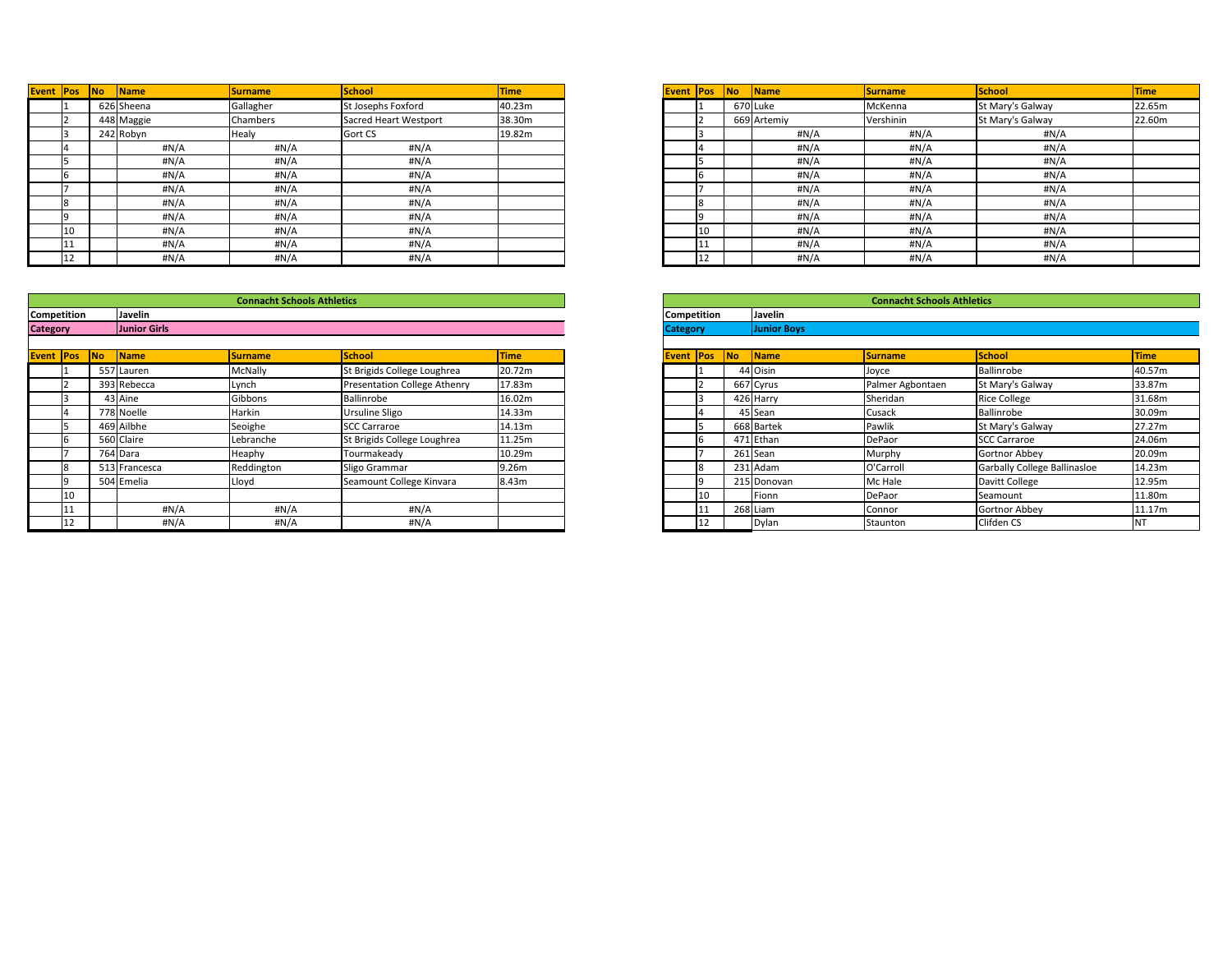|        |            |                     | <b>Connacht Schools Athletics</b> |                             |             |                    |    |                          |                    | <b>Connacht Schools Athletics</b> |                               |             |
|--------|------------|---------------------|-----------------------------------|-----------------------------|-------------|--------------------|----|--------------------------|--------------------|-----------------------------------|-------------------------------|-------------|
| tition |            | <b>Discus</b>       |                                   |                             |             | <b>Competition</b> |    |                          | <b>Discus</b>      |                                   |                               |             |
|        |            | <b>Junior Girls</b> |                                   |                             |             | <b>Category</b>    |    |                          | <b>Junior Boys</b> |                                   |                               |             |
|        |            |                     |                                   |                             |             |                    |    |                          |                    |                                   |                               |             |
| Pos    | <b>No</b>  | Name                | <b>Surname</b>                    | <b>School</b>               | <b>Time</b> | Event <b>Pos</b>   |    | $\overline{\mathsf{No}}$ | Name               | <b>Surname</b>                    | School                        | <b>Time</b> |
|        |            | 468 Aibidh          | Ní Mháille                        | <b>SCC Carraroe</b>         | 20.54m      |                    |    |                          | 741 Cathal         | Fitzpatrick                       | Summerhill                    | 30.27m      |
|        |            | 559 caoimhe         | <b>Starr</b>                      | St Brigids College Loughrea | 18.43m      |                    |    |                          | 74 Oisin           | Keane                             | Calasancius College Oranamore | 27.48m      |
|        |            | 467 Síofra          | Nic Dhonnacha                     | <b>SCC Carraroe</b>         | 19.43m      |                    |    |                          | 358 Chris          | Ogumbe                            | Moyne Longford                | 25.80m      |
|        | $311$ Ella |                     | Raferty                           | Mercy Tuam                  | 19.27m      |                    |    |                          | 733 Ciaran         | Langan                            | Summerhill                    | 24.44m      |
|        |            | 539 Caoimhe         | Sheil                             | St Brigids College          | 18.43m      |                    |    |                          | 563 Daniel         | Ukaga                             | St Brigids College Loughrea   | 24.00m      |
|        |            | 709 Amy             | Doory                             | St Nathys                   | 16.28m      |                    |    |                          | 262 Cathal         | Finnerty                          | Gortnor Abbey                 | 22.92m      |
|        |            | H N/A               | #N/A                              | #N/A                        |             |                    |    |                          | 666 Solomon        | Shomefun                          | St Mary's Galway              | 22.31m      |
|        |            | #N/A                | #N/A                              | #N/A                        |             |                    |    |                          | #N/A               | #N/A                              | $\sharp N/A$                  |             |
|        |            | #N/A                | #N/A                              | #N/A                        |             |                    |    |                          | #N/A               | #N/A                              | #N/A                          |             |
| 10     |            | #N/A                | #N/A                              | #N/A                        |             |                    |    |                          | #N/A               | #N/A                              | #N/A                          |             |
| 11     |            | H N/A               | #N/A                              | #N/A                        |             |                    |    |                          | #N/A               | #N/A                              | #N/A                          |             |
| 12     |            | H N/A               | #N/A                              | $\sharp N/A$                |             |                    | 12 |                          | #N/A               | H N/A                             | #N/A                          |             |

|                    |     |           |                    | <b>Connacht Schools Athletics</b> |                               |             |
|--------------------|-----|-----------|--------------------|-----------------------------------|-------------------------------|-------------|
| <b>Competition</b> |     |           | Shot               |                                   |                               |             |
| <b>Category</b>    |     |           | <b>Junior Boys</b> |                                   |                               |             |
|                    |     |           |                    |                                   |                               |             |
| <b>Event</b>       | Pos | <b>No</b> | Name               | <b>Surname</b>                    | <b>School</b>                 | <b>Time</b> |
|                    | 1   |           | 357 Auley          | Thomas                            | Moyne Longford                | 11.16m      |
|                    | 2   |           | 666 Solomon        | Shomefun                          | St Mary's Galway              | 10.20m      |
|                    | 3   |           | 579 Jason          | Morley                            | <b>St Colmans Claremorris</b> | 10.04m      |
|                    | 4   |           | 62 Cian            | <b>Burke</b>                      | Ballyhaunis                   | 9.94m       |
|                    | 5   |           | 665 Evan           | Lynam                             | St Mary's Galway              | 9.93m       |
|                    | 6   |           | 263 Eoin           | Murphy                            | <b>Gortnor Abbey</b>          | 9.88m       |
|                    | 7   |           | 580 Ned            | <b>Burke</b>                      | <b>St Colmans Claremorris</b> | 9.69m       |
|                    | 8   |           | 317 Farai          | Shanya                            | Merlin Park College Galway    | 9.67m       |
|                    | 9   |           | 703 Harry          | Regan                             | St Muredachs Ballina          | 9.57m       |
|                    | 10  |           | 117 Dylan          | Staunton                          | Clifden CS                    | 8.84m       |
|                    | 11  |           | 199 Michael        | Hoey                              | Coláiste Mhuire, Ballygar     | 8.70m       |
|                    | 12  |           | 472 Kian           | Mac Donnacha                      | <b>SCC Carraroe</b>           | 7.94m       |
|                    |     |           |                    |                                   |                               |             |
|                    |     |           |                    |                                   |                               |             |

|                  |             |               | <b>Connacht Schools Athletics</b> |                             |             |                  |    |                        | <b>Connacht Schools Athletics</b> |                               |             |
|------------------|-------------|---------------|-----------------------------------|-----------------------------|-------------|------------------|----|------------------------|-----------------------------------|-------------------------------|-------------|
|                  | Competition | <b>Discus</b> |                                   |                             |             | Competition      |    | <b>Discus</b>          |                                   |                               |             |
| <b>Category</b>  |             | Junior Girls  |                                   |                             |             | <b>Category</b>  |    | <b>Junior Boys</b>     |                                   |                               |             |
| <b>Event Pos</b> |             | No <br>Name   | <b>Surname</b>                    | <b>School</b>               | <b>Time</b> | <b>Event Pos</b> | No | $\sqrt{\mathsf{Name}}$ | <b>Surname</b>                    | School                        | <b>Time</b> |
|                  |             | 468 Aibidh    | Ní Mháille                        | <b>SCC Carraroe</b>         | 20.54m      |                  |    | 741 Cathal             | Fitzpatrick                       | Summerhill                    | 30.2        |
|                  |             | 559 caoimhe   | Starr                             | St Brigids College Loughrea | 18.43m      |                  |    | 74 Oisin               | Keane                             | Calasancius College Oranamore | 27.48       |
|                  |             | 467 Síofra    | Nic Dhonnacha                     | <b>SCC Carraroe</b>         | 19.43m      |                  |    | 358 Chris              | Ogumbe                            | Moyne Longford                | 25.8        |
|                  |             | $311$ Ella    | Raferty                           | Mercy Tuam                  | 19.27m      |                  |    | 733 Ciaran             | Langan                            | Summerhill                    | 24.4        |
|                  |             | 539 Caoimhe   | Sheil                             | St Brigids College          | 18.43m      |                  |    | 563 Daniel             | Ukaga                             | St Brigids College Loughrea   | 24.0        |
|                  |             | 709 Amy       | Doory                             | <b>St Nathys</b>            | 16.28m      |                  |    | 262 Cathal             | Finnerty                          | <b>Gortnor Abbey</b>          | 22.9        |
|                  |             | #N/A          | #N/A                              | #N/A                        |             |                  |    | 666 Solomon            | Shomefun                          | St Mary's Galway              | 22.3        |
|                  | l8          | #N/A          | #N/A                              | $\sharp N/A$                |             |                  |    | #N/A                   | #N/A                              | #N/A                          |             |
|                  |             | #N/A          | #N/A                              | #N/A                        |             |                  |    | #N/A                   | #N/A                              | #N/A                          |             |
|                  | 110         | #N/A          | #N/A                              | #N/A                        |             | 10               |    | $\sharp N/A$           | #N/A                              | #N/A                          |             |
|                  | 11          | #N/A          | #N/A                              | $\sharp N/A$                |             | -11 L            |    | $\sharp N/A$           | #N/A                              | #N/A                          |             |
|                  | <u> 12</u>  | #N/A          | H N/A                             | #N/A                        |             | 112              |    | #N/A                   | #N/A                              | #N/A                          |             |

|                     |  |                      | <b>Connacht Schools Athletics</b> |                              |             |                 |                    |                          |                        | <b>Connacht Schools Athletics</b> |                               |                   |
|---------------------|--|----------------------|-----------------------------------|------------------------------|-------------|-----------------|--------------------|--------------------------|------------------------|-----------------------------------|-------------------------------|-------------------|
| Competition         |  | Shot                 |                                   |                              |             |                 | <b>Competition</b> |                          | <b>Shot</b>            |                                   |                               |                   |
| <b>Category</b>     |  | Junior Girls         |                                   |                              |             | <b>Category</b> |                    |                          | <b>Junior Boys</b>     |                                   |                               |                   |
| <b>Event Pos No</b> |  | $\sqrt{\frac{1}{1}}$ | <b>Surname</b>                    | <b>School</b>                | <b>Time</b> |                 | <b>Event Pos</b>   | $\overline{\mathsf{No}}$ | $\sqrt{\mathsf{Name}}$ | <b>Surname</b>                    | School                        | <b>Time</b>       |
|                     |  | 626 Sheena           | Gallagher                         | <b>St Josephs Foxford</b>    | 10.77m      |                 |                    |                          | 357 Auley              | Thomas                            | Moyne Longford                | 11.16m            |
|                     |  | 448 Maggie           | Chambers                          | <b>Sacred Heart Westport</b> | 10.74m      |                 |                    |                          | 666 Solomon            | Shomefun                          | St Mary's Galway              | 10.20m            |
|                     |  | 717 Maebh            | Keogh                             | St Paul's Oughterard         | 9.90m       |                 |                    |                          | 579 Jason              | Morley                            | <b>St Colmans Claremorris</b> | 10.04m            |
|                     |  | 468 Aibidh           | Ní Mháille                        | <b>SCC Carraroe</b>          | 8.86m       |                 |                    |                          | 62 Cian                | <b>Burke</b>                      | Ballyhaunis                   | 9.94m             |
|                     |  | 142 Chidera          | Erugo                             | Coláiste Bhaile Chlair       | 8.09m       |                 |                    |                          | 665 Evan               | Lynam                             | St Mary's Galway              | 9.93m             |
|                     |  | 43 Aine              | Gibbons                           | Ballinrobe                   | 8.02m       |                 |                    |                          | 263 Eoin               | Murphy                            | Gortnor Abbey                 | 9.88m             |
|                     |  | 5 Isabelle           | King                              | Abbey Boyle                  | 7.16m       |                 |                    |                          | 580 Ned                | <b>Burke</b>                      | <b>St Colmans Claremorris</b> | 9.69m             |
|                     |  | 196 kate             | hanley                            | Coláiste Mhuire, Ballygar    | 6.41m       |                 |                    |                          | 317 Farai              | Shanya                            | Merlin Park College Galway    | 9.67m             |
|                     |  | #N/A                 | #N/A                              | #N/A                         |             |                 |                    |                          | 703 Harry              | Regan                             | St Muredachs Ballina          | 9.57 <sub>m</sub> |
|                     |  | #N/A                 | #N/A                              | #N/A                         |             |                 | $ 10\rangle$       |                          | 117 Dylan              | Staunton                          | Clifden CS                    | 8.84m             |
|                     |  | #N/A                 | #N/A                              | #N/A                         |             |                 | 111                |                          | 199 Michael            | Hoey                              | Coláiste Mhuire, Ballygar     | 8.70m             |
|                     |  | #N/A                 | #N/A                              | #N/A                         |             |                 | $ 12\rangle$       |                          | 472 Kian               | Mac Donnacha                      | <b>SCC Carraroe</b>           | 7.94m             |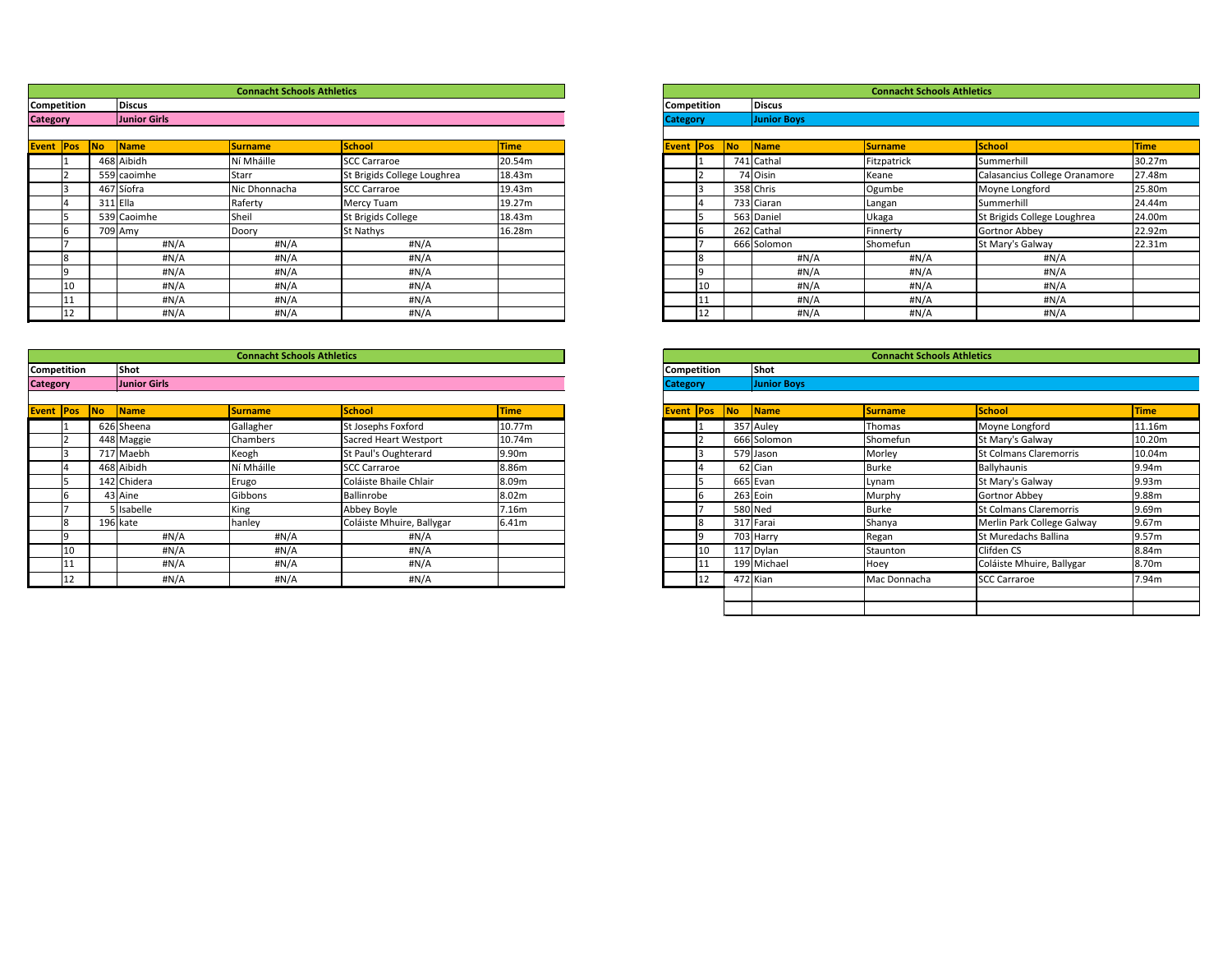|                 |                     |                      | <b>Connacht Schools Athletics</b> |                              |             |                    |    |    |                    | <b>Connacht Schools Athletics</b> |                              |       |
|-----------------|---------------------|----------------------|-----------------------------------|------------------------------|-------------|--------------------|----|----|--------------------|-----------------------------------|------------------------------|-------|
|                 | Competition         | <b>High Jump</b>     |                                   |                              |             | <b>Competition</b> |    |    | <b>High Jump</b>   |                                   |                              |       |
| <b>Category</b> |                     | Junior Girls         |                                   |                              |             | <b>Category</b>    |    |    | <b>Junior Boys</b> |                                   |                              |       |
|                 | <b>Event Pos No</b> | $\sqrt{\frac{1}{1}}$ | <b>Surname</b>                    | School                       | <b>Time</b> | <b>Event Pos</b>   |    | No | Name               | <b>Surname</b>                    | <b>School</b>                | Time  |
|                 |                     | Ava                  | Finn                              | Presentation College Athenry | 1.45m       |                    |    |    | Thomas             | Gannon                            | <b>Rice College Westport</b> | 1.63m |
|                 |                     | Elizabeth            | Tighe                             | <b>CM Ballymote</b>          | 1.45m       |                    |    |    | Ben                | Ormsley                           | Clifden CS                   | 1.55m |
|                 |                     | Jenna                | Mortimer                          | <b>MSM Claremorris</b>       | 1.40m       |                    |    |    | Ruadhan            | McLoughlin                        | Summerhill College Sligo     | 1.50m |
|                 |                     | Lauren               | <b>McNally</b>                    | St Brigids College Loughrea  | <b>NH</b>   |                    |    |    | <b>Conor</b>       | Brennan                           | <b>CM Ballygar</b>           |       |
|                 |                     | Sophie               | O'Brien                           | Colaiste Bhaile Chlair       | <b>NH</b>   |                    |    |    | #N/A               | #N/A                              | #N/A                         |       |
|                 |                     | #N/A                 | #N/A                              | #N/A                         |             |                    |    |    | #N/A               | #N/A                              | #N/A                         |       |
|                 |                     | #N/A                 | #N/A                              | #N/A                         |             |                    |    |    | #N/A               | #N/A                              | #N/A                         |       |
|                 |                     | #N/A                 | H N/A                             | #N/A                         |             |                    |    |    | #N/A               | #N/A                              | #N/A                         |       |
|                 |                     | #N/A                 | H N/A                             | #N/A                         |             |                    |    |    | #N/A               | #N/A                              | #N/A                         |       |
|                 |                     | #N/A                 | #N/A                              | #N/A                         |             |                    | 10 |    | #N/A               | #N/A                              | #N/A                         |       |
|                 |                     | $\#N/A$              | #N/A                              | #N/A                         |             |                    |    |    | #N/A               | #N/A                              | #N/A                         |       |
|                 | TT.                 | #N/A                 | H N/A                             | #N/A                         |             |                    |    |    | #N/A               | #N/A                              | #N/A                         |       |

|                  |                    |                     | <b>Connacht Schools Athletics</b> |                                  |             |                  |             |                    | <b>Connacht Schools Athletics</b> |                             |             |
|------------------|--------------------|---------------------|-----------------------------------|----------------------------------|-------------|------------------|-------------|--------------------|-----------------------------------|-----------------------------|-------------|
|                  | <b>Competition</b> | Long Jump           |                                   |                                  |             | Competition      |             | Long Jump          |                                   |                             |             |
| <b>Category</b>  |                    | <b>Junior Girls</b> |                                   |                                  |             | <b>Category</b>  |             | <b>Junior Boys</b> |                                   |                             |             |
|                  |                    |                     |                                   |                                  |             |                  |             |                    |                                   |                             |             |
| <b>Event Pos</b> |                    | Name<br>$\sqrt{NQ}$ | <b>Surname</b>                    | School                           | <b>Time</b> | <b>Event Pos</b> | No          | Name               | <b>Surname</b>                    | School                      | <b>Time</b> |
|                  |                    | 530 Kate            | Hosey                             | St Attractas Tubbercurry         | 5.14m       |                  |             | 166 Luke           | Daler                             | Coláiste Einde              | 5.40m       |
|                  |                    | 41 Moya             | O Connell                         | <b>Ballinrobe CS</b>             | 4.85m       |                  |             | 99 Ciaran          | <b>Bergin</b>                     | Castlerea CS                | 5.21m       |
|                  |                    | 392 Ava             | Finn                              | Presentation College Athenry     | 4.56m       | ا 3              |             | 663 Max            | Marselek                          | St Mary's Galway            | 4.93m       |
|                  |                    | 42 Erin             | Feerick                           | <b>Ballinrobe CS</b>             | 4.52m       |                  |             | 116 Ben            | Ormsby                            | Clifden CS                  | 4.90m       |
|                  |                    | 525 Hazel           | Lavin                             | <b>SM&amp;P Swinford</b>         | 4.35m       |                  |             | 6 Oisin            | Sheerin                           | Abbey CC Boyle              | 4.84m       |
|                  |                    | 502 Róisín          | Dalton                            | Seamount College Kinvara         | 4.31m       | 6                |             | 263 Eoin           | Murphy                            | J&M Gortnor Abbey           | 4.50m       |
|                  |                    | 393 Rebecca         | Lynch                             | Presentation College Athenry     | 4.04m       |                  |             | 207 Matthew        | Gordon                            | Colásite Iognáid            | 4.41m       |
|                  |                    | 421 natasha         | zywczyk                           | <b>Presentation College Tuam</b> | 4.00m       | 8                |             | 262 Cathal         | Finnerty                          | J&M Gortnor Abbey           | 4.35m       |
|                  |                    | 140 Sophie          | O Brien                           | Coláiste Bhaile Chlair           | 3.98m       | q                |             | 198 paul           | maloney                           | Coláiste Mhuire, Ballygar   | 4.16m       |
|                  | 10                 | 1 Grainne           | Gavin                             | Sancta Maria Louisburgh          | 3.92m       | 10               |             | 701 Paul           | Brennan                           | St Muredachs Ballina        | 3.88m       |
|                  | 11                 | 558 Jemma           | Flannery                          | St Brigids College Loughrea      | 3.78m       | 11               |             | #N/A               | #N/A                              | #N/A                        |             |
|                  | 12                 |                     |                                   |                                  |             | 12               |             |                    |                                   |                             |             |
|                  |                    |                     | <b>Connacht Schools Athletics</b> |                                  |             |                  |             |                    | <b>Connacht Schools Athletics</b> |                             |             |
|                  | <b>Competition</b> | Triple Jump         |                                   |                                  |             | Competition      |             | <b>Triple Jump</b> |                                   |                             |             |
| <b>Category</b>  |                    | <b>Junior Girls</b> |                                   |                                  |             | <b>Category</b>  |             | <b>Junior Boys</b> |                                   |                             |             |
|                  |                    |                     |                                   | School                           |             |                  |             |                    |                                   | School                      |             |
|                  | <b>Event Pos</b>   | Name<br>$\sqrt{NQ}$ | <b>Surname</b>                    |                                  | <b>Time</b> | <b>Event Pos</b> | $\sqrt{NQ}$ | Name               | <b>Surname</b>                    |                             | <b>Time</b> |
|                  |                    | 313 Aoibhinn        | Farrell                           | Mercy Woodford                   | 9.46m       |                  |             | 664 Adrian         | Mamali                            | St Mary's Galway            | 10.26m      |
|                  |                    | 559 caoimhe         | <b>Starr</b>                      | St Brigids College Loughrea      | 8.57m       | $\overline{2}$   |             | 663 Max            | Marselek                          | St Mary's Galway            | 10.09m      |
|                  |                    | 340 Aisling         | Commons                           | Mount St Michael                 | 8.51m       |                  |             | 565 Sean           | Joyce                             | St Brigids College Loughrea | 9.68m       |
|                  |                    | $503$ Eve           | Ayo                               | Seamount College Kinvara         | 7.65m       |                  |             | 564 Adrian         | Wocechowsk                        | St Brigids College Loughrea | 9.45m       |
|                  |                    | 504 Emelia          | Lloyd                             | Seamount College Kinvara         | NJ.         |                  |             | 739 Mark           | Kornachuk                         | Summerhill                  | 9.29m       |
|                  |                    | #N/A                | #N/A                              | # $N/A$                          |             | 6                |             | 740 Cormac         | Heneghan                          | Summerhill                  | 8.36m       |
|                  |                    | #N/A                | H N/A                             | # $N/A$                          |             |                  |             | #N/A               | $\#N/A$                           | #N/A                        |             |
|                  |                    | H N/A               | H N/A                             | #N/A                             |             | 8                |             | #N/A               | #N/A                              | #N/A                        |             |
|                  |                    | $II$ $I$ $I$ $A$    | $II$ $I$ $A$                      | $\cdots$                         |             |                  |             | 118178             | 118178                            | $II$ $I$ $I$ $A$            |             |

|                    |            |           |                    | <b>Connacht Schools Athletics</b> |                              |                   |
|--------------------|------------|-----------|--------------------|-----------------------------------|------------------------------|-------------------|
| <b>Competition</b> |            |           | <b>High Jump</b>   |                                   |                              |                   |
| <b>Category</b>    |            |           | <b>Junior Boys</b> |                                   |                              |                   |
|                    |            |           |                    |                                   |                              |                   |
| Event              | <b>Pos</b> | <b>No</b> | <b>Name</b>        | <b>Surname</b>                    | <b>School</b>                | <b>Time</b>       |
|                    |            |           | Thomas             | Gannon                            | <b>Rice College Westport</b> | 1.63m             |
|                    |            |           | Ben                | Ormsley                           | Clifden CS                   | 1.55m             |
|                    | 3          |           | Ruadhan            | McLoughlin                        | Summerhill College Sligo     | 1.50 <sub>m</sub> |
|                    | 4          |           | Conor              | Brennan                           | <b>CM Ballygar</b>           |                   |
|                    | 5          |           | #N/A               | #N/A                              | #N/A                         |                   |
|                    | 6          |           | #N/A               | #N/A                              | #N/A                         |                   |
|                    |            |           | $\sharp N/A$       | $\sharp N/A$                      | $\sharp N/A$                 |                   |
|                    | 8          |           | #N/A               | $\sharp N/A$                      | #N/A                         |                   |
|                    | 9          |           | #N/A               | $\sharp N/A$                      | #N/A                         |                   |
|                    | 10         |           | #N/A               | $\sharp N/A$                      | #N/A                         |                   |
|                    | 11         |           | $\sharp N/A$       | # $N/A$                           | #N/A                         |                   |
|                    | 12         |           | #N/A               | #N/A                              | #N/A                         |                   |

|                         |                     | <b>Connacht Schools Athletics</b> |                                     |             |
|-------------------------|---------------------|-----------------------------------|-------------------------------------|-------------|
| tition                  | Long Jump           |                                   |                                     |             |
|                         | <b>Junior Girls</b> |                                   |                                     |             |
|                         |                     |                                   |                                     |             |
| <b>No</b><br><b>Pos</b> | <b>Name</b>         | <b>Surname</b>                    | <b>School</b>                       | <b>Time</b> |
|                         | 530 Kate            | Hosey                             | <b>St Attractas Tubbercurry</b>     | 5.14m       |
|                         | 41 Moya             | O Connell                         | <b>Ballinrobe CS</b>                | 4.85m       |
|                         | 392 Ava             | Finn                              | <b>Presentation College Athenry</b> | 4.56m       |
|                         | 42 Erin             | Feerick                           | <b>Ballinrobe CS</b>                | 4.52m       |
|                         | 525 Hazel           | Lavin                             | <b>SM&amp;P Swinford</b>            | 4.35m       |
|                         | 502 Róisín          | Dalton                            | Seamount College Kinvara            | 4.31m       |
|                         | 393 Rebecca         | Lynch                             | <b>Presentation College Athenry</b> | 4.04m       |
|                         | 421 natasha         | zywczyk                           | <b>Presentation College Tuam</b>    | 4.00m       |
| Q                       | 140 Sophie          | O Brien                           | Coláiste Bhaile Chlair              | 3.98m       |
| 10                      | Grainne             | Gavin                             | Sancta Maria Louisburgh             | 3.92m       |
| 11                      | 558 Jemma           | Flannery                          | St Brigids College Loughrea         | 3.78m       |
| 12                      |                     |                                   |                                     |             |
|                         |                     | <b>Connacht Schools Athletics</b> |                                     |             |
| tition                  | <b>Triple Jump</b>  |                                   |                                     |             |
|                         | <b>Junior Girls</b> |                                   |                                     |             |
|                         |                     |                                   |                                     |             |
| No<br>Pos               | <b>Name</b>         | <b>Surname</b>                    | <b>School</b>                       | <b>Time</b> |
|                         | 313 Aoibhinn        | Farrell                           | Mercy Woodford                      | 9.46m       |
|                         | 559 caoimhe         | <b>Starr</b>                      | St Brigids College Loughrea         | 8.57m       |
|                         | 340 Aisling         | Commons                           | Mount St Michael                    | 8.51m       |
|                         | $503$ Eve           | Ayo                               | Seamount College Kinvara            | 7.65m       |
|                         | 504 Emelia          | Lloyd                             | Seamount College Kinvara            | <b>NJ</b>   |
|                         | #N/A                | $\sharp N/A$                      | #N/A                                |             |
|                         | #N/A                | #N/A                              | $\sharp N/A$                        |             |
|                         | #N/A                | H N/A                             | #N/A                                |             |
| ۵                       | #N/A                | #N/A                              | #N/A                                |             |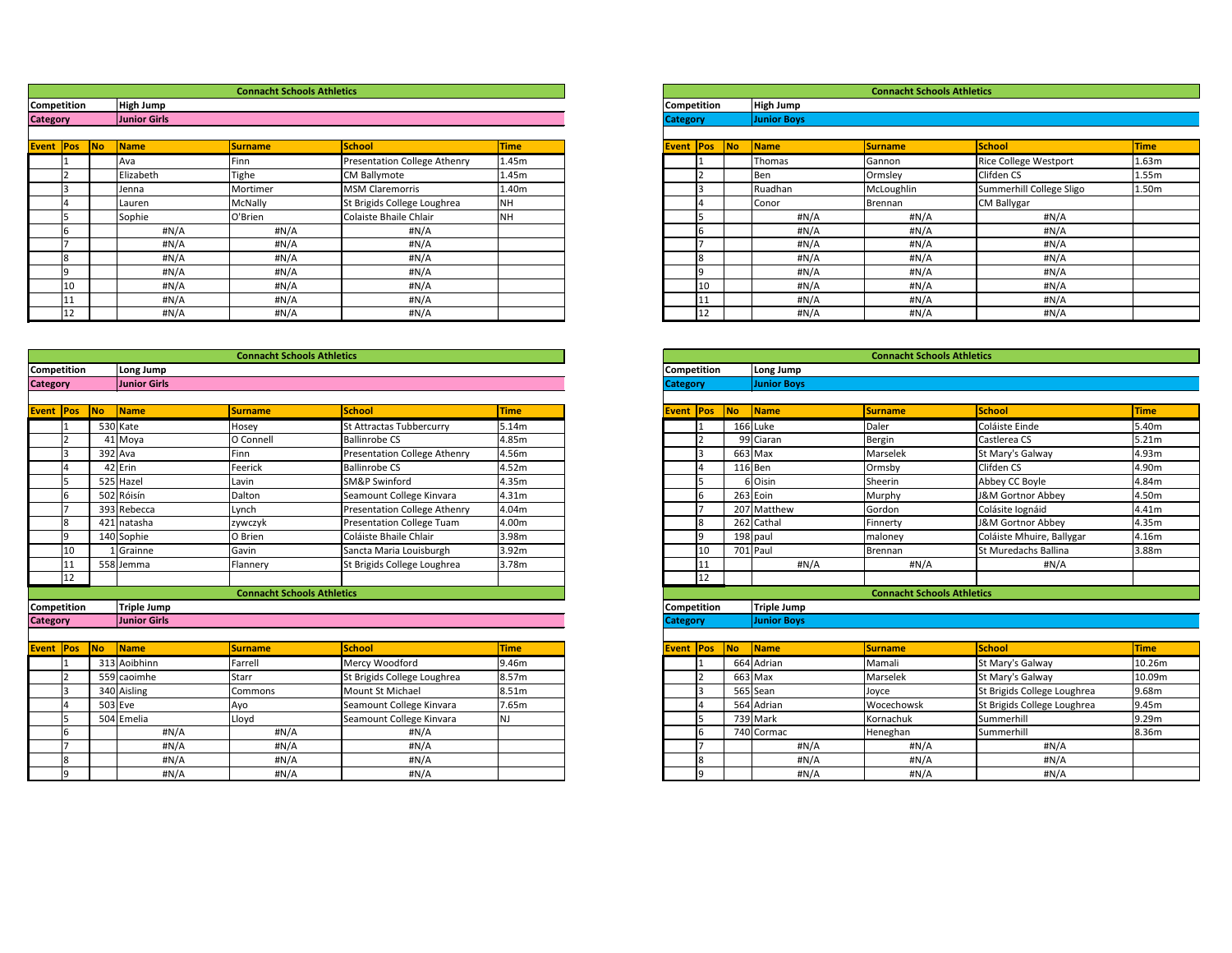|            |           |             | <b>Connacht Schools Athletics</b> |                  |             |                 |            |           |                   | <b>Connacht Schools Athletics</b> |                      |             |
|------------|-----------|-------------|-----------------------------------|------------------|-------------|-----------------|------------|-----------|-------------------|-----------------------------------|----------------------|-------------|
| tition     |           | 2000m Walk  |                                   |                  |             | Competition     |            |           | 2000m Walk        |                                   |                      |             |
|            |           | Inter Girls |                                   |                  |             | <b>Category</b> |            |           | <b>Inter Boys</b> |                                   |                      |             |
|            |           |             |                                   |                  |             |                 |            |           |                   |                                   |                      |             |
| <b>POS</b> | <b>No</b> | <b>Name</b> | <b>Surname</b>                    | <b>School</b>    | <b>Time</b> | <b>Race</b>     | <b>Pos</b> | <b>No</b> | Name              | <b>Surname</b>                    | School               | <b>Time</b> |
|            | 780 Eva   |             | Delahunt                          | Ursuline Sligo   | 10.14       |                 |            |           | 305 Oisin         | Lane                              | mercy Ballymahon     | 9.18        |
|            |           | 349 Shannon | O Malley                          | Moyne Ballina    | 10.26       |                 |            |           | 104 Luke          | Stephens                          | <b>CBS Roscommon</b> |             |
|            |           | 650 Jane    | Mitchell                          | St Marys Ballina | 10.32       |                 |            |           | #N/A              | #N/A                              | #N/A                 |             |
|            |           | H N/A       | #N/A                              | #N/A             |             |                 |            |           | #N/A              | H N/A                             | #N/A                 |             |
|            |           | #N/A        | #N/A                              | #N/A             |             |                 |            |           | #N/A              | H N/A                             | #N/A                 |             |
|            |           | #N/A        | #N/A                              | #N/A             |             |                 |            |           | $\sharp N/A$      | H N/A                             | H N/A                |             |
|            |           | #N/A        | #N/A                              | #N/A             |             |                 |            |           | #N/A              | #N/A                              | #N/A                 |             |
|            |           | #N/A        | #N/A                              | H N/A            |             |                 |            |           | #N/A              | #N/A                              | #N/A                 |             |

|                 |     |    |             | <b>Connacht Schools Athletics</b> |                       |             |                 |                    |    |                     | <b>Connacht Schools Athletics</b> |                      |             |
|-----------------|-----|----|-------------|-----------------------------------|-----------------------|-------------|-----------------|--------------------|----|---------------------|-----------------------------------|----------------------|-------------|
| Competition     |     |    | 2000m Walk  |                                   |                       |             |                 | <b>Competition</b> |    | <b>2000m Walk</b>   |                                   |                      |             |
| <b>Category</b> |     |    | Inter Girls |                                   |                       |             | <b>Category</b> |                    |    | <b>Inter Boys</b>   |                                   |                      |             |
|                 |     |    |             |                                   |                       |             |                 |                    |    |                     |                                   |                      |             |
| Race            | Pos | No | <b>Name</b> | <b>Surname</b>                    | School                | <b>Time</b> | Race            | Pos                | No | $\blacksquare$ Name | <b>Surname</b>                    | School               | <b>Time</b> |
|                 |     |    | 780 Eva     | Delahunt                          | <b>Ursuline Sligo</b> | 10.14       |                 |                    |    | 305 Oisin           | Lane                              | mercy Ballymahon     |             |
|                 |     |    | 349 Shannon | O Malley                          | Moyne Ballina         | 10.26       |                 |                    |    | $104$ Luke          | Stephens                          | <b>CBS Roscommon</b> |             |
|                 |     |    | 650 Jane    | Mitchell                          | St Marys Ballina      | 10.32       |                 |                    |    | #N/A                | #N/A                              | H N/A                |             |
|                 |     |    | #N/A        | #N/A                              | #N/A                  |             |                 |                    |    | #N/A                | #N/A                              | H N/A                |             |
|                 |     |    | #N/A        | #N/A                              | #N/A                  |             |                 |                    |    | #N/A                | #N/A                              | #N/A                 |             |
|                 |     |    | #N/A        | #N/A                              | #N/A                  |             |                 |                    |    | #N/A                | #N/A                              | #N/A                 |             |
|                 |     |    | #N/A        | H N/A                             | #N/A                  |             |                 |                    |    | #N/A                | #N/A                              | H N/A                |             |
|                 |     |    | H N/A       | #N/A                              | #N/A                  |             |                 |                    |    | #N/A                | H N/A                             | #N/A                 |             |

|                 |             |           |                    | <b>Connacht Schools Athletics</b> |                                     |             |                 |                    |            |                    | <b>Connacht Schools Athletics</b> |                                     |             |
|-----------------|-------------|-----------|--------------------|-----------------------------------|-------------------------------------|-------------|-----------------|--------------------|------------|--------------------|-----------------------------------|-------------------------------------|-------------|
|                 | Competition |           | 1500m Steeplechase |                                   |                                     |             |                 | <b>Competition</b> |            | 1500m Steeplechase |                                   |                                     |             |
| <b>Category</b> |             |           | Inter Girls        |                                   |                                     |             | <b>Category</b> |                    |            | <b>Inter Boys</b>  |                                   |                                     |             |
|                 |             |           |                    |                                   |                                     |             |                 |                    |            |                    |                                   |                                     |             |
| Race            | <b>Pos</b>  | <b>No</b> | <b>Name</b>        | <b>Surname</b>                    | School                              | <b>Time</b> | Race            | <b>Pos</b>         | <b>INo</b> | <b>Name</b>        | <b>Surname</b>                    | School                              | <b>Time</b> |
|                 |             |           | 309 Eala           | Mc Dermott                        | Mercy Sligo                         | 5.37.34     |                 |                    |            | 603 Thomas         | Devaney                           | St Geralds Castlebar                | 4.55.       |
|                 |             |           | 399 Sara           | Gilhooly                          | <b>Presentation College Athenry</b> | 5.38.55     |                 |                    |            | 333 Philip         | King                              | Moate CS                            | 4.57.       |
|                 |             |           | 570 Sarah          | Brady                             | <b>St Clares Manorhamilton</b>      | 5.41.18     |                 |                    |            | 410 Patrick        | Noonan                            | <b>Presentation College Athenry</b> | 5.01        |
|                 |             |           | 611 Katie          | Gibbons                           | St Josephs Castlebar                | 6.01.67     |                 |                    |            | 195 Aaron          | Brennan                           | Colaiste Mhuire Ballymote           | 5.04.       |
|                 |             |           | #N/A               | #N/A                              | #N/A                                | 6.30.61     |                 |                    |            | 465 Ethan          | Llyod                             | Sancta Maria Louisburgh             | 5.30.       |
|                 |             |           | #N/A               | H N/A                             | # $N/A$                             |             |                 |                    |            | 428 Mark           | <b>Hastings</b>                   | <b>Rice College</b>                 | 5.41        |
|                 |             |           | H N/A              | #N/A                              | #N/A                                |             |                 |                    |            | 677 Kevin          | Walsh                             | St Mary's Galway                    | 5.45.       |
|                 |             |           | #N/A               | #N/A                              | # $N/A$                             |             |                 |                    |            | 483 Tristan        | O'Flatharta                       | <b>SCC Carraroe</b>                 | 5.57.       |

|        |           |                       | <b>Connacht Schools Athletics</b> |                              |             |
|--------|-----------|-----------------------|-----------------------------------|------------------------------|-------------|
| tition |           | 80m Hurdles wind -0.8 |                                   |                              |             |
|        |           | Inter Girls           |                                   |                              |             |
|        |           |                       |                                   |                              |             |
| Pos    | <b>No</b> | <b>Name</b>           | <b>Surname</b>                    | <b>School</b>                | <b>Time</b> |
|        |           | 63 Niamh              | O Neill                           | <b>Ballyhaunis CS</b>        | 12.16       |
|        |           | 46 Seren              | O Toole                           | <b>Ballinrobe CS</b>         | 12.2        |
|        |           | 9 Saoirse             | Wynn                              | Abbey CC Boyle               | 12.42       |
|        |           | 634 Aoibhe            | Deeley                            | St Killians New Inn          | 12.63       |
|        |           | 387 Ellie             | Cronin                            | Presentation College Athenry | 13.06       |
|        |           | 388 Saoirse           | Healy                             | Presentation College Athenry | 14.23       |
|        |           | H N/A                 | #N/A                              | #N/A                         |             |
|        |           | #N/A                  | #N/A                              | H N/A                        |             |

|                 |             |            |                       | <b>Connacht Schools Athletics</b> |                              |             |                 |                    |    |                        | <b>Connacht Schools Athletics</b> |                               |             |
|-----------------|-------------|------------|-----------------------|-----------------------------------|------------------------------|-------------|-----------------|--------------------|----|------------------------|-----------------------------------|-------------------------------|-------------|
|                 | Competition |            | 80m Hurdles wind -0.8 |                                   |                              |             |                 | <b>Competition</b> |    | 100m Hurdles wind +0.3 |                                   |                               |             |
| <b>Category</b> |             |            | Inter Girls           |                                   |                              |             | <b>Category</b> |                    |    | <b>Inter Boys</b>      |                                   |                               |             |
|                 |             |            |                       |                                   |                              |             |                 |                    |    |                        |                                   |                               |             |
| Race            | <b>Pos</b>  | <b>INo</b> | <b>Name</b>           | <b>Surname</b>                    | School                       | <b>Time</b> | Race            | <b>Pos</b>         | No | $\blacksquare$ Name    | <b>Surname</b>                    | <b>School</b>                 | <b>Time</b> |
|                 |             |            | 63 Niamh              | O Neill                           | <b>Ballyhaunis CS</b>        | 12.16       |                 |                    |    | 581 larlaith           | Golding                           | <b>St Colmans Claremorris</b> |             |
|                 |             |            | 46 Seren              | O Toole                           | <b>Ballinrobe CS</b>         | 12.2        |                 |                    |    | 49 Cian                | O Connell                         | <b>Ballinrobe CS</b>          |             |
|                 |             |            | 9 Saoirse             | Wynn                              | Abbey CC Boyle               | 12.42       |                 |                    |    | 552 Samuel             | Ukaga                             | St Brigids College Loughrea   |             |
|                 |             |            | 634 Aoibhe            | Deeley                            | <b>St Killians New Inn</b>   | 12.63       |                 |                    |    | #N/A                   | #N/A                              | #N/A                          |             |
|                 |             |            | 387 Ellie             | Cronin                            | Presentation College Athenry | 13.06       |                 |                    |    | #N/A                   | #N/A                              | #N/A                          |             |
|                 |             |            | 388 Saoirse           | Healy                             | Presentation College Athenry | 14.23       |                 |                    |    | #N/A                   | #N/A                              | #N/A                          |             |
|                 |             |            | #N/A                  | #N/A                              | #N/A                         |             |                 |                    |    | #N/A                   | #N/A                              | #N/A                          |             |
|                 |             |            | #N/A                  | #N/A                              | #N/A                         |             |                 |                    |    | H N/A                  | $\sharp N/A$                      | #N/A                          |             |

|            |    |                        | <b>Connacht Schools Athletics</b> |                                     |             |                    |                   |                    | <b>Connacht Schools Athletics</b> |                                     |             |
|------------|----|------------------------|-----------------------------------|-------------------------------------|-------------|--------------------|-------------------|--------------------|-----------------------------------|-------------------------------------|-------------|
| tition     |    | 1500m Steeplechase     |                                   |                                     |             | <b>Competition</b> |                   | 1500m Steeplechase |                                   |                                     |             |
|            |    | Inter Girls            |                                   |                                     |             | <b>Category</b>    |                   | <b>Inter Boys</b>  |                                   |                                     |             |
| <b>POS</b> | No | $\sqrt{\mathsf{Name}}$ | <b>Surname</b>                    | School                              | <b>Time</b> | Race               | <b>INo</b><br>Pos | <b>Name</b>        | <b>Surname</b>                    | School                              | <b>Time</b> |
|            |    | 309 Eala               | Mc Dermott                        | <b>Mercy Sligo</b>                  | 5.37.34     |                    |                   | 603 Thomas         | Devaney                           | <b>St Geralds Castlebar</b>         | 4.55.15     |
|            |    | 399 Sara               | Gilhooly                          | <b>Presentation College Athenry</b> | 5.38.55     |                    |                   | 333 Philip         | <b>King</b>                       | Moate CS                            | 4.57.89     |
|            |    | 570 Sarah              | Brady                             | St Clares Manorhamilton             | 5.41.18     |                    |                   | 410 Patrick        | Noonan                            | <b>Presentation College Athenry</b> | 5.01.67     |
|            |    | 611 Katie              | Gibbons                           | <b>St Josephs Castlebar</b>         | 6.01.67     |                    |                   | 195 Aaron          | <b>Brennan</b>                    | Colaiste Mhuire Ballymote           | 5.04.45     |
|            |    | $\sharp N/A$           | #N/A                              | #N/A                                | 6.30.61     |                    |                   | 465 Ethan          | Llyod                             | Sancta Maria Louisburgh             | 5.30.39     |
|            |    | # $N/A$                | #N/A                              | #N/A                                |             |                    |                   | 428 Mark           | <b>Hastings</b>                   | <b>Rice College</b>                 | 5.41.26     |
|            |    | # $N/A$                | #N/A                              | #N/A                                |             |                    |                   | 677 Kevin          | Walsh                             | St Mary's Galway                    | 5.45.14     |
|            |    | #N/A                   | #N/A                              | #N/A                                |             |                    |                   | 483 Tristan        | O'Flatharta                       | <b>SCC Carraroe</b>                 | 5.57.77     |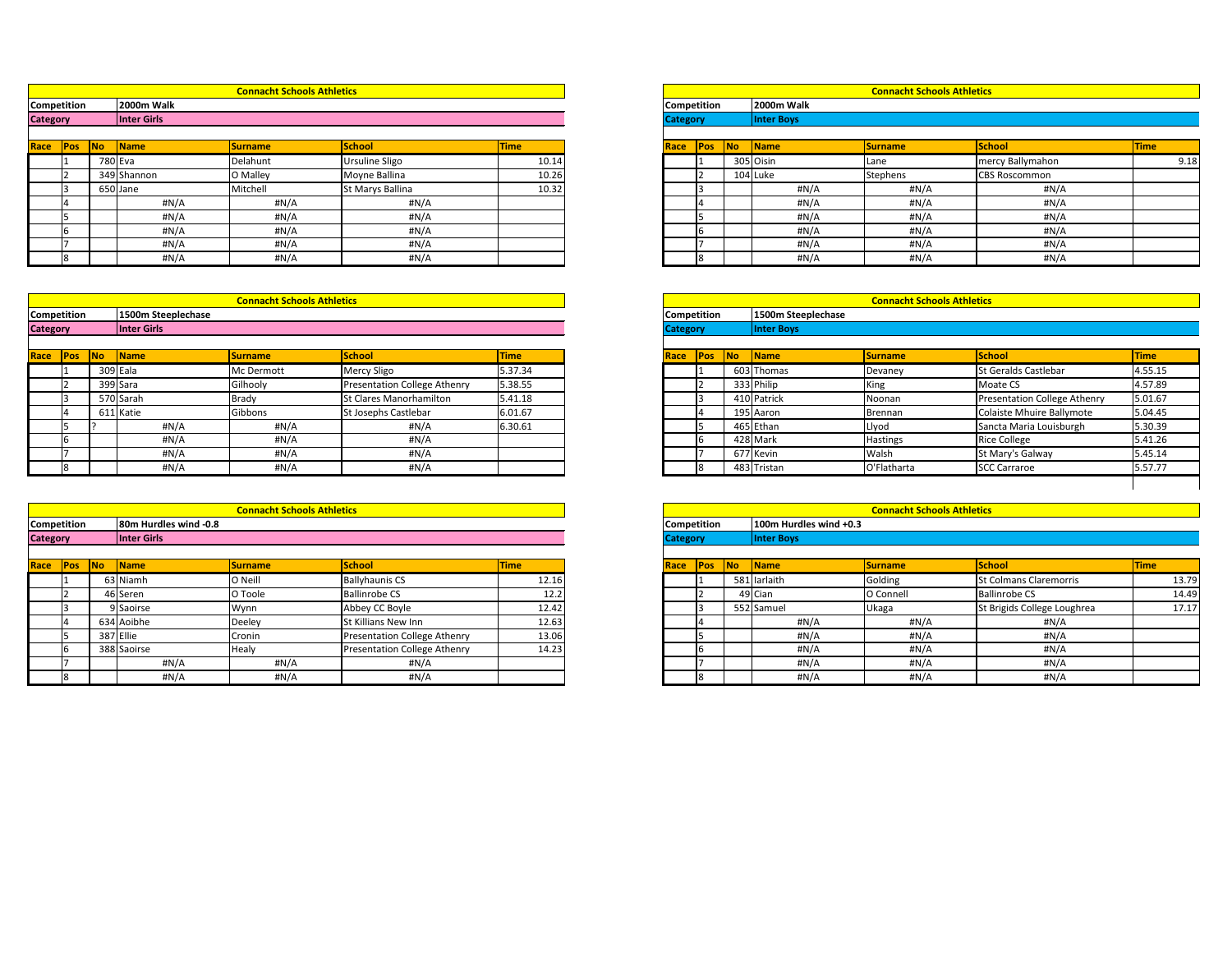|            |           |                | <b>Connacht Schools Athletics</b> |                                  |             |                 |     |           |                   | <b>Connacht Schools Athletics</b> |                               |             |
|------------|-----------|----------------|-----------------------------------|----------------------------------|-------------|-----------------|-----|-----------|-------------------|-----------------------------------|-------------------------------|-------------|
| tition     |           | 100m Wind -2.8 |                                   |                                  |             | Competition     |     |           | 100m wind-2.0     |                                   |                               |             |
|            |           | Inter Girls    |                                   |                                  |             | <b>Category</b> |     |           | <b>Inter Boys</b> |                                   |                               |             |
|            |           |                |                                   |                                  |             |                 |     |           |                   |                                   |                               |             |
| <b>POS</b> | <b>No</b> | <b>Name</b>    | <b>Surname</b>                    | <b>School</b>                    | <b>Time</b> | Race            | Pos | <b>No</b> | <b>Name</b>       | <b>Surname</b>                    | School                        | <b>Time</b> |
|            |           | 534 Ellen      | Kilcoyne                          | St Attractas Tubbercurry         | 12.93       |                 |     |           | 332 Aaron         | Keane                             | Moate CS                      | 11.66       |
|            |           | 334 Alannah    | <b>Mc Guinness</b>                | Mohill CC                        | 13.05       |                 |     | 600 Ben   |                   | Edeh                              | <b>St Geralds Castlebar</b>   | 11.67       |
|            |           | 67 Erin        | Taheny                            | Ballysadare                      | 13.08       |                 |     |           | 327 Anthony       | Loye                              | Merlin Park College Galway    | 11.8        |
|            |           | 321 Fezi       | Johnny                            | Merlin Park College Galway       | 13.55       |                 |     |           | 582 Conor         | Toughey                           | <b>St Colmans Claremorris</b> | 12.11       |
|            |           | 398 Freya      | Bohan                             | Presentation College Athenry     | 13.56       |                 |     |           | 742 Luke          | Casserly                          | Summerhill Sligo              | 12.18       |
|            |           | 779 Laoise     | Mc Brien                          | Ursuline Sligo                   | 13.76       |                 |     |           | 674 Patrick       | Nnadi                             | St Mary's Galway              | 12.56       |
|            |           | 722 Alisha     | Larkin                            | St Raphaels Loughrea             | 13.8        |                 |     |           | 550 Conor         | Leahy                             | St Brigids College Loughrea   | 12.74       |
|            |           | 422 ciara      | maguire                           | <b>Presentation College Tuam</b> | 14.39       |                 |     |           | #N/A              | #N/A                              | #N/A                          |             |

|                    |            |            |                        | <b>Connacht Schools Athletics</b> |                              |             |                 |                    |    |                     | <b>Connacht Schools Athletics</b> |                               |             |
|--------------------|------------|------------|------------------------|-----------------------------------|------------------------------|-------------|-----------------|--------------------|----|---------------------|-----------------------------------|-------------------------------|-------------|
| <b>Competition</b> |            |            | 100m Wind -2.8         |                                   |                              |             |                 | <b>Competition</b> |    | 100m wind-2.0       |                                   |                               |             |
| <b>Category</b>    |            |            | Inter Girls            |                                   |                              |             | <b>Category</b> |                    |    | <b>Inter Boys</b>   |                                   |                               |             |
|                    |            |            |                        |                                   |                              |             |                 |                    |    |                     |                                   |                               |             |
| Race               | <b>Pos</b> | <b>INo</b> | $\sqrt{\mathsf{Name}}$ | <b>Surname</b>                    | School                       | <b>Time</b> | Race            | Pos                | No | $\blacksquare$ Name | <b>Surname</b>                    | <b>School</b>                 | <b>Time</b> |
|                    |            |            | 534 Ellen              | Kilcoyne                          | St Attractas Tubbercurry     | 12.93       |                 |                    |    | 332 Aaron           | Keane                             | Moate CS                      |             |
|                    |            |            | 334 Alannah            | Mc Guinness                       | Mohill CC                    | 13.05       |                 |                    |    | 600 Ben             | Edeh                              | <b>St Geralds Castlebar</b>   |             |
|                    |            |            | 67 Erin                | Taheny                            | Ballysadare                  | 13.08       |                 |                    |    | 327 Anthony         | Loye                              | Merlin Park College Galway    |             |
|                    |            |            | 321 Fezi               | Johnny                            | Merlin Park College Galway   | 13.55       |                 |                    |    | 582 Conor           | Toughey                           | <b>St Colmans Claremorris</b> |             |
|                    |            |            | 398 Freya              | Bohan                             | Presentation College Athenry | 13.56       |                 |                    |    | 742 Luke            | Casserly                          | Summerhill Sligo              |             |
|                    |            |            | 779 Laoise             | Mc Brien                          | <b>Ursuline Sligo</b>        | 13.76       |                 |                    |    | 674 Patrick         | Nnadi                             | St Mary's Galway              |             |
|                    |            |            | 722 Alisha             | Larkin                            | St Raphaels Loughrea         | 13.8        |                 |                    |    | 550 Conor           | Leahy                             | St Brigids College Loughrea   |             |
|                    |            |            | 422 ciara              | maguire                           | Presentation College Tuam    | 14.39       |                 |                    |    | #N/A                | H N/A                             | #N/A                          |             |

|                 |             |           |                      | <b>Connacht Schools Athletics</b> |                       |             |                 |                   |                   | <b>Connacht Schools Athletics</b> |                             |             |
|-----------------|-------------|-----------|----------------------|-----------------------------------|-----------------------|-------------|-----------------|-------------------|-------------------|-----------------------------------|-----------------------------|-------------|
|                 | Competition |           | 200m Wind -2.7       |                                   |                       |             | Competition     |                   | 200m wind-1.2     |                                   |                             |             |
| <b>Category</b> |             |           | Inter Girls          |                                   |                       |             | <b>Category</b> |                   | <b>Inter Boys</b> |                                   |                             |             |
|                 |             |           |                      |                                   |                       |             |                 |                   |                   |                                   |                             |             |
| Race            | Pos         | <b>No</b> | $\sqrt{\frac{1}{1}}$ | <b>Surname</b>                    | School                | <b>Time</b> | Race            | No <br><b>Pos</b> | <b>Name</b>       | <b>Surname</b>                    | School                      | <b>Time</b> |
|                 |             |           | 67 Erin              | Taheny                            | St Marys Ballysadare  | 26.41       |                 |                   | 200 Robert        | Ó Domhnaill                       | Coláiste na Corribe         |             |
|                 |             |           | 449 Ruth             | Moran                             | Sacred heart Westport | 26.69       |                 |                   | 360 Nelvin        | Appiah                            | Moyne Longford              |             |
|                 |             |           | 634 Aoibhe           | Deeley                            | St Killians New Inn   | 27.71       |                 |                   | 600 Ben           | Edeh                              | <b>St Geralds Castlebar</b> |             |
|                 |             |           | 779 Laoise           | Mc Brien                          | Ursuline Sligo        | 27.78       |                 |                   | 327 Anthony       | Loye                              | Merlin Park College Galway  |             |
|                 |             |           | 255 Maeve            | <b>Brady</b>                      | <b>Gort CS</b>        | 30.57       |                 |                   | 673 Zino          | Johnny                            | St Mary's Galway            |             |
|                 |             |           | $170$ Ela            | Tomczak                           | Coláiste Einde        | 32.03       |                 |                   | 535 Adam          | Walsh                             | <b>St Attractas</b>         |             |
|                 |             |           | #N/A                 | #N/A                              | #N/A                  |             |                 |                   | 642 Thomas        | Gillespie                         | St Louis Kiltimagh          |             |
|                 |             |           | #N/A                 | H N/A                             | # $N/A$               |             |                 |                   | 284 Johnathan     | Feeney                            | <b>HRC Mountbellew</b>      |             |

|        |           |                | <b>Connacht Schools Athletics</b> |                       |             |                    |            |    |                   | <b>Connacht Schools Athletics</b> |                             |             |
|--------|-----------|----------------|-----------------------------------|-----------------------|-------------|--------------------|------------|----|-------------------|-----------------------------------|-----------------------------|-------------|
| tition |           | 200m Wind -2.7 |                                   |                       |             | <b>Competition</b> |            |    | 200m wind-1.2     |                                   |                             |             |
|        |           | Inter Girls    |                                   |                       |             | <b>Category</b>    |            |    | <b>Inter Boys</b> |                                   |                             |             |
| Pos    | <b>No</b> | <b>Name</b>    | <b>Surname</b>                    | <b>School</b>         | <b>Time</b> | Race               | <b>Pos</b> | No | Name              | <b>Surname</b>                    | School                      | <b>Time</b> |
|        |           | 67 Erin        | Taheny                            | St Marys Ballysadare  | 26.41       |                    |            |    | 200 Robert        | Ó Domhnaill                       | Coláiste na Corribe         | 22.68       |
|        |           | 449 Ruth       | Moran                             | Sacred heart Westport | 26.69       |                    |            |    | 360 Nelvin        | Appiah                            | Moyne Longford              | 22.85       |
|        |           | 634 Aoibhe     | <b>Deeley</b>                     | St Killians New Inn   | 27.71       |                    |            |    | 600 Ben           | Edeh                              | <b>St Geralds Castlebar</b> | 22.93       |
|        |           | 779 Laoise     | Mc Brien                          | <b>Ursuline Sligo</b> | 27.78       |                    |            |    | 327 Anthony       | Loye                              | Merlin Park College Galway  | 23.05       |
|        |           | 255 Maeve      | Brady                             | Gort CS               | 30.57       |                    |            |    | 673 Zino          | Johnny                            | St Mary's Galway            | 24.25       |
|        |           | 170 Ela        | Tomczak                           | Coláiste Einde        | 32.03       |                    |            |    | 535 Adam          | Walsh                             | <b>St Attractas</b>         | 24.26       |
|        |           | H N/A          | #N/A                              | #N/A                  |             |                    |            |    | 642 Thomas        | Gillespie                         | St Louis Kiltimagh          | 24.9        |
|        |           | #N/A           | #N/A                              | #N/A                  |             |                    |            |    | 284 Johnathan     | Feeney                            | <b>HRC Mountbellew</b>      | 25.96       |
|        |           |                |                                   |                       |             |                    |            |    |                   |                                   |                             |             |

|                 |             |                                          |               | <b>Connacht Schools Athletics</b> |                        |             |                    |     |    |                   | <b>Connacht Schools Athletics</b> |                     |      |
|-----------------|-------------|------------------------------------------|---------------|-----------------------------------|------------------------|-------------|--------------------|-----|----|-------------------|-----------------------------------|---------------------|------|
|                 | Competition |                                          | 300m Hurdles  |                                   |                        |             | <b>Competition</b> |     |    | 400m Hurdles      |                                   |                     |      |
| <b>Category</b> |             |                                          | Inter Girls   |                                   |                        |             | <b>Category</b>    |     |    | <b>Inter Boys</b> |                                   |                     |      |
|                 |             | School<br> No <br>Name<br><b>Surname</b> |               |                                   |                        |             |                    |     |    |                   |                                   |                     |      |
| Race            | <b>APos</b> |                                          |               |                                   |                        | <b>Time</b> | Race               | Pos | No | <b>Name</b>       | <b>Surname</b>                    | <b>School</b>       | Time |
|                 |             |                                          | 46 Seren      | O Toole                           | <b>Ballinrobe CS</b>   | 46.94       |                    |     |    | 482 Eoghan        | Jennings                          | <b>SCC Carraroe</b> |      |
|                 |             |                                          | 716 Ailish    | Keogh                             | St Pauls Oughterard    | 51.79       |                    |     |    | 518 Sean          | Ndejo                             | Sligo Grammar       |      |
|                 |             |                                          | 118 Riona     | Coyne                             | Clifden CS             | 56.34       |                    |     |    | 654 Blake         | <b>Cummins</b>                    | St Marys Galway     |      |
|                 |             |                                          | 514 Chantelle | Gilmartin                         | Sligo Grammar          | dnf         |                    |     |    | 519 Jacob         | Fleming                           | Sligo Grammar       |      |
|                 |             |                                          | 342 Michaela  | Hernon                            | <b>MSM Claremorris</b> | <b>DNF</b>  |                    |     |    | #N/A              | #N/A                              | #N/A                |      |
|                 |             |                                          | #N/A          | H N/A                             | #N/A                   |             |                    |     |    | #N/A              | H N/A                             | #N/A                |      |
|                 |             |                                          | $\#N/A$       | H N/A                             | #N/A                   |             |                    |     |    | #N/A              | #N/A                              | #N/A                |      |
|                 |             |                                          | #N/A          | H N/A                             | #N/A                   |             |                    |     |    | #N/A              | H N/A                             | #N/A                |      |

|        |           |               | <b>Connacht Schools Athletics</b> |                        |             |  |  |  |  |
|--------|-----------|---------------|-----------------------------------|------------------------|-------------|--|--|--|--|
| tition |           | 300m Hurdles  |                                   |                        |             |  |  |  |  |
|        |           | Inter Girls   |                                   |                        |             |  |  |  |  |
|        |           |               |                                   |                        |             |  |  |  |  |
| Pos    | <b>No</b> | Name          | <b>Surname</b>                    | <b>School</b>          | <b>Time</b> |  |  |  |  |
|        |           | 46 Seren      | O Toole                           | <b>Ballinrobe CS</b>   | 46.94       |  |  |  |  |
|        |           | 716 Ailish    | Keogh                             | St Pauls Oughterard    | 51.79       |  |  |  |  |
|        |           | 118 Riona     | Coyne                             | Clifden CS             | 56.34       |  |  |  |  |
|        |           | 514 Chantelle | Gilmartin                         | Sligo Grammar          | <b>DNF</b>  |  |  |  |  |
|        |           | 342 Michaela  | Hernon                            | <b>MSM Claremorris</b> | <b>DNF</b>  |  |  |  |  |
|        |           | #N/A          | #N/A                              | #N/A                   |             |  |  |  |  |
|        |           | #N/A          | #N/A                              | #N/A                   |             |  |  |  |  |
|        |           | #N/A          | #N/A                              | #N/A                   |             |  |  |  |  |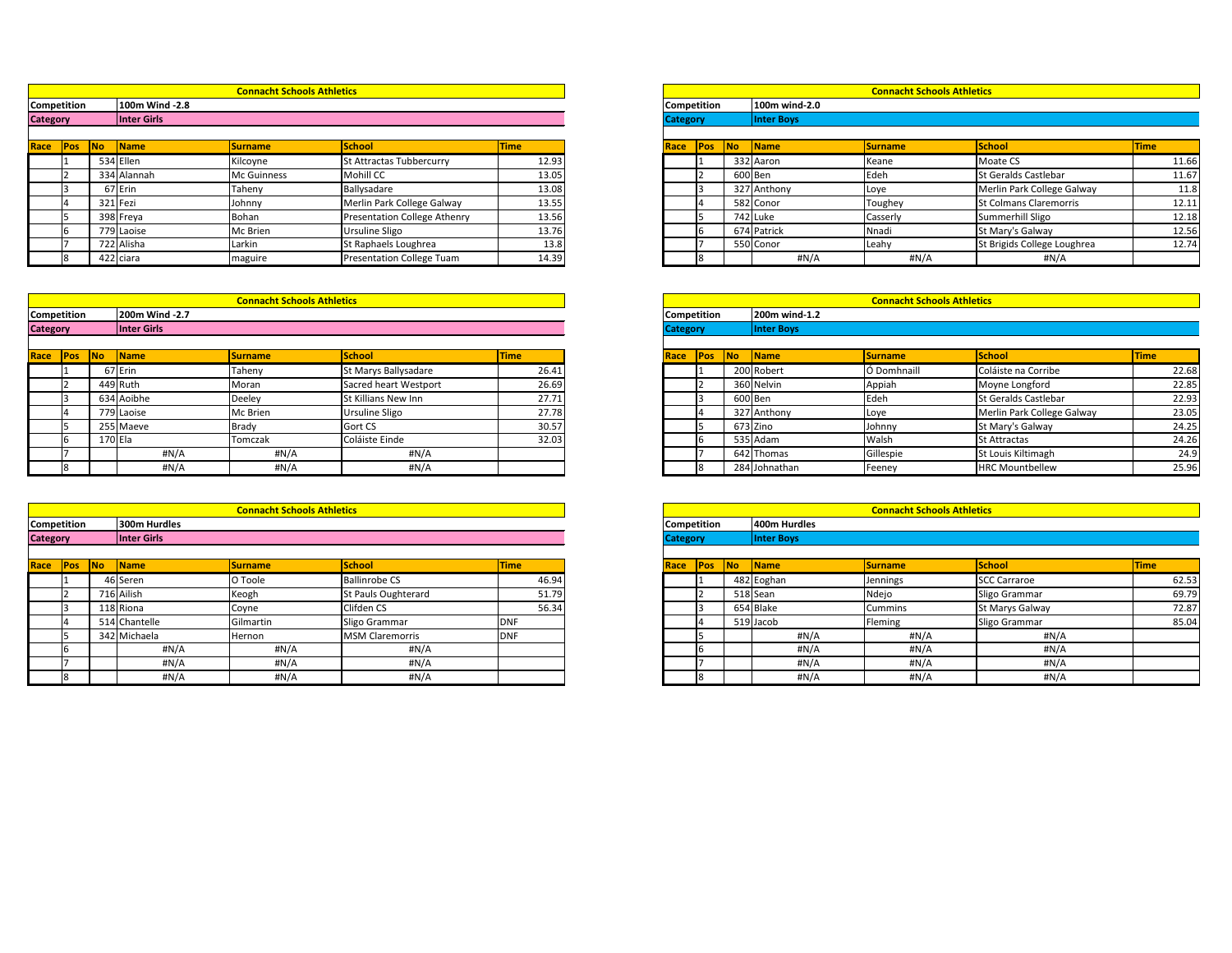|            |           |              | <b>Connacht Schools Athletics</b> |                                      |             |                 |             |       |                   | <b>Connacht Schools Athletics</b> |                               |             |
|------------|-----------|--------------|-----------------------------------|--------------------------------------|-------------|-----------------|-------------|-------|-------------------|-----------------------------------|-------------------------------|-------------|
| tition     |           | 300m         |                                   |                                      |             | Competition     |             |       | 400m              |                                   |                               |             |
|            |           | Inter Girls  |                                   |                                      |             | <b>Category</b> |             |       | <b>Inter Boys</b> |                                   |                               |             |
|            |           |              |                                   |                                      |             |                 |             |       |                   |                                   |                               |             |
| <b>Pos</b> | <b>No</b> | <b>Name</b>  | <b>Surname</b>                    | <b>School</b>                        | <b>Time</b> | <b>Race</b>     | <b>IPos</b> | lNo l | <b>Name</b>       | <b>Surname</b>                    | <b>School</b>                 | <b>Time</b> |
|            |           | 312 Emer     | Rowe                              | Mercy Tuam                           | 42.26       |                 |             |       | 200 Robert        | Ó Domhnaill                       | Coláiste na Corribe           | 50.75       |
|            |           | 449 Ruth     | Moran                             | Sacred heart Westport                | 42.18       |                 |             |       | 332 Aaron         | Keane                             | Moate CS                      | 51.64       |
|            |           | 450 Jennifer | Cawley                            | Sacred heart Westport                | 44.14       |                 |             |       | 582 Conor         | Toughey                           | <b>St Colmans Claremorris</b> | 53.88       |
|            |           | 629 Clare    | Bracken                           | St Josephs Foxford                   | 44.45       |                 |             |       | 675 Dylan         | Traynor Canavan                   | St Mary's Galway              | 54.4        |
|            |           | 607 Mairead  | Gallagher                         | St Josephs Castlebar                 | 46.72       |                 |             |       | 91 Oisin          | Kearney                           | <b>Carrick CS</b>             | 55.06       |
|            |           | 149 Miriam   | Greene                            | Coláiste Bhaile Chlair               | 47.13       |                 |             |       | 328 Danann        | Kemp                              | Merlin Park College Galway    | 55.7        |
|            |           | 118 Riona    | Coyne                             | Clifden CS                           | 49.42       |                 |             |       | 601 Michael       | Fahy                              | <b>St Geralds Castlebar</b>   | 56.46       |
|            |           | 415 Ríona    | King                              | <b>Presentation College Headford</b> | 54.9        |                 |             |       | 294 Matthew       | Blakneney                         | J&M Enniscrone                | 60.62       |

|                    |            |            |              | <b>Connacht Schools Athletics</b> |                               |             |                 |                    |    |                     | <b>Connacht Schools Athletics</b> |                               |      |
|--------------------|------------|------------|--------------|-----------------------------------|-------------------------------|-------------|-----------------|--------------------|----|---------------------|-----------------------------------|-------------------------------|------|
| <b>Competition</b> |            |            | 300m         |                                   |                               |             |                 | <b>Competition</b> |    | 400m                |                                   |                               |      |
| <b>Category</b>    |            |            | Inter Girls  |                                   |                               |             | <b>Category</b> |                    |    | <b>Inter Boys</b>   |                                   |                               |      |
|                    |            |            |              |                                   |                               |             |                 |                    |    |                     |                                   |                               |      |
| Race               | <b>Pos</b> | <b>INo</b> | <b>Name</b>  | <b>Surname</b>                    | School                        | <b>Time</b> | Race            | Pos                | No | $\blacksquare$ Name | <b>Surname</b>                    | School                        | Time |
|                    |            |            | 312 Emer     | Rowe                              | Mercy Tuam                    | 42.26       |                 |                    |    | 200 Robert          | Ó Domhnaill                       | Coláiste na Corribe           |      |
|                    |            |            | 449 Ruth     | Moran                             | Sacred heart Westport         | 42.18       |                 |                    |    | 332 Aaron           | Keane                             | Moate CS                      |      |
|                    |            |            | 450 Jennifer | Cawley                            | Sacred heart Westport         | 44.14       |                 |                    |    | 582 Conor           | Toughey                           | <b>St Colmans Claremorris</b> |      |
|                    |            |            | 629 Clare    | Bracken                           | St Josephs Foxford            | 44.45       |                 |                    |    | 675 Dylan           | <b>Traynor Canavan</b>            | St Mary's Galway              |      |
|                    |            |            | 607 Mairead  | Gallagher                         | St Josephs Castlebar          | 46.72       |                 |                    |    | 91 Oisin            | Kearney                           | <b>Carrick CS</b>             |      |
|                    |            |            | 149 Miriam   | Greene                            | Coláiste Bhaile Chlair        | 47.13       |                 |                    |    | 328 Danann          | Kemp                              | Merlin Park College Galway    |      |
|                    |            |            | 118 Riona    | Coyne                             | Clifden CS                    | 49.42       |                 |                    |    | 601 Michael         | Fahy                              | <b>St Geralds Castlebar</b>   |      |
|                    |            |            | 415 Ríona    | King                              | Presentation College Headford | 54.9        |                 |                    |    | 294 Matthew         | Blakneney                         | J&M Enniscrone                |      |

|                 |                    |    |              | <b>Connacht Schools Athletics</b> |                                |             |      |                    |    |                   | <b>Connacht Schools Athletics</b> |                                     |             |
|-----------------|--------------------|----|--------------|-----------------------------------|--------------------------------|-------------|------|--------------------|----|-------------------|-----------------------------------|-------------------------------------|-------------|
|                 | <b>Competition</b> |    | 800m         |                                   |                                |             |      | <b>Competition</b> |    | 800m              |                                   |                                     |             |
| <b>Category</b> |                    |    | Inter Girls  |                                   |                                |             |      | <b>Category</b>    |    | <b>Inter Boys</b> |                                   |                                     |             |
| Race            | Pos                | No | <b>Name</b>  | <b>Surname</b>                    | School                         | <b>Time</b> | Race | <b>Pos</b>         | No | <b>Name</b>       | <b>Surname</b>                    | School                              | <b>Time</b> |
|                 |                    |    | 312 Emer     | Rowe                              | Mercy Tuam                     | 2.22.40     |      |                    |    | 743 Dion          | Mc Loughlin                       | Summerhill Sligo                    | 2.06.       |
|                 |                    |    | 309 Eala     | Mc Dermott                        | <b>Mercy Sligo</b>             | 2.26.51     |      |                    |    | 174 Barry         | Murphy                            | Coláiste Einde                      | 2.06.       |
|                 |                    |    | 570 Sarah    | Brady                             | <b>St Clares Manorhamilton</b> | 2.28.49     |      |                    |    | 408 Kyle          | Moorhead                          | <b>Presentation College Athenry</b> | 2.07        |
|                 |                    |    | 162 Laura    | Johnson                           | Colaiste Chiarain, Athlone     | 2.30.18     |      |                    |    | 548 Daniel        | O'Malley                          | St Brigids College Loughrea         | 2.11.       |
|                 |                    |    | 608 Sarah    | Carton                            | St Josephs castlebar           | 2.37.51     |      |                    |    | 2 Caoimhe         | Cregg                             | Abbey CC Boyle                      | 2.11.       |
|                 |                    |    | #N/A         | #N/A                              | #N/A                           |             |      |                    |    | 549 Caelan        | Hardiman                          | St Brigids College Loughrea         | 2.13.       |
|                 |                    |    | #N/A         | #N/A                              | #N/A                           |             |      |                    |    | 584 Cian          | Quinn                             | <b>St Colmans Claremorris</b>       | 2.13.       |
|                 |                    |    | #N/A         | #N/A                              | #N/A                           |             |      |                    |    | 409 Finbarr       | Mc Fadden                         | <b>Presentation College Athenry</b> | 2.15.       |
|                 |                    |    | $\#N/A$      | #N/A                              | #N/A                           |             |      |                    |    | 175 Cillian       | Jordan                            | Coláiste Einde                      | 2.15.       |
|                 |                    |    | #N/A         | #N/A                              | #N/A                           |             |      | 10                 |    | $427$ Tim         | Campion                           | <b>Rice College Westport</b>        | 2.29.       |
|                 |                    |    | $\sharp N/A$ | #N/A                              | #N/A                           |             |      | 111                |    | #N/A              | #N/A                              | #N/A                                |             |
|                 |                    |    | #N/A         | #N/A                              | #N/A                           |             |      | 12                 |    | #N/A              | #N/A                              | #N/A                                |             |

|        |           |             | <b>Connacht Schools Athletics</b> |                                |             |                 |            |                          |                   | <b>Connacht Schools Athletics</b> |                                     |             |
|--------|-----------|-------------|-----------------------------------|--------------------------------|-------------|-----------------|------------|--------------------------|-------------------|-----------------------------------|-------------------------------------|-------------|
| tition |           | 800m        |                                   |                                |             | Competition     |            |                          | 800m              |                                   |                                     |             |
|        |           | Inter Girls |                                   |                                |             | <b>Category</b> |            |                          | <b>Inter Boys</b> |                                   |                                     |             |
|        |           |             |                                   |                                |             |                 |            |                          |                   |                                   |                                     |             |
| Pos    | <b>No</b> | Name        | <b>Surname</b>                    | <b>School</b>                  | <b>Time</b> | <b>Race</b>     | <b>Pos</b> | $\overline{\mathsf{No}}$ | Name              | <b>Surname</b>                    | School                              | <b>Time</b> |
|        |           | 312 Emer    | Rowe                              | Mercy Tuam                     | 2.22.40     |                 |            |                          | 743 Dion          | Mc Loughlin                       | Summerhill Sligo                    | 2.06.06     |
|        |           | 309 Eala    | Mc Dermott                        | <b>Mercy Sligo</b>             | 2.26.51     |                 |            |                          | 174 Barry         | Murphy                            | Coláiste Einde                      | 2.06.07     |
|        |           | 570 Sarah   | <b>Brady</b>                      | <b>St Clares Manorhamilton</b> | 2.28.49     |                 |            | 408 Kyle                 |                   | Moorhead                          | <b>Presentation College Athenry</b> | 2.07.13     |
|        |           | 162 Laura   | Johnson                           | Colaiste Chiarain, Athlone     | 2.30.18     |                 |            |                          | 548 Daniel        | O'Malley                          | St Brigids College Loughrea         | 2.11.12     |
|        |           | 608 Sarah   | Carton                            | St Josephs castlebar           | 2.37.51     |                 |            |                          | 2 Caoimhe         | Cregg                             | Abbey CC Boyle                      | 2.11.63     |
|        |           | #N/A        | #N/A                              | #N/A                           |             |                 |            |                          | 549 Caelan        | Hardiman                          | St Brigids College Loughrea         | 2.13.42     |
|        |           | #N/A        | #N/A                              | #N/A                           |             |                 |            | 584 Cian                 |                   | Quinn                             | <b>St Colmans Claremorris</b>       | 2.13.68     |
|        |           | #N/A        | #N/A                              | #N/A                           |             |                 |            |                          | 409 Finbarr       | Mc Fadden                         | <b>Presentation College Athenry</b> | 2.15.23     |
|        |           | H N/A       | #N/A                              | #N/A                           |             |                 |            |                          | 175 Cillian       | Jordan                            | Coláiste Einde                      | 2.15.29     |
| 10     |           | #N/A        | #N/A                              | #N/A                           |             |                 | ΊU         | $427$ Tim                |                   | Campion                           | <b>Rice College Westport</b>        | 2.29.49     |
|        |           | #N/A        | #N/A                              | #N/A                           |             |                 |            |                          | #N/A              | #N/A                              | #N/A                                |             |
| 12     |           | H N/A       | #N/A                              | #N/A                           |             |                 | 12         |                          | #N/A              | #N/A                              | #N/A                                |             |

|                 |             |           |                   | <b>Connacht Schools Athletics</b> |                                 |             |
|-----------------|-------------|-----------|-------------------|-----------------------------------|---------------------------------|-------------|
|                 | Competition |           | 1500m             |                                   |                                 |             |
| <b>Category</b> |             |           | <b>Inter Boys</b> |                                   |                                 |             |
|                 |             |           |                   |                                   |                                 |             |
| Race            | Pos         | <b>No</b> | <b>Name</b>       | <b>Surname</b>                    | <b>School</b>                   | <b>Time</b> |
|                 |             |           | 361 Cian          | Mc phillips                       | Moyne CS Longford               | 4.17.84     |
|                 |             |           | 79 Sean           | Cotter                            | Calasanctius College Oranmore   | 4.21.92     |
|                 | 3           |           | 465 Ethan         | Llyod                             | Sancta Maria Louisburg          | 4.23.25     |
|                 | 4           |           | 536 Barry         | Clavin                            | <b>St Attractas Tubbercurry</b> | 4.26.45     |
|                 | 5           |           | 295 Conor         | Dempsey                           | <b>J&amp;M Enniscrone</b>       | 4.59.59     |
|                 | 6           |           | 30 Brendan        | Costello                          | Athlone CC                      | 5.08.83     |
|                 | 7           |           | $\sharp N/A$      | #N/A                              | # $N/A$                         |             |
|                 | 8           |           | $\sharp N/A$      | H N/A                             | # $N/A$                         |             |
|                 | 9           |           | $\sharp N/A$      | # $N/A$                           | # $N/A$                         |             |
|                 | 10          |           | $\sharp N/A$      | H N/A                             | # $N/A$                         |             |
|                 | 11          |           | #N/A              | #N/A                              | #N/A                            |             |
|                 | 12          |           | #N/A              | $\sharp N/A$                      | #N/A                            |             |

|                 |             |           |             | <b>Connacht Schools Athletics</b> |                                     |             |      |                    |           |                   | <b>Connacht Schools Athletics</b> |                                 |             |
|-----------------|-------------|-----------|-------------|-----------------------------------|-------------------------------------|-------------|------|--------------------|-----------|-------------------|-----------------------------------|---------------------------------|-------------|
|                 | Competition |           | 1500m       |                                   |                                     |             |      | <b>Competition</b> |           | 1500m             |                                   |                                 |             |
| <b>Category</b> |             |           | Inter Girls |                                   |                                     |             |      | <b>Category</b>    |           | <b>Inter Boys</b> |                                   |                                 |             |
| Race            | <b>APos</b> | <b>No</b> | Name        | <b>Surname</b>                    | <b>School</b>                       | <b>Time</b> | Race | <b>Pos</b>         | <b>No</b> | <b>Name</b>       | <b>Surname</b>                    | School                          | <b>Time</b> |
|                 |             |           | 610 Maeve   | Gallagher                         | St Josephs Castlebar                | 4.50.18     |      |                    |           | 361 Cian          | Mc phillips                       | Moyne CS Longford               | 4.17.84     |
|                 |             |           | 399 Sara    | Gilhooly                          | <b>Presentation College Athenry</b> | 5.20.43     |      |                    |           | 79 Sean           | Cotter                            | Calasanctius College Oranmore   | 4.21.92     |
|                 |             |           | 377 Rebecca | Lowe                              | Our Lady's Bower, Athlone           | 5.28.37     |      |                    |           | 465 Ethan         | Llyod                             | Sancta Maria Louisburg          | 4.23.25     |
|                 |             |           | 509 Caoimhe | Kelleher                          | Seamount College Kinvara            | 5.29.12     |      |                    |           | 536 Barry         | Clavin                            | <b>St Attractas Tubbercurry</b> | 4.26.45     |
|                 |             |           | 280 Megan   | Devaney                           | <b>HRC Mountbellew</b>              | 5.44.05     |      |                    |           | 295 Conor         | Dempsey                           | <b>J&amp;M Enniscrone</b>       | 4.59.59     |
|                 |             |           | 609 Eabha   | Walsh                             | St Josephs Castlebar                | 5.58.67     |      |                    |           | 30 Brendan        | Costello                          | Athlone CC                      | 5.08.83     |
|                 |             |           | #N/A        | #N/A                              | #N/A                                |             |      |                    |           | #N/A              | #N/A                              | #N/A                            |             |
|                 |             |           | H N/A       | $\#N/A$                           | #N/A                                |             |      |                    |           | #N/A              | #N/A                              | # $N/A$                         |             |
|                 |             |           | H N/A       | #N/A                              | #N/A                                |             |      |                    |           | #N/A              | #N/A                              | #N/A                            |             |
|                 |             |           | #N/A        | #N/A                              | #N/A                                |             |      | $ 10\rangle$       |           | #N/A              | #N/A                              | #N/A                            |             |
|                 |             |           | H N/A       | #N/A                              | #N/A                                |             |      |                    |           | #N/A              | #N/A                              | # $N/A$                         |             |
|                 |             |           | H N/A       | #N/A                              | #N/A                                |             |      | 12                 |           | #N/A              | #N/A                              | #N/A                            |             |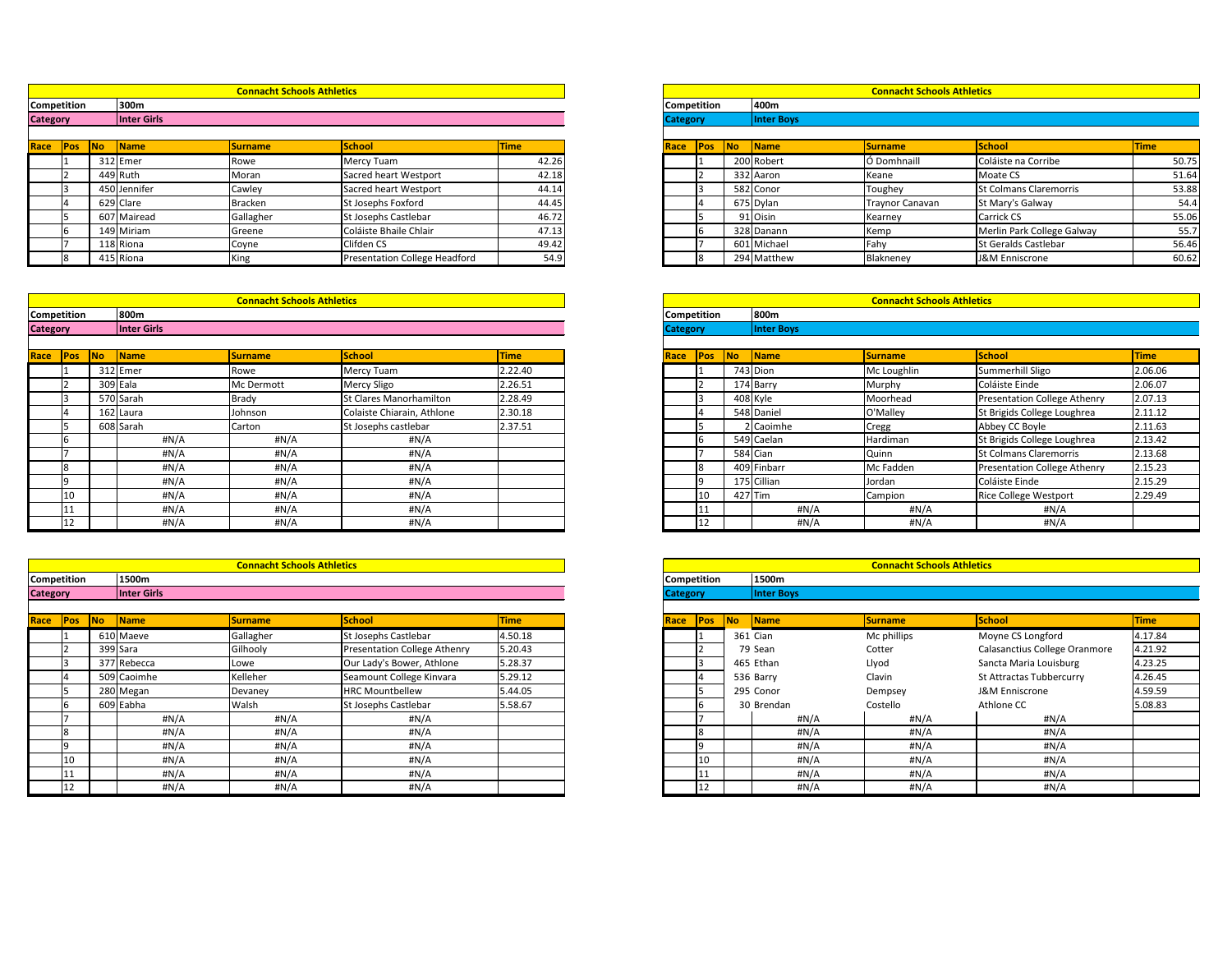|                 |                    |                          |                           | <b>Connacht Schools Athletics</b> |                                     |             |                 |                    |            |                        | <b>Connacht Schools Athletics</b> |                                     |             |
|-----------------|--------------------|--------------------------|---------------------------|-----------------------------------|-------------------------------------|-------------|-----------------|--------------------|------------|------------------------|-----------------------------------|-------------------------------------|-------------|
|                 | <b>Competition</b> |                          | 3000m                     |                                   |                                     |             |                 | <b>Competition</b> |            | 3000m                  |                                   |                                     |             |
| <b>Category</b> |                    |                          | <b>linter Girls</b>       |                                   |                                     |             | <b>Category</b> |                    |            | <b>Inter Boys</b>      |                                   |                                     |             |
|                 |                    |                          |                           |                                   |                                     |             |                 |                    |            |                        |                                   |                                     |             |
| Race            | Pos                | $\overline{\mathsf{No}}$ | $\sqrt{\frac{1}{1}}$ Name | <b>Surname</b>                    | <b>School</b>                       | <b>Time</b> | Race            | Pos                | <b>No</b>  | $\sqrt{\mathsf{Name}}$ | <b>Surname</b>                    | School                              | <b>Time</b> |
|                 |                    |                          | 400 Emma                  | Boyle                             | <b>Presentation College Athenry</b> | 11.46.63    |                 |                    |            | 744 Michael            | Morgan                            | Summerhill                          | 9.16.       |
|                 |                    |                          | 264 Declan                | Tolan                             | Gortnor Abbey                       | 12.05.14    |                 |                    |            | 79 Sean                | Cotter                            | Calasancius College Oranamore       | 9.18.       |
|                 |                    | 27 Lisa                  |                           | Gavin                             | Athlone CC                          | 12.15.03    |                 |                    |            | 410 Patrick            | Noonan                            | <b>Presentation College Athenry</b> | 9.49.       |
|                 |                    |                          | 401 Catherine             | Noonan                            | <b>Presentation College Athenry</b> | 12.25.53    |                 |                    |            | 92 Eoghan              | Farrell                           | <b>Carrick CS</b>                   | 9.50.       |
|                 |                    | 609 Eabha                |                           | Walsh                             | St Josephs Castlebar                | 12.26.80    |                 |                    | 305 Oisin  |                        | Lane                              | mercy Ballymahon                    | 9.57.       |
|                 |                    | 437 Ciara                |                           | Carr                              | <b>Roscommon Convent of Mercy</b>   | 12.37.23    |                 |                    |            | 152 Aidan              | Owens                             | Coláiste Bhaile Chlair              | 10.0        |
|                 |                    | 75 Ciara                 |                           | Sheppard                          | Calasancius College Oranamore       | 12.50.96    |                 |                    | $411$ Luke |                        | <b>Burke</b>                      | <b>Presentation College Athenry</b> | 10.0        |
|                 |                    |                          | #N/A                      | #N/A                              | H N/A                               |             |                 |                    | 296 Luke   |                        | Johnston                          | Jesus and Mary Enniscrone           | 10.49       |
|                 |                    |                          | #N/A                      | #N/A                              | #N/A                                |             |                 |                    |            | 31 Ruairi              | Lyons                             | Athlone CC                          | 11.3        |
|                 | 110                |                          | #N/A                      | H N/A                             | #N/A                                |             |                 | 10                 |            | 643 Thomas             | Mc Nicholas                       | St Louis Kiltimagh                  | 11.4        |
|                 | 11                 |                          | #N/A                      | #N/A                              | H N/A                               |             |                 | 111                | 602 Ben    |                        | Duffy                             | St Geralds Castlebar                | 11.5!       |
|                 |                    |                          | #N/A                      | H N/A                             | H N/A                               |             |                 | 12                 | 793        | $\sharp N/A$           | #N/A                              | #N/A                                | 12.18       |

| tition |           | 3000m         |                |                                     |             |                           | <b>Competition</b> | 3000m             |                |                                     |
|--------|-----------|---------------|----------------|-------------------------------------|-------------|---------------------------|--------------------|-------------------|----------------|-------------------------------------|
|        |           | inter Girls   |                |                                     |             | <b>Category</b>           |                    | <b>Inter Boys</b> |                |                                     |
|        |           |               |                |                                     |             |                           |                    |                   |                |                                     |
| Pos    | <b>No</b> | Name          | <b>Surname</b> | <b>School</b>                       | <b>Time</b> | <b>Pos</b><br><b>Race</b> | No                 | Name              | <b>Surname</b> | School                              |
|        |           | 400 Emma      | Boyle          | <b>Presentation College Athenry</b> | 11.46.63    |                           |                    | 744 Michael       | Morgan         | Summerhill                          |
|        |           | 264 Declan    | Tolan          | Gortnor Abbey                       | 12.05.14    |                           |                    | 79 Sean           | Cotter         | Calasancius College Oranamore       |
|        |           | 27 Lisa       | Gavin          | Athlone CC                          | 12.15.03    |                           |                    | 410 Patrick       | Noonan         | <b>Presentation College Athenry</b> |
|        |           | 401 Catherine | Noonan         | <b>Presentation College Athenry</b> | 12.25.53    |                           |                    | 92 Eoghan         | Farrell        | Carrick CS                          |
|        |           | 609 Eabha     | Walsh          | St Josephs Castlebar                | 12.26.80    |                           |                    | 305 Oisin         | Lane           | mercy Ballymahon                    |
|        |           | 437 Ciara     | Carr           | <b>Roscommon Convent of Mercy</b>   | 12.37.23    |                           |                    | 152 Aidan         | Owens          | Coláiste Bhaile Chlair              |
|        |           | 75 Ciara      | Sheppard       | Calasancius College Oranamore       | 12.50.96    |                           |                    | 411 Luke          | <b>Burke</b>   | <b>Presentation College Athenry</b> |
|        |           | #N/A          | #N/A           | #N/A                                |             |                           |                    | 296 Luke          | Johnston       | Jesus and Mary Enniscrone           |
|        |           | H N/A         | #N/A           | #N/A                                |             |                           |                    | 31 Ruairi         | Lyons          | Athlone CC                          |
| 10     |           | #N/A          | #N/A           | #N/A                                |             | 10                        |                    | 643 Thomas        | Mc Nicholas    | St Louis Kiltimagh                  |
|        |           | H N/A         | #N/A           | #N/A                                |             |                           |                    | $602$ Ben         | <b>Duffy</b>   | St Geralds Castlebar                |
| 12     |           | #N/A          | #N/A           | #N/A                                |             | 12                        | 793                | #N/A              | H N/A          | #N/A                                |

|                 |                    |    |              | <b>Connacht Schools Athletics</b> |                      |             |                 |                    |    |                 | <b>Connacht Schools Athletics</b> |                |             |
|-----------------|--------------------|----|--------------|-----------------------------------|----------------------|-------------|-----------------|--------------------|----|-----------------|-----------------------------------|----------------|-------------|
|                 | <b>Competition</b> |    | Mile         |                                   |                      |             |                 | <b>Competition</b> |    | Mile            |                                   |                |             |
| <b>Category</b> |                    |    | <b>U16</b>   |                                   |                      |             | <b>Category</b> |                    |    | U <sub>16</sub> |                                   |                |             |
|                 |                    |    |              |                                   |                      |             |                 |                    |    |                 |                                   |                |             |
|                 | <b>Race Pos</b>    | No | Name         | <b>Surname</b>                    | School               | <b>Time</b> | Race            | Pos                | No | <b>Name</b>     | <b>Surname</b>                    | <b>School</b>  | <b>Time</b> |
|                 |                    |    | 33 Ellie     | O Rourke                          | Ballinamore          | 5.54.32     |                 |                    |    | 174 Barry       | Murphy                            | Coláiste Einde | 5.19.77     |
|                 |                    |    | 611 Katie    | Gibbons                           | St Josephs Castlebar | 6.11.80     |                 | l <sub>ا</sub>     |    | 175 Cillian     | Jordan                            | Coláiste Einde | 5.19.92     |
|                 |                    |    | 171 Aoibhinn | Walsh                             | Coláiste Einde       | 6.25.54     |                 |                    |    | 744 Michael     | Morgan                            | Summerhill     | 5.23.43     |
|                 |                    |    | 630 Grace    | Turnbull                          | St Josephs Foxford   | 7.07.55     |                 |                    |    | 430 Sean        | Doherty                           | Rice college   | 5.34.16     |
|                 |                    |    | #N/A         | #N/A                              | #N/A                 |             |                 |                    |    | 62 Cian         | <b>Burke</b>                      | Ballyhaunis    | 5.40.56     |
|                 |                    |    | #N/A         | #N/A                              | #N/A                 |             |                 |                    |    | #N/A            | #N/A                              | $\sharp N/A$   | 5.50.71     |
|                 |                    |    | $\sharp N/A$ | $\sharp N/A$                      | $\sharp N/A$         |             |                 |                    |    | $\sharp N/A$    | #N/A                              | $\sharp N/A$   |             |
|                 |                    |    | $\sharp N/A$ | $\sharp N/A$                      | $\sharp N/A$         |             |                 | 8                  |    | $\sharp N/A$    | $\sharp N/A$                      | $\sharp N/A$   |             |
|                 | q                  |    | #N/A         | $\sharp N/A$                      | $\sharp N/A$         |             |                 | <b>q</b>           |    | $\sharp N/A$    | #N/A                              | $\sharp N/A$   |             |
|                 | 10                 |    | #N/A         | #N/A                              | #N/A                 |             |                 | 10                 |    | $\sharp N/A$    | #N/A                              | $\sharp N/A$   |             |
|                 | 11                 |    | $\sharp N/A$ | $\sharp N/A$                      | $\sharp N/A$         |             |                 | 11                 |    | $\sharp N/A$    | #N/A                              | #N/A           |             |
|                 | 12                 |    | #N/A         | #N/A                              | # $N/A$              |             |                 | 12                 |    | $\sharp N/A$    | $\sharp N/A$                      | $\sharp N/A$   |             |
|                 | 13                 |    | #N/A         | $\sharp N/A$                      | $\sharp N/A$         |             |                 | 13                 |    | $\sharp N/A$    | #N/A                              | $\sharp N/A$   |             |
|                 | 14                 |    | #N/A         | H N/A                             | $\sharp N/A$         |             |                 | 14                 |    | $\sharp N/A$    | $\sharp N/A$                      | $\sharp N/A$   |             |
|                 | 15                 |    | $\sharp N/A$ | $\sharp N/A$                      | $\sharp N/A$         |             |                 | 15                 |    | $\sharp N/A$    | #N/A                              | #N/A           |             |
|                 | 16                 |    | #N/A         | $\sharp N/A$                      | $\sharp N/A$         |             |                 | 16                 |    | $\sharp N/A$    | $\sharp N/A$                      | $\sharp N/A$   |             |
|                 | 17                 |    | #N/A         | #N/A                              | #N/A                 |             |                 | 17                 |    | $\sharp N/A$    | #N/A                              | $\sharp N/A$   |             |
|                 | 18                 |    | #N/A         | $\sharp N/A$                      | $\sharp N/A$         |             |                 | 18                 |    | $\sharp N/A$    | #N/A                              | $\sharp N/A$   |             |
|                 | 19                 |    | #N/A         | #N/A                              | $\sharp N/A$         |             |                 | 19                 |    | $\sharp N/A$    | #N/A                              | $\sharp N/A$   |             |
|                 | 20                 |    | #N/A         | #N/A                              | # $N/A$              |             |                 | 20                 |    | $\sharp N/A$    | $\sharp N/A$                      | $\sharp N/A$   |             |
|                 | 21                 |    | #N/A         | #N/A                              | $\sharp N/A$         |             |                 | 21                 |    | $\sharp N/A$    | #N/A                              | $\sharp N/A$   |             |
|                 | 22                 |    | $\sharp N/A$ | $\sharp N/A$                      | $\sharp N/A$         |             |                 | 22                 |    | $\sharp N/A$    | $\sharp N/A$                      | $\sharp N/A$   |             |
|                 | 23                 |    | $\sharp N/A$ | $\sharp N/A$                      | $\sharp N/A$         |             |                 | 23                 |    | $\sharp N/A$    | #N/A                              | $\sharp N/A$   |             |
|                 | 24                 |    | #N/A         | $\sharp N/A$                      | $\sharp N/A$         |             |                 | 24                 |    | $\sharp N/A$    | #N/A                              | $\sharp N/A$   |             |

| <b>Competition</b><br><b>Category</b> |                         |           |             | <b>Connacht Schools Athletics</b> |                    |             |
|---------------------------------------|-------------------------|-----------|-------------|-----------------------------------|--------------------|-------------|
|                                       |                         |           | <b>Mile</b> |                                   |                    |             |
|                                       |                         |           | <b>U16</b>  |                                   |                    |             |
|                                       |                         |           |             |                                   |                    |             |
| Race                                  | Pos                     | <b>No</b> | Name        | <b>Surname</b>                    | <b>School</b>      | <b>Time</b> |
|                                       | $\mathbf{1}$            |           | 174 Barry   | Murphy                            | Coláiste Einde     | 5.19.77     |
|                                       | $\overline{2}$          |           | 175 Cillian | Jordan                            | Coláiste Einde     | 5.19.92     |
|                                       | $\overline{3}$          |           | 744 Michael | Morgan                            | Summerhill         | 5.23.43     |
|                                       | $\overline{\mathbf{4}}$ |           | 430 Sean    | Doherty                           | Rice college       | 5.34.16     |
|                                       | $\overline{5}$          |           | 62 Cian     | <b>Burke</b>                      | <b>Ballyhaunis</b> | 5.40.56     |
|                                       | 6                       |           | #N/A        | #N/A                              | #N/A               | 5.50.71     |
|                                       | $\overline{7}$          |           | #N/A        | #N/A                              | #N/A               |             |
|                                       | $\overline{8}$          |           | #N/A        | #N/A                              | #N/A               |             |
|                                       | 9                       |           | #N/A        | #N/A                              | H N/A              |             |
|                                       | 10                      |           | #N/A        | #N/A                              | #N/A               |             |
|                                       | 11                      |           | #N/A        | #N/A                              | #N/A               |             |
|                                       | 12                      |           | #N/A        | #N/A                              | #N/A               |             |
|                                       | 13                      |           | #N/A        | #N/A                              | #N/A               |             |
|                                       | 14                      |           | #N/A        | #N/A                              | $\sharp N/A$       |             |
|                                       | 15                      |           | #N/A        | #N/A                              | #N/A               |             |
|                                       | 16                      |           | #N/A        | #N/A                              | #N/A               |             |
|                                       | 17                      |           | #N/A        | #N/A                              | #N/A               |             |
|                                       | 18                      |           | #N/A        | #N/A                              | #N/A               |             |
|                                       | 19                      |           | #N/A        | #N/A                              | #N/A               |             |
|                                       | 20                      |           | #N/A        | #N/A                              | #N/A               |             |
|                                       | 21                      |           | #N/A        | #N/A                              | H N/A              |             |
|                                       | 22                      |           | #N/A        | #N/A                              | #N/A               |             |
|                                       | 23                      |           | #N/A        | #N/A                              | #N/A               |             |
|                                       | 24                      |           | #N/A        | #N/A                              | #N/A               |             |
|                                       |                         |           |             |                                   |                    |             |

### **Connacht Schools Athletics Connacht Schools Athletics**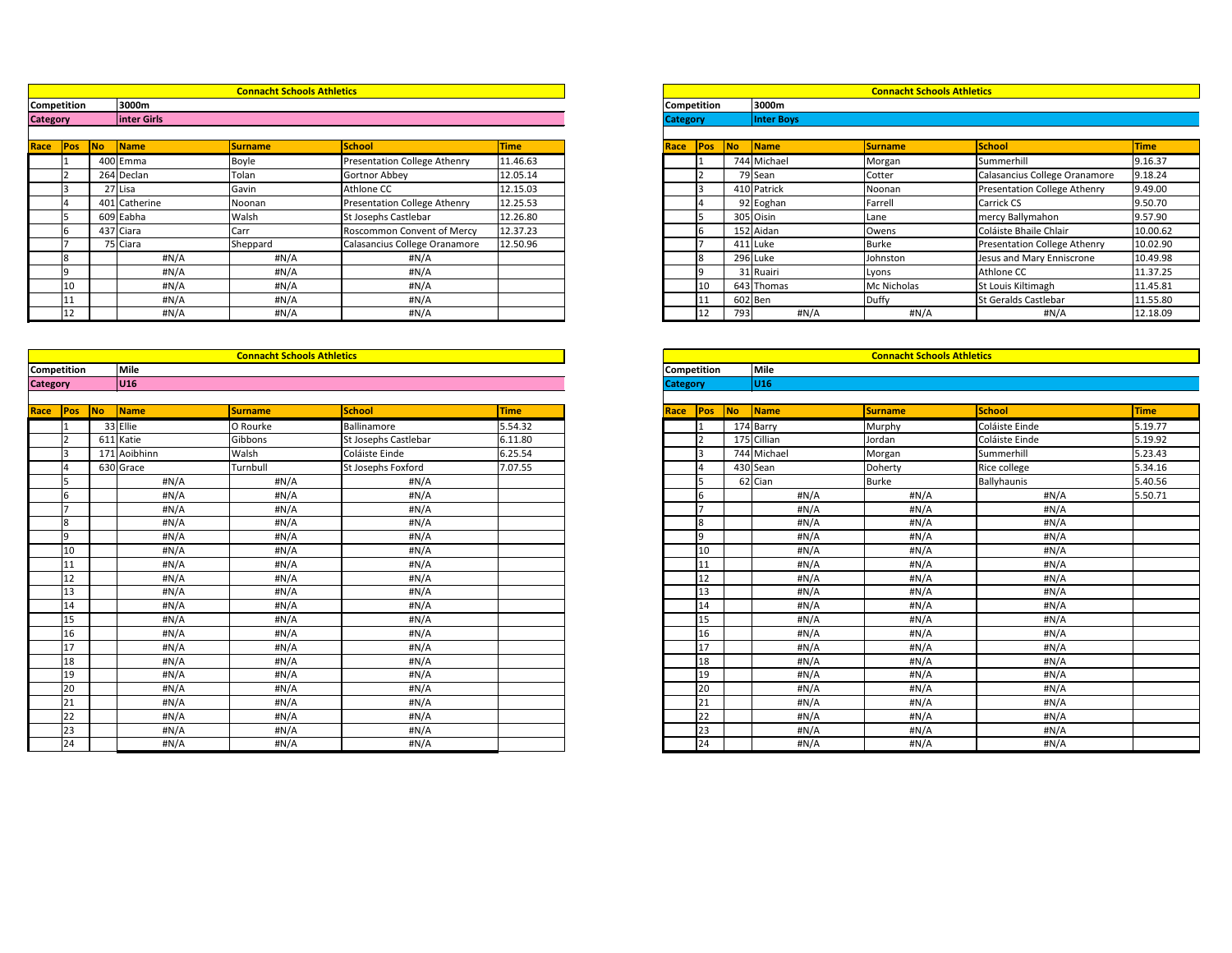|        |           |             | <b>Connacht Schools Athletics</b> |               |             |                    |                          |                           | <b>Connacht Schools Athletics</b> |                      |             |
|--------|-----------|-------------|-----------------------------------|---------------|-------------|--------------------|--------------------------|---------------------------|-----------------------------------|----------------------|-------------|
| tition |           | Hammer      |                                   |               |             | <b>Competition</b> |                          | <b>Hammer</b>             |                                   |                      |             |
|        |           | Inter Girls |                                   |               |             | <b>Category</b>    |                          | <b>Inter Boys</b>         |                                   |                      |             |
|        |           |             |                                   |               |             |                    |                          |                           |                                   |                      |             |
| Pos    | <b>No</b> | Name        | <b>Surname</b>                    | <b>School</b> | <b>Time</b> | Event Pos          | $\overline{\mathsf{No}}$ | $\sqrt{\frac{1}{1}}$ Name | <b>Surname</b>                    | School               | <b>Time</b> |
|        |           | 765 Laura   | Gibbons                           | Tourmakeady   | 11.00m      |                    |                          | 484 De Buitleár           | Eoin                              | SCC Carraroe         | 31.42m      |
|        |           | #N/A        | #N/A                              | #N/A          |             |                    |                          | 485 Cian                  | Ó Scanláin                        | <b>SCC Carraroe</b>  | 29.26m      |
|        |           | #N/A        | #N/A                              | #N/A          |             |                    |                          | Padraig                   | Mallon                            | St Geralds Castlebar | 26.07m      |
|        |           | #N/A        | #N/A                              | #N/A          |             |                    |                          | 678 Cormac                | Croke                             | St Mary's Galway     | 24.72m      |
|        |           | #N/A        | #N/A                              | #N/A          |             |                    |                          | #N/A                      | #N/A                              | #N/A                 |             |
|        |           | #N/A        | #N/A                              | $\sharp N/A$  |             |                    |                          | #N/A                      | #N/A                              | #N/A                 |             |
|        |           | #N/A        | #N/A                              | #N/A          |             |                    |                          | #N/A                      | #N/A                              | #N/A                 |             |
|        |           | #N/A        | #N/A                              | #N/A          |             |                    |                          | #N/A                      | #N/A                              | #N/A                 |             |
|        |           | #N/A        | #N/A                              | #N/A          |             |                    |                          | #N/A                      | #N/A                              | #N/A                 |             |
| 10     |           | #N/A        | #N/A                              | #N/A          |             | 10                 |                          | #N/A                      | #N/A                              | #N/A                 |             |
| 11     |           | #N/A        | #N/A                              | #N/A          |             |                    |                          | #N/A                      | #N/A                              | #N/A                 |             |
| 12     |           | H N/A       | #N/A                              | #N/A          |             | 12                 |                          | #N/A                      | #N/A                              | #N/A                 |             |

|                    |            |           |                   | <b>Connacht Schools Athletics</b> |                               |             |
|--------------------|------------|-----------|-------------------|-----------------------------------|-------------------------------|-------------|
| <b>Competition</b> |            |           | Javelin           |                                   |                               |             |
| <b>Category</b>    |            |           | <b>Inter Boys</b> |                                   |                               |             |
|                    |            |           |                   |                                   |                               |             |
| <b>Event</b>       | <b>Pos</b> | <b>No</b> | <b>Name</b>       | <b>Surname</b>                    | <b>School</b>                 | <b>Time</b> |
|                    |            |           | 50 Conor          | Cusack                            | Ballinrobe                    | 62.29m      |
|                    | 2          |           | 680 Rykelmy       | Rodrigues                         | St Mary's Galway              | 26.55m      |
|                    | 3          |           | 586 Luke          | Gallagher                         | <b>St Colmans Claremorris</b> | 25.70m      |
|                    | 4          |           | 154 Riley         | McEleney                          | Coláiste Bhaile Chlair        | 24.73m      |
|                    | 5          |           | 51 Sean           | Hession                           | <b>Ballinrobe</b>             | 20.75m      |
|                    | 6          |           | 80 Charlie        | <b>Black</b>                      | Calasancius College Oranamore | 19.74m      |
|                    |            |           | 330 Melic         | Morounfolu                        | Merlin Park College Galway    | 18.35m      |
|                    | 8          |           | 646 Aaron         | Hughes                            | St Louis Kiltimagh            | 18.45m      |
|                    | 9          |           | H N/A             | H N/A                             | #N/A                          |             |
|                    | 10         |           | #N/A              | $\sharp N/A$                      | # $N/A$                       |             |
|                    | 11         |           | #N/A              | # $N/A$                           | # $N/A$                       |             |
|                    | 12         |           | #N/A              | #N/A                              | #N/A                          |             |

|                    |     |           |                   | <b>Connacht Schools Athletics</b> |                               |             |
|--------------------|-----|-----------|-------------------|-----------------------------------|-------------------------------|-------------|
| <b>Competition</b> |     |           | <b>Discus</b>     |                                   |                               |             |
| <b>Category</b>    |     |           | <b>Inter Boys</b> |                                   |                               |             |
|                    |     |           |                   |                                   |                               |             |
| Event              | Pos | <b>No</b> | <b>Name</b>       | <b>Surname</b>                    | <b>School</b>                 | <b>Time</b> |
|                    |     |           | 431 Adam          | Sheridan                          | <b>Rice College</b>           | 30.43m      |
|                    | 2   |           | 585 Harry         | <b>Burke</b>                      | <b>St Colmans Claremorris</b> | 28.80m      |
|                    | 3   |           | 681 Abraham       | Shomefum                          | St Mary's Galway              | 28.76m      |
|                    | 14  |           | 620 Joseph        | Agbo                              | St Joseph's College, Galway   | 26.85m      |
|                    | 5   |           | 366 Sam           | <b>Burgess</b>                    | Moyne Longford                | 24.80m      |
|                    | 6   |           | 484 De Buitleár   | Eoin                              | <b>SCC Carraroe</b>           | 23.63m      |
|                    |     |           | 679 Damien        | Kiely                             | St Mary's Galway              | 24.38m      |
|                    | 8   |           | 125 Niall         | Coyne                             | <b>Clifden CS</b>             | 24.30m      |
|                    | 9   |           | 367 Dylan         | Quinn                             | Moyne Longford                | 22.78m      |
|                    | 10  |           | #N/A              | # $N/A$                           | #N/A                          |             |
|                    | 11  |           | #N/A              | #N/A                              | #N/A                          |             |

|                     |    |                        | <b>Connacht Schools Athletics</b> |             |             |                    |                             |                           | <b>Connacht Schools Athletics</b> |                      |      |
|---------------------|----|------------------------|-----------------------------------|-------------|-------------|--------------------|-----------------------------|---------------------------|-----------------------------------|----------------------|------|
| <b>Competition</b>  |    | <b>Hammer</b>          |                                   |             |             | <b>Competition</b> |                             | Hammer                    |                                   |                      |      |
| <b>Category</b>     |    | Inter Girls            |                                   |             |             | <b>Category</b>    |                             | <b>Inter Boys</b>         |                                   |                      |      |
| <b>Event Pos No</b> |    | $\sqrt{\mathsf{Name}}$ | <b>Surname</b>                    | School      | <b>Time</b> | <b>Event Pos</b>   | $\overline{\phantom{a}}$ No | $\sqrt{\frac{1}{1}}$ Name | <b>Surname</b>                    | School               | Time |
|                     |    | 765 Laura              | Gibbons                           | Tourmakeady | 11.00m      |                    |                             | 484 De Buitleár           | Eoin                              | <b>SCC Carraroe</b>  | 31.4 |
|                     |    | #N/A                   | #N/A                              | #N/A        |             |                    |                             | $485$ Cian                | Ó Scanláin                        | <b>SCC Carraroe</b>  | 29.2 |
|                     |    | #N/A                   | #N/A                              | #N/A        |             |                    |                             | Padraig                   | Mallon                            | St Geralds Castlebar | 26.0 |
|                     |    | #N/A                   | #N/A                              | #N/A        |             |                    |                             | 678 Cormac                | Croke                             | St Mary's Galway     | 24.7 |
|                     |    | #N/A                   | #N/A                              | #N/A        |             |                    |                             | #N/A                      | #N/A                              | #N/A                 |      |
|                     |    | #N/A                   | #N/A                              | #N/A        |             |                    |                             | #N/A                      | #N/A                              | #N/A                 |      |
|                     |    | #N/A                   | #N/A                              | #N/A        |             |                    |                             | #N/A                      | #N/A                              | #N/A                 |      |
|                     |    | #N/A                   | #N/A                              | #N/A        |             |                    |                             | #N/A                      | #N/A                              | #N/A                 |      |
|                     |    | #N/A                   | #N/A                              | #N/A        |             |                    |                             | #N/A                      | #N/A                              | #N/A                 |      |
|                     | 10 | #N/A                   | #N/A                              | #N/A        |             | 10                 |                             | #N/A                      | #N/A                              | #N/A                 |      |
|                     |    | #N/A                   | #N/A                              | #N/A        |             |                    |                             | #N/A                      | #N/A                              | #N/A                 |      |
|                     | 12 | #N/A                   | #N/A                              | #N/A        |             | 12                 |                             | #N/A                      | #N/A                              | H N/A                |      |

|                 |                     | <b>Connacht Schools Athletics</b><br>Javelin |                      |                |                                |             |                    |            |                        | <b>Connacht Schools Athletics</b> |                               |  |
|-----------------|---------------------|----------------------------------------------|----------------------|----------------|--------------------------------|-------------|--------------------|------------|------------------------|-----------------------------------|-------------------------------|--|
|                 | <b>Competition</b>  |                                              |                      |                |                                |             | <b>Competition</b> |            | Javelin                |                                   |                               |  |
| <b>Category</b> |                     |                                              | Inter Girls          |                |                                |             | <b>Category</b>    |            | <b>Inter Boys</b>      |                                   |                               |  |
|                 | <b>Event Pos No</b> |                                              | $\sqrt{\frac{1}{2}}$ | <b>Surname</b> | School                         | <b>Time</b> | <b>Event Pos</b>   | $\sqrt{N}$ | $\sqrt{\mathsf{Name}}$ | <b>Surname</b>                    | School                        |  |
|                 |                     |                                              | 345 Ciara            | Mc Hugh Murphy | Mount St Michael               | 34.77m      |                    |            | 50 Conor               | Cusack                            | Ballinrobe                    |  |
|                 |                     |                                              | 571 Shannon          | O Hagan        | <b>St Clares Manorhamilton</b> | 28.00m      |                    |            | 680 Rykelmy            | Rodrigues                         | St Mary's Galway              |  |
|                 |                     |                                              | 572 Lara             | Mulvaney Kelly | <b>St Clares Manorhamilton</b> | 23.95m      |                    |            | 586 Luke               | Gallagher                         | <b>St Colmans Claremorris</b> |  |
|                 |                     |                                              | 540 Eva              | Kelly          | St Brigids College             | 18.30m      |                    |            | 154 Riley              | McEleney                          | Coláiste Bhaile Chlair        |  |
|                 |                     |                                              | $119$ Aine           | Mitchell       | Clifden CS                     | 14.73m      |                    |            | 51 Sean                | Hession                           | Ballinrobe                    |  |
|                 |                     |                                              | 28 Kirsten           | Greasley       | Athlone CC                     | 14.13m      | ın                 |            | 80 Charlie             | <b>Black</b>                      | Calasancius College Oranamore |  |
|                 |                     |                                              | #N/A                 | #N/A           | #N/A                           |             |                    |            | 330 Melic              | Morounfolu                        | Merlin Park College Galway    |  |
|                 |                     |                                              | #N/A                 | #N/A           | #N/A                           |             |                    |            | 646 Aaron              | <b>Hughes</b>                     | <b>St Louis Kiltimagh</b>     |  |
|                 |                     |                                              | #N/A                 | #N/A           | #N/A                           |             |                    |            | #N/A                   | #N/A                              | #N/A                          |  |
|                 | 10                  |                                              | #N/A                 | #N/A           | #N/A                           |             | 10                 |            | #N/A                   | H N/A                             | #N/A                          |  |
|                 |                     |                                              | $\#N/A$              | #N/A           | #N/A                           |             |                    |            | #N/A                   | #N/A                              | # $N/A$                       |  |
|                 | 12                  |                                              | #N/A                 | H N/A          | # $N/A$                        |             | 12                 |            | #N/A                   | #N/A                              | #N/A                          |  |

|                 |                     |                        | <b>Connacht Schools Athletics</b> |                        |             |                 |                    |                          |                        | <b>Connacht Schools Athletics</b> |                               |             |
|-----------------|---------------------|------------------------|-----------------------------------|------------------------|-------------|-----------------|--------------------|--------------------------|------------------------|-----------------------------------|-------------------------------|-------------|
|                 | <b>Competition</b>  | <b>Discus</b>          |                                   |                        |             |                 | <b>Competition</b> |                          | <b>Discus</b>          |                                   |                               |             |
| <b>Category</b> |                     | Inter Girls            |                                   |                        |             | <b>Category</b> |                    |                          | <b>Inter Boys</b>      |                                   |                               |             |
|                 | <b>Event Pos No</b> | $\sqrt{\mathsf{Name}}$ | <b>Surname</b>                    | <b>School</b>          | <b>Time</b> |                 | <b>Event Pos</b>   | $\overline{\mathsf{No}}$ | $\sqrt{\mathsf{Name}}$ | <b>Surname</b>                    | School                        | <b>Time</b> |
|                 |                     | 723 Chloe              | Casey                             | St Raphaels Loughrea   | 33.70m      |                 |                    |                          | 431 Adam               | Sheridan                          | <b>Rice College</b>           | 30.43m      |
|                 |                     | 282 Celine             | Doran                             | <b>HRC Mountbellew</b> | 18.73m      |                 |                    |                          | 585 Harry              | <b>Burke</b>                      | <b>St Colmans Claremorris</b> | 28.80m      |
|                 |                     | 48 Molly               | Ager                              | Ballinrobe             | 14.35m      |                 |                    |                          | 681 Abraham            | Shomefum                          | St Mary's Galway              | 28.76m      |
|                 |                     | $\sharp N/A$           | #N/A                              | #N/A                   |             |                 |                    |                          | 620 Joseph             | Agbo                              | St Joseph's College, Galway   | 26.85m      |
|                 |                     | #N/A                   | #N/A                              | $\sharp N/A$           |             |                 |                    |                          | $366$ Sam              | <b>Burgess</b>                    | Moyne Longford                | 24.80m      |
|                 |                     | $\sharp N/A$           | #N/A                              | #N/A                   |             |                 |                    |                          | 484 De Buitleár        | Eoin                              | <b>SCC Carraroe</b>           | 23.63m      |
|                 |                     | #N/A                   | #N/A                              | #N/A                   |             |                 |                    |                          | 679 Damien             | Kiely                             | St Mary's Galway              | 24.38m      |
|                 |                     | $\sharp N/A$           | #N/A                              | #N/A                   |             |                 | 18                 |                          | 125 Niall              | Coyne                             | Clifden CS                    | 24.30m      |
|                 |                     | #N/A                   | #N/A                              | #N/A                   |             |                 |                    |                          | 367 Dylan              | <b>Quinn</b>                      | Moyne Longford                | 22.78m      |
|                 | 10                  | $\sharp N/A$           | #N/A                              | #N/A                   |             |                 | 10                 |                          | #N/A                   | #N/A                              | #N/A                          |             |
|                 |                     | #N/A                   | #N/A                              | #N/A                   |             |                 |                    |                          | #N/A                   | #N/A                              | #N/A                          |             |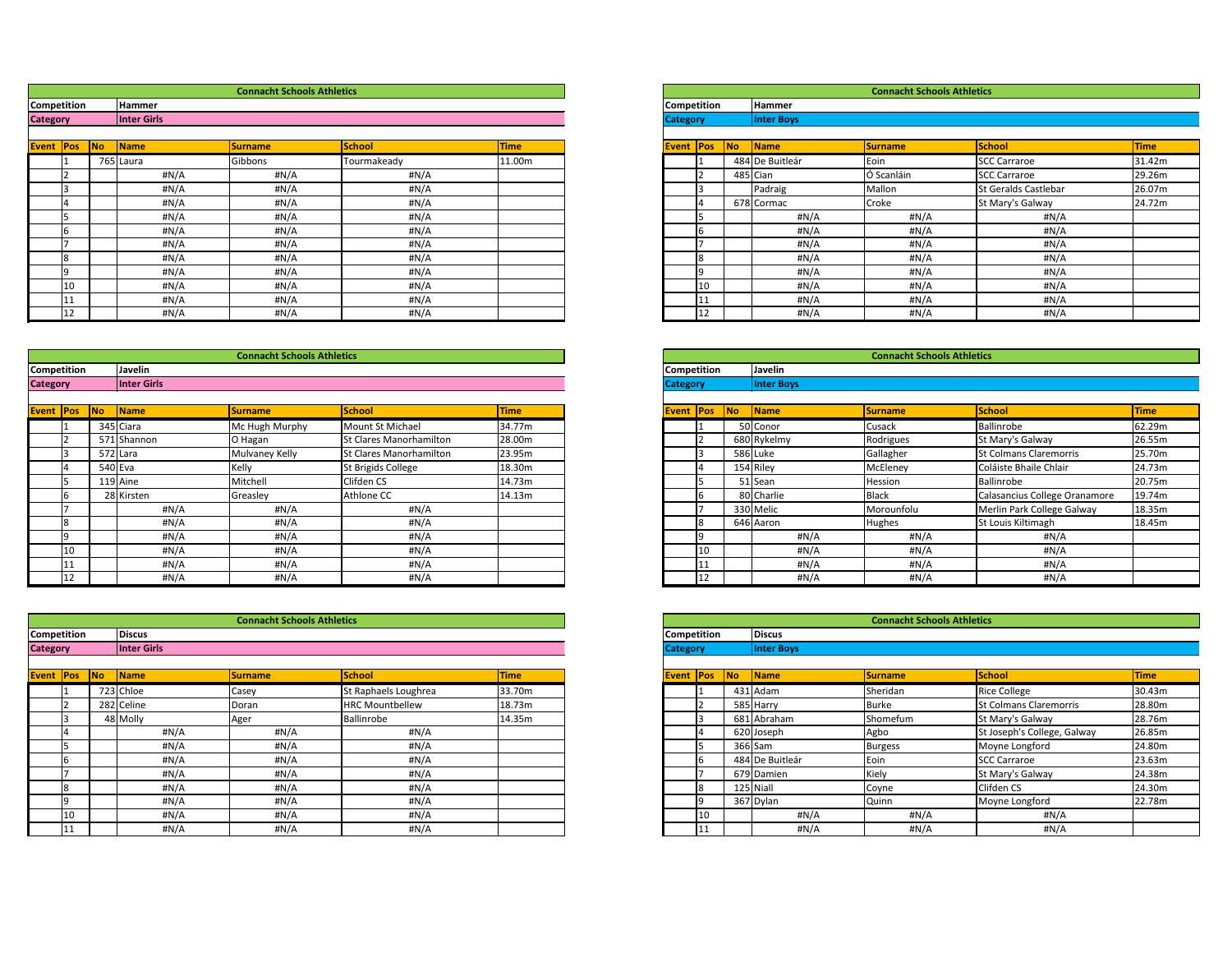|                 |                    |                      | <b>Connacht Schools Athletics</b> |                                      |             |                 |                    |           |                   | <b>Connacht Schools Athletics</b> |                              |             |
|-----------------|--------------------|----------------------|-----------------------------------|--------------------------------------|-------------|-----------------|--------------------|-----------|-------------------|-----------------------------------|------------------------------|-------------|
|                 | <b>Competition</b> | Shot                 |                                   |                                      |             |                 | <b>Competition</b> |           | <b>Shot</b>       |                                   |                              |             |
| <b>Category</b> |                    | Inter Girls          |                                   |                                      |             | <b>Category</b> |                    |           | <b>Inter Boys</b> |                                   |                              |             |
|                 | Event   Pos   No   | $\sqrt{\frac{1}{1}}$ | <b>Surname</b>                    | <b>School</b>                        | <b>Time</b> |                 | <b>Event Pos</b>   | <b>No</b> | <b>Name</b>       | <b>Surname</b>                    | School                       | <b>Time</b> |
|                 |                    | 723 Chloe            | Casey                             | St Raphaels Loughrea                 | 11.51m      |                 |                    |           | 431 Adam          | Sheridan                          | <b>Rice College Westport</b> | 12.87m      |
|                 |                    | 345 Ciara            | Mc Hugh Murphy                    | <b>MSM Claremorris</b>               | 10.59m      |                 |                    |           | 585 Harry         | <b>Burke</b>                      | St Colmans Claremorris       | 11.89m      |
|                 |                    | 571 Shannon          | O Hagan                           | St Clares Manorhamilton              | 9.27m       |                 |                    |           | 620 Joseph        | Agbo                              | St Joseph's College, Galway  | 11.49m      |
|                 |                    | 455 Aishling         | Calvey                            | Sacred Heart Westport                | 9.05m       |                 |                    |           | 746 Jamie         | O Carroll                         | Summerhill College Sligo     | 11.48m      |
|                 |                    | 716 Ailish           | Keogh                             | St Pauls Oughterard                  | 8.29m       |                 |                    |           | 681 Abraham       | Shomefum                          | St Mary's Galway             | 10.56m      |
|                 |                    | 10 Maeve             | Duignan                           | Abbey CC Boyle                       | 7.88m       |                 |                    |           | 239 Joshua        | Naughton                          | Garbally College Ballinasloe | 10.42m      |
|                 |                    | 637 Alisha           | Williams                          | St Killian's New Inn                 | 7.96m       |                 |                    |           | 485 Cian          | Ó Scanláin                        | <b>SCC Carraroe</b>          | 10.20m      |
|                 |                    | 415 Ríona            | King                              | <b>Presentation College Headford</b> | 7.82m       |                 |                    |           | 682 William       | Onyewenson                        | St Mary's Galway             | 10.30m      |
|                 |                    | 83 Precious          | Olotu                             | Calasanctius College Oranmore        | 7.76m       |                 |                    |           | 178 Robert        | Herescu                           | Coláiste Einde               | 8.97m       |
|                 |                    | 651 Leah             | Sweeney                           | St Marys Ballina                     | 7.72m       |                 | 10                 |           | #N/A              | #N/A                              | #N/A                         |             |
|                 |                    | 651 Leah             | Sweeney                           | St Marys Ballina                     | 7.72m       |                 |                    |           | #N/A              | #N/A                              | #N/A                         |             |
|                 |                    | 282 Celine           | Doran                             | <b>HRC Mountbellew</b>               | 7.34m       |                 | 12                 |           | #N/A              | #N/A                              | #N/A                         |             |
|                 |                    |                      |                                   |                                      |             |                 |                    |           |                   |                                   |                              |             |

|                 |            |                                                   |                   | <b>Connacht Schools Athletics</b> |                                     |             |
|-----------------|------------|---------------------------------------------------|-------------------|-----------------------------------|-------------------------------------|-------------|
| Competition     |            |                                                   | <b>Shot</b>       |                                   |                                     |             |
| <b>Category</b> |            |                                                   | <b>Inter Boys</b> |                                   |                                     |             |
|                 |            |                                                   |                   |                                   |                                     |             |
| <b>Event</b>    | <b>Pos</b> | <b>No</b>                                         | <b>Name</b>       | <b>Surname</b>                    | <b>School</b>                       | <b>Time</b> |
|                 |            |                                                   | 431 Adam          | Sheridan                          | <b>Rice College Westport</b>        | 12.87m      |
|                 |            |                                                   | 585 Harry         | <b>Burke</b>                      | <b>St Colmans Claremorris</b>       | 11.89m      |
|                 | 3          | 620 Joseph<br>St Joseph's College, Galway<br>Agbo |                   |                                   |                                     | 11.49m      |
|                 | 4          |                                                   | 746 Jamie         | O Carroll                         | Summerhill College Sligo            | 11.48m      |
|                 | 5          |                                                   | 681 Abraham       | Shomefum                          | St Mary's Galway                    | 10.56m      |
|                 | 6          |                                                   | 239 Joshua        | Naughton                          | <b>Garbally College Ballinasloe</b> | 10.42m      |
|                 |            |                                                   | $485$ Cian        | Ó Scanláin                        | <b>SCC Carraroe</b>                 | 10.20m      |
|                 | 8          |                                                   | 682 William       | Onyewenson                        | St Mary's Galway                    | 10.30m      |
|                 | 9          |                                                   | 178 Robert        | Herescu                           | Coláiste Einde                      | 8.97m       |
|                 | 10         |                                                   | $\sharp N/A$      | # $N/A$                           | #N/A                                |             |
|                 | 11         |                                                   | $\sharp N/A$      | H N/A                             | # $N/A$                             |             |
|                 | 12         |                                                   | #N/A              | #N/A                              | #N/A                                |             |

|                  |           |                        | <b>Connacht Schools Athletics</b> |                                     |             |                             |      |                           | <b>Connacht Schools Athletics</b> |                          |                   |
|------------------|-----------|------------------------|-----------------------------------|-------------------------------------|-------------|-----------------------------|------|---------------------------|-----------------------------------|--------------------------|-------------------|
| Competition      |           | High Jump              |                                   |                                     |             | <b>Competition</b>          |      | <b>High Jump</b>          |                                   |                          |                   |
| <b>Category</b>  |           | Inter Girls            |                                   |                                     |             | <b>Category</b>             |      | <b>Inter Boys</b>         |                                   |                          |                   |
|                  |           |                        |                                   |                                     |             |                             |      |                           |                                   |                          |                   |
| <b>Event Pos</b> | <b>No</b> | $\sqrt{\mathsf{Name}}$ | <b>Surname</b>                    | School                              | <b>Time</b> | <b>Event</b><br><b>IPos</b> | No l | $\sqrt{\frac{1}{1}}$ Name | <b>Surname</b>                    | <b>School</b>            | <b>Time</b>       |
|                  |           | 453 Caoimhe            | Gannon                            | <b>Sacred Heart Westport</b>        | 1.60M       |                             |      | 360 Nelvin                | Appiah                            | Moyne CS Longford        | 1.90m             |
|                  |           | 387 Ellie              | Cronin                            | <b>Presentation College Athenry</b> | 1.60M       |                             |      | 217 Alexandra             | De las Flores Davitt              | Davitt College Castlebar | 1.70 <sub>m</sub> |
|                  |           | 343 Louise             | King                              | <b>MSM Claremorris</b>              | 1.45M       |                             |      | 685 Bernard               | Sarpong                           | St Marys Galway          | 1.65m             |
|                  |           | 388 Saoirse            | Healy                             | Presentation College Athenry        | 1.40M       |                             |      | 724 Ryan                  | Gallagher                         | St Raphaels Loughrea     | 1.60m             |
|                  |           | #N/A                   | #N/A                              | #N/A                                |             |                             |      | 156 Dylan                 | Wheelan                           | Coláiste Bhaile Chlair   | <b>NH</b>         |
|                  |           | #N/A                   | #N/A                              | #N/A                                |             |                             |      | #N/A                      | #N/A                              | #N/A                     |                   |
|                  |           | #N/A                   | #N/A                              | #N/A                                |             |                             |      | #N/A                      | #N/A                              | #N/A                     |                   |
|                  |           | #N/A                   | #N/A                              | #N/A                                |             |                             |      | #N/A                      | #N/A                              | #N/A                     |                   |
|                  |           | $\#N/A$                | #N/A                              | #N/A                                |             |                             |      | #N/A                      | #N/A                              | #N/A                     |                   |
| 10               |           | #N/A                   | H N/A                             | #N/A                                |             | 10                          |      | #N/A                      | #N/A                              | #N/A                     |                   |
|                  |           | #N/A                   | #N/A                              | #N/A                                |             |                             |      | #N/A                      | #N/A                              | #N/A                     |                   |
|                  |           | $\#N/A$                | H N/A                             | #N/A                                |             | 12                          |      | #N/A                      | #N/A                              | #N/A                     |                   |

|                 |            |           |                   | <b>Connacht Schools Athletics</b> |                          |             |
|-----------------|------------|-----------|-------------------|-----------------------------------|--------------------------|-------------|
| Competition     |            |           | <b>High Jump</b>  |                                   |                          |             |
| <b>Category</b> |            |           | <b>Inter Boys</b> |                                   |                          |             |
|                 |            |           |                   |                                   |                          |             |
| <b>Event</b>    | <b>Pos</b> | <b>No</b> | <b>Name</b>       | <b>Surname</b>                    | <b>School</b>            | <b>Time</b> |
|                 | 1          |           | 360 Nelvin        | Appiah                            | Moyne CS Longford        | 1.90m       |
|                 |            |           | 217 Alexandra     | De las Flores Davitt              | Davitt College Castlebar | 1.70m       |
|                 | 3          |           | 685 Bernard       | Sarpong                           | St Marys Galway          | 1.65m       |
|                 | 4          |           | 724 Ryan          | Gallagher                         | St Raphaels Loughrea     | 1.60m       |
|                 | 5          |           | 156 Dylan         | Wheelan                           | Coláiste Bhaile Chlair   | <b>NH</b>   |
|                 | 6          |           | #N/A              | #N/A                              | #N/A                     |             |
|                 | 7          |           | #N/A              | #N/A                              | #N/A                     |             |
|                 | 8          |           | $\sharp N/A$      | #N/A                              | $\sharp N/A$             |             |
|                 | 9          |           | #N/A              | $\sharp N/A$                      | $\sharp N/A$             |             |
|                 | 10         |           | #N/A              | #N/A                              | #N/A                     |             |
|                 | 11         |           | $\sharp N/A$      | $\sharp N/A$                      | $\sharp N/A$             |             |
|                 | 12         |           | #N/A              | #N/A                              | H N/A                    |             |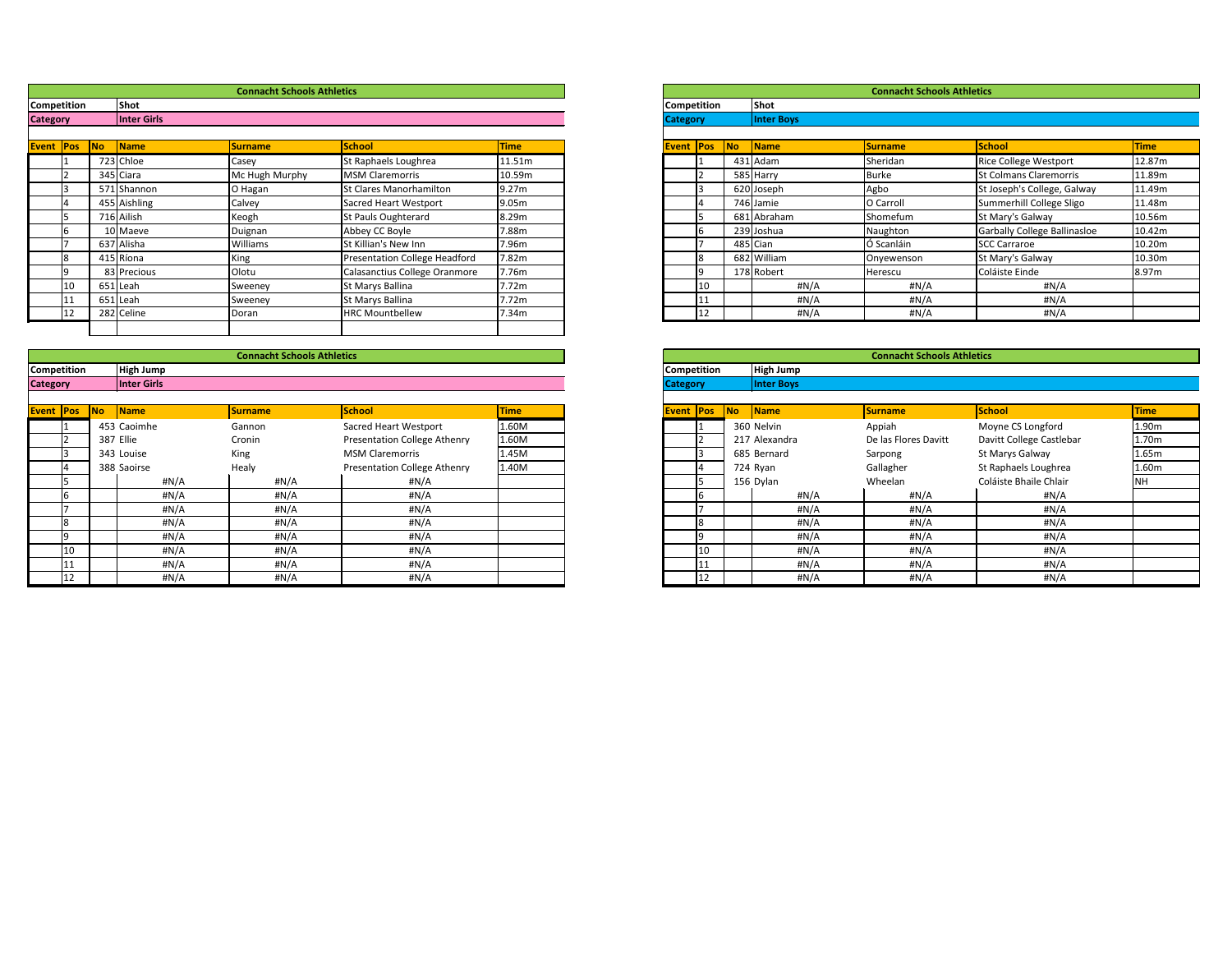|                 |             |                           | <b>Connacht Schools Athletics</b> |                             |             |                    |    |    |                        | <b>Connacht Schools Athletics</b> |                             |                   |
|-----------------|-------------|---------------------------|-----------------------------------|-----------------------------|-------------|--------------------|----|----|------------------------|-----------------------------------|-----------------------------|-------------------|
|                 | Competition | Long Jump                 |                                   |                             |             | <b>Competition</b> |    |    | Long Jump              |                                   |                             |                   |
| <b>Category</b> |             | Inter Girls               |                                   |                             |             | <b>Category</b>    |    |    | <b>Inter Boys</b>      |                                   |                             |                   |
|                 |             |                           |                                   |                             |             |                    |    |    |                        |                                   |                             |                   |
| Event Pos No    |             | $\sqrt{\frac{1}{1}}$ Name | <b>Surname</b>                    | School                      | <b>Time</b> | <b>Event Pos</b>   |    | No | $\sqrt{\mathsf{Name}}$ | <b>Surname</b>                    | <b>School</b>               | <b>Time</b>       |
|                 |             | 63 Niamh                  | O Neill                           | <b>Ballyhaunis CS</b>       | 5.06m       |                    |    |    | 100 Brendan            | Pacey                             | Castlerea CS                | 5.78m             |
|                 |             | 534 Ellen                 | Kilcoyne                          | St Attractas Tubbercurry    | 4.80m       |                    |    |    | 331 Richard            | Kamson                            | Merlin Park College Galway  | 5.38m             |
|                 |             | 722 Alisha                | Larkin                            | St Raphaels Loughrea        | 4.67m       |                    |    |    | 552 Samuel             | Ukaga                             | St Brigids College Loughrea | 5.35m             |
|                 |             | 324 Nesta                 | Yanga                             | Merlin Park College Galway  | 4.50m       |                    |    |    | 553 Cathal             | Lenihan                           | St Brigids College Loughrea | 5.32 <sub>m</sub> |
|                 |             | 543 Leanagh               | Gilligan                          | St Brigids College Loughrea | 4.47m       |                    |    |    | 11 Ronan               | Garvin                            | Abbey CC Boyle              | 5.19 <sub>m</sub> |
|                 |             | 344 Leah                  | Hunt                              | <b>MSM Claremorris</b>      | 4.41m       |                    |    |    | 218 Dieter             | Jaegar                            | Davitt College Castlebar    | 5.19 <sub>m</sub> |
|                 |             | 542 Caoimhe               | Gilligan                          | St Brigids College Loughrea | 4.39m       |                    |    |    | 205 Aubrey             | O Brien                           | Colaiste Naomh Einne        | 5.18m             |
|                 |             | 216 Alannah               | Daly                              | Davitt College Castlebar    | 4.10m       |                    |    |    | 683 Eamonn             | MacDonnacha                       | <b>St Mary Galway</b>       | 4.97m             |
|                 |             | 454 Aoife                 | Kennedy                           | Sacred Heart Westport       | 4.07m       |                    |    |    |                        |                                   |                             |                   |
|                 |             | #N/A                      | #N/A                              | #N/A                        |             |                    | 10 |    |                        |                                   |                             |                   |
|                 |             |                           |                                   |                             |             |                    |    |    | #N/A                   | #N/A                              | #N/A                        |                   |
|                 |             |                           |                                   |                             |             |                    |    |    | #N/A                   | #N/A                              | #N/A                        |                   |

|                    |     |           |                   | <b>Connacht Schools Athletics</b> |                             |             |
|--------------------|-----|-----------|-------------------|-----------------------------------|-----------------------------|-------------|
| <b>Competition</b> |     |           | Long Jump         |                                   |                             |             |
| <b>Category</b>    |     |           | <b>Inter Boys</b> |                                   |                             |             |
|                    |     |           |                   |                                   |                             |             |
| Event              | Pos | <b>No</b> | <b>Name</b>       | <b>Surname</b>                    | <b>School</b>               | <b>Time</b> |
|                    |     |           | 100 Brendan       | Pacey                             | Castlerea CS                | 5.78m       |
|                    | 2   |           | 331 Richard       | Kamson                            | Merlin Park College Galway  | 5.38m       |
|                    | 3   |           | 552 Samuel        | Ukaga                             | St Brigids College Loughrea | 5.35m       |
|                    | 4   |           | 553 Cathal        | Lenihan                           | St Brigids College Loughrea | 5.32m       |
|                    | 5   |           | 11 Ronan          | Garvin                            | Abbey CC Boyle              | 5.19m       |
|                    | 6   |           | 218 Dieter        | Jaegar                            | Davitt College Castlebar    | 5.19m       |
|                    |     |           | 205 Aubrey        | O Brien                           | <b>Colaiste Naomh Einne</b> | 5.18m       |
|                    | 8   |           | 683 Eamonn        | MacDonnacha                       | St Mary Galway              | 4.97m       |
|                    | 9   |           |                   |                                   |                             |             |
|                    | 10  |           |                   |                                   |                             |             |
|                    | 11  |           | #N/A              | #N/A                              | #N/A                        |             |
|                    | 12  |           | #N/A              | #N/A                              | #N/A                        |             |

|                  |                |                          |                    | <b>Connacht Schools Athletics</b> |                                     |             |                    |           |                   | <b>Connacht Schools Athletics</b> |                                     |             |
|------------------|----------------|--------------------------|--------------------|-----------------------------------|-------------------------------------|-------------|--------------------|-----------|-------------------|-----------------------------------|-------------------------------------|-------------|
| Competition      |                |                          | <b>Triple Jump</b> |                                   |                                     |             | <b>Competition</b> |           | Triple Jump       |                                   |                                     |             |
| <b>Category</b>  |                |                          | Inter Girls        |                                   |                                     |             | <b>Category</b>    |           | <b>Inter Boys</b> |                                   |                                     |             |
|                  |                |                          |                    |                                   |                                     |             |                    |           |                   |                                   |                                     |             |
| <b>Event Pos</b> |                | $\overline{\mathsf{No}}$ | Name               | Surname                           | School                              | <b>Time</b> | <b>Event Pos</b>   | <b>No</b> | Name              | <b>Surname</b>                    | School                              | <b>Time</b> |
|                  |                |                          | Leanagah           | Gilligan                          | St Brigids College Loughrea         | 9.99M       |                    |           | 551 Anton         | Tariov                            | St Brigids College Loughrea         | 11.44m      |
|                  | 2              |                          | Nesta              | Yanga                             | Merlin Park College Galway          | 9.61m       |                    |           | 389 Conor         | Trehy                             | <b>Presentation College Athenry</b> | 11.10m      |
|                  | l3             |                          | Caoimhe            | Gilligan                          | St Brigids College Loughrea         | 9.48m       | 3                  |           | 550 Conor         | Leahy                             | St Brigids College Loughrea         | 11.00m      |
|                  | $\overline{4}$ |                          | Aoife              | Kelly                             | <b>Presentation College Athenry</b> | 8.67m       |                    |           | 684 Aaron         | Dossen                            | St Marys Galway                     | 10.30m      |
|                  | I5             |                          | $\sharp N/A$       | #N/A                              | #N/A                                |             | 15                 |           | 321 Richard       | Kamson                            | Merlin Park College Galway          | 10.55m      |
|                  | l6             |                          | #N/A               | H N/A                             | #N/A                                |             | 6                  |           | 683 Eamonn        | MacDonnacha                       | St Marys Galway                     | 10.50m      |
|                  | דו             |                          | #N/A               | H N/A                             | #N/A                                |             |                    |           | 365 Jordan        | Omatola                           | Moyne CS Longford                   | 9.07m       |
|                  | l8             |                          | #N/A               | H N/A                             | #N/A                                |             | 8                  |           | #N/A              | #N/A                              | #N/A                                |             |
|                  | وا             |                          | #N/A               | H N/A                             | $\sharp N/A$                        |             | ۱q                 |           | #N/A              | #N/A                              | #N/A                                |             |
|                  | 10             |                          | #N/A               | H N/A                             | #N/A                                |             | 10                 |           | $\sharp N/A$      | #N/A                              | #N/A                                |             |
|                  | 11             |                          | #N/A               | H N/A                             | $\sharp N/A$                        |             | 11                 |           | $\sharp N/A$      | #N/A                              | #N/A                                |             |
|                  | 12             |                          | #N/A               | H N/A                             | $\sharp N/A$                        |             | 12                 |           | $\sharp N/A$      | #N/A                              | #N/A                                |             |
|                  | 13             |                          | #N/A               | H N/A                             | $\sharp N/A$                        |             | 13                 |           | $\sharp N/A$      | #N/A                              | $\sharp N/A$                        |             |
|                  | 14             |                          | #N/A               | H N/A                             | #N/A                                |             | 14                 |           | #N/A              | $\#N/A$                           | #N/A                                |             |
|                  | 15             |                          | #N/A               | #N/A                              | $\sharp N/A$                        |             | 15                 |           | $\sharp N/A$      | #N/A                              | #N/A                                |             |
|                  | 16             |                          | #N/A               | H N/A                             | #N/A                                |             | 16                 |           | #N/A              | $\#N/A$                           | #N/A                                |             |
|                  | 17             |                          | #N/A               | H N/A                             | $\sharp N/A$                        |             | 17                 |           | #N/A              | #N/A                              | #N/A                                |             |
|                  | 18             |                          | #N/A               | #N/A                              | #N/A                                |             | 18                 |           | #N/A              | #N/A                              | #N/A                                |             |
|                  | 19             |                          | #N/A               | $\sharp N/A$                      | #N/A                                |             | 19                 |           | #N/A              | #N/A                              | #N/A                                |             |
|                  | 20             |                          | #N/A               | #N/A                              | #N/A                                |             | 20                 |           | H N/A             | #N/A                              | # $N/A$                             |             |

|                 | <b>Connacht Schools Athletics</b><br><b>Competition</b><br><b>Triple Jump</b><br><b>Inter Boys</b><br><b>School</b><br>Pos<br><b>No</b><br><b>Time</b><br><b>Name</b><br><b>Surname</b><br>551 Anton<br><b>Tariov</b><br>St Brigids College Loughrea<br>11.44m<br>1<br><b>Presentation College Athenry</b><br>2<br>389 Conor<br>Trehy<br>11.10m<br>3<br>St Brigids College Loughrea<br>11.00m<br>550 Conor<br>Leahy<br>10.30m<br>4<br>684 Aaron<br>St Marys Galway<br>Dossen<br>5<br>321 Richard<br>Merlin Park College Galway<br>10.55m<br>Kamson<br>6<br>10.50m<br>683 Eamonn<br>MacDonnacha<br>St Marys Galway<br>7<br>365 Jordan<br>Moyne CS Longford<br>9.07m<br>Omatola<br>$\overline{8}$<br>#N/A<br>H N/A<br>#N/A<br>9<br>$\sharp N/A$<br>#N/A<br>H N/A<br>10<br>#N/A<br>#N/A<br>H N/A<br>11<br>#N/A<br>#N/A<br>H N/A<br>12<br>#N/A<br>#N/A<br>#N/A |  |      |      |       |  |  |  |  |  |
|-----------------|------------------------------------------------------------------------------------------------------------------------------------------------------------------------------------------------------------------------------------------------------------------------------------------------------------------------------------------------------------------------------------------------------------------------------------------------------------------------------------------------------------------------------------------------------------------------------------------------------------------------------------------------------------------------------------------------------------------------------------------------------------------------------------------------------------------------------------------------------------|--|------|------|-------|--|--|--|--|--|
|                 |                                                                                                                                                                                                                                                                                                                                                                                                                                                                                                                                                                                                                                                                                                                                                                                                                                                            |  |      |      |       |  |  |  |  |  |
| <b>Category</b> |                                                                                                                                                                                                                                                                                                                                                                                                                                                                                                                                                                                                                                                                                                                                                                                                                                                            |  |      |      |       |  |  |  |  |  |
|                 |                                                                                                                                                                                                                                                                                                                                                                                                                                                                                                                                                                                                                                                                                                                                                                                                                                                            |  |      |      |       |  |  |  |  |  |
| <b>Event</b>    |                                                                                                                                                                                                                                                                                                                                                                                                                                                                                                                                                                                                                                                                                                                                                                                                                                                            |  |      |      |       |  |  |  |  |  |
|                 |                                                                                                                                                                                                                                                                                                                                                                                                                                                                                                                                                                                                                                                                                                                                                                                                                                                            |  |      |      |       |  |  |  |  |  |
|                 |                                                                                                                                                                                                                                                                                                                                                                                                                                                                                                                                                                                                                                                                                                                                                                                                                                                            |  |      |      |       |  |  |  |  |  |
|                 |                                                                                                                                                                                                                                                                                                                                                                                                                                                                                                                                                                                                                                                                                                                                                                                                                                                            |  |      |      |       |  |  |  |  |  |
|                 |                                                                                                                                                                                                                                                                                                                                                                                                                                                                                                                                                                                                                                                                                                                                                                                                                                                            |  |      |      |       |  |  |  |  |  |
|                 |                                                                                                                                                                                                                                                                                                                                                                                                                                                                                                                                                                                                                                                                                                                                                                                                                                                            |  |      |      |       |  |  |  |  |  |
|                 |                                                                                                                                                                                                                                                                                                                                                                                                                                                                                                                                                                                                                                                                                                                                                                                                                                                            |  |      |      |       |  |  |  |  |  |
|                 |                                                                                                                                                                                                                                                                                                                                                                                                                                                                                                                                                                                                                                                                                                                                                                                                                                                            |  |      |      |       |  |  |  |  |  |
|                 |                                                                                                                                                                                                                                                                                                                                                                                                                                                                                                                                                                                                                                                                                                                                                                                                                                                            |  |      |      |       |  |  |  |  |  |
|                 |                                                                                                                                                                                                                                                                                                                                                                                                                                                                                                                                                                                                                                                                                                                                                                                                                                                            |  |      |      |       |  |  |  |  |  |
|                 |                                                                                                                                                                                                                                                                                                                                                                                                                                                                                                                                                                                                                                                                                                                                                                                                                                                            |  |      |      |       |  |  |  |  |  |
|                 |                                                                                                                                                                                                                                                                                                                                                                                                                                                                                                                                                                                                                                                                                                                                                                                                                                                            |  |      |      |       |  |  |  |  |  |
|                 |                                                                                                                                                                                                                                                                                                                                                                                                                                                                                                                                                                                                                                                                                                                                                                                                                                                            |  |      |      |       |  |  |  |  |  |
|                 | 13                                                                                                                                                                                                                                                                                                                                                                                                                                                                                                                                                                                                                                                                                                                                                                                                                                                         |  | #N/A | #N/A | #N/A  |  |  |  |  |  |
|                 | 14                                                                                                                                                                                                                                                                                                                                                                                                                                                                                                                                                                                                                                                                                                                                                                                                                                                         |  | #N/A | #N/A | H N/A |  |  |  |  |  |
|                 | 15                                                                                                                                                                                                                                                                                                                                                                                                                                                                                                                                                                                                                                                                                                                                                                                                                                                         |  | #N/A | #N/A | #N/A  |  |  |  |  |  |
|                 | 16                                                                                                                                                                                                                                                                                                                                                                                                                                                                                                                                                                                                                                                                                                                                                                                                                                                         |  | #N/A | #N/A | #N/A  |  |  |  |  |  |
|                 | 17                                                                                                                                                                                                                                                                                                                                                                                                                                                                                                                                                                                                                                                                                                                                                                                                                                                         |  | #N/A | #N/A | #N/A  |  |  |  |  |  |
|                 | 18                                                                                                                                                                                                                                                                                                                                                                                                                                                                                                                                                                                                                                                                                                                                                                                                                                                         |  | #N/A | #N/A | #N/A  |  |  |  |  |  |
|                 | 19                                                                                                                                                                                                                                                                                                                                                                                                                                                                                                                                                                                                                                                                                                                                                                                                                                                         |  | #N/A | #N/A | #N/A  |  |  |  |  |  |
|                 | 20                                                                                                                                                                                                                                                                                                                                                                                                                                                                                                                                                                                                                                                                                                                                                                                                                                                         |  | #N/A | #N/A | #N/A  |  |  |  |  |  |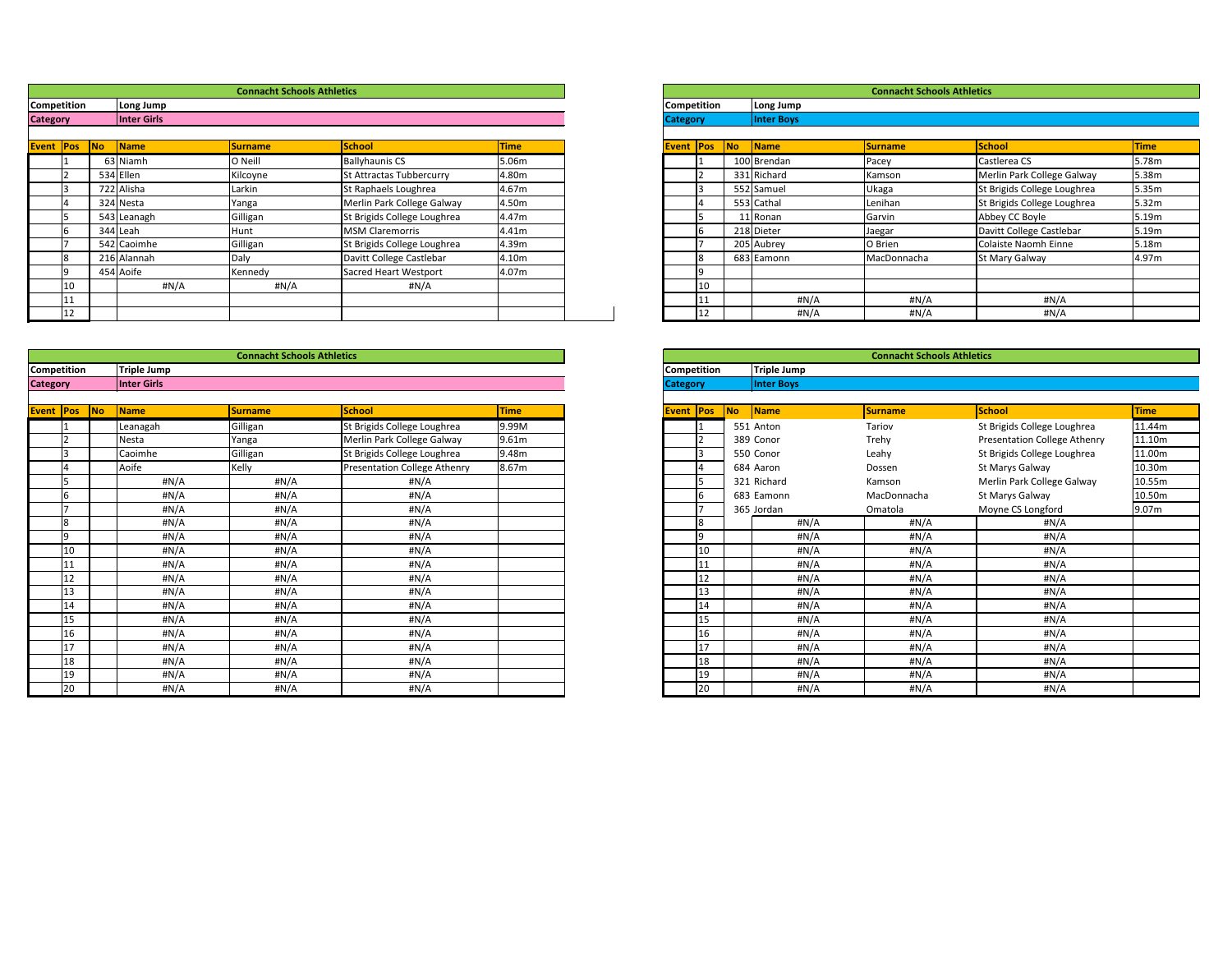|        |    |              | <b>Connacht Schools Athletics</b> |               |             |                 |             |    |                    | <b>Connacht Schools Athletics</b> |                  |             |
|--------|----|--------------|-----------------------------------|---------------|-------------|-----------------|-------------|----|--------------------|-----------------------------------|------------------|-------------|
| tition |    | 3000m Walk   |                                   |               |             |                 | Competition |    | 3000m Walk         |                                   |                  |             |
|        |    | Senior Girls |                                   |               |             | <b>Category</b> |             |    | <b>Senior Boys</b> |                                   |                  |             |
|        |    |              |                                   |               |             |                 |             |    |                    |                                   |                  |             |
| Pos    | No | Name         | Surname                           | <b>School</b> | <b>Time</b> | <b>Race</b>     | <b>Pos</b>  | No | Name               | <b>Surname</b>                    | School           | <b>Time</b> |
|        |    | #N/A         | #N/A                              | #N/A          |             |                 |             |    | 759 Ryan           | Roberts                           | Summerhill       | 15.25       |
|        |    | $\sharp N/A$ | #N/A                              | #N/A          |             |                 |             |    | 696 Eimhin         | Mulkerrins                        | St Mary's Galway |             |
|        |    | #N/A         | #N/A                              | #N/A          |             |                 |             |    | 184 Sean           | Fitzgerald                        | Coláiste Einde   |             |
|        |    | $\sharp N/A$ | #N/A                              | #N/A          |             |                 |             |    | #N/A               | H N/A                             | #N/A             |             |
|        |    | #N/A         | #N/A                              | #N/A          |             |                 |             |    | #N/A               | #N/A                              | #N/A             |             |
|        |    | #N/A         | #N/A                              | #N/A          |             |                 |             |    | #N/A               | #N/A                              | #N/A             |             |
|        |    | #N/A         | #N/A                              | #N/A          |             |                 |             |    | #N/A               | #N/A                              | #N/A             |             |
|        |    | $\sharp N/A$ | #N/A                              | #N/A          |             |                 | 18          |    | #N/A               | #N/A                              | #N/A             |             |

|            |           |                     |             |                       |            |                    |             | <b>Connacht Schools Athletics</b> |                    |             |                      |         |
|------------|-----------|---------------------|-------------|-----------------------|------------|--------------------|-------------|-----------------------------------|--------------------|-------------|----------------------|---------|
| tition     |           | 1500m Steeplechase  |             |                       |            | <b>Competition</b> |             |                                   | 2000m Steeplechase |             |                      |         |
|            |           | <b>Senior Girls</b> |             |                       |            | <b>Category</b>    |             |                                   | <b>Senior Boys</b> |             |                      |         |
|            |           |                     |             |                       |            |                    |             |                                   |                    |             |                      |         |
| <b>POS</b> | <b>No</b> | <b>Name</b>         | <b>Time</b> | <b>Race</b>           | <b>Pos</b> | No                 | <b>Name</b> | <b>Surname</b>                    | School             | <b>Time</b> |                      |         |
|            |           | 458 Aoife           | O Brien     | Sacred Heart Westport | 5.34.31    |                    |             |                                   | 109 Brian          | O'Malley    | <b>CBS Roscommon</b> | 7.10.30 |
|            |           | H N/A               | #N/A        | #N/A                  |            |                    |             |                                   | 727 Luke           | Evans       | St Raphaels Loughrea | 7.30.85 |
|            |           | H N/A               | #N/A        | #N/A                  |            |                    |             |                                   | 695 Kevin          | Hourigan    | St Mary's Galway     | 7.50.47 |
|            |           | #N/A                | #N/A        | H N/A                 |            |                    |             |                                   | 694 Stephen        | Flaherty    | St Mary's Galway     | 8.05.47 |
|            |           | H N/A               | #N/A        | H N/A                 |            |                    |             |                                   | 758 Michael        | Gilmartin   | Summerhill Sligo     | 8.38.13 |
|            |           | #N/A                | #N/A        | #N/A                  |            |                    |             | 757 Jack                          |                    | Cawley      | Summerhill Sligo     | DSQ     |
|            |           | H N/A               | #N/A        | #N/A                  |            |                    |             |                                   | #N/A               | #N/A        | #N/A                 |         |
|            |           | H N/A               | #N/A        | H N/A                 |            |                    |             |                                   | #N/A               | H N/A       | # $N/A$              |         |

|                 |           |                     | <b>Connacht Schools Athletics</b> |        |             |                 |             |    |                           | <b>Connacht Schools Athletics</b> |                  |      |
|-----------------|-----------|---------------------|-----------------------------------|--------|-------------|-----------------|-------------|----|---------------------------|-----------------------------------|------------------|------|
| Competition     |           | 3000m Walk          |                                   |        |             |                 | Competition |    | 3000m Walk                |                                   |                  |      |
| <b>Category</b> |           | <b>Senior Girls</b> |                                   |        |             | <b>Category</b> |             |    | <b>Senior Boys</b>        |                                   |                  |      |
|                 |           |                     |                                   |        |             |                 |             |    |                           |                                   |                  |      |
| Race <b>Pos</b> | <b>No</b> | Name                | <b>Surname</b>                    | School | <b>Time</b> | Race            | Pos         | No | $\sqrt{\frac{1}{1}}$ Name | <b>Surname</b>                    | School           | Time |
|                 |           | $\sharp N/A$        | H N/A                             | #N/A   |             |                 |             |    | 759 Ryan                  | Roberts                           | Summerhill       |      |
|                 |           | $\sharp N/A$        | H N/A                             | #N/A   |             |                 |             |    | 696 Eimhin                | Mulkerrins                        | St Mary's Galway |      |
|                 |           | $\sharp N/A$        | H N/A                             | #N/A   |             |                 |             |    | 184 Sean                  | Fitzgerald                        | Coláiste Einde   |      |
|                 |           | #N/A                | H N/A                             | #N/A   |             |                 |             |    | #N/A                      | #N/A                              | #N/A             |      |
|                 |           | #N/A                | H N/A                             | #N/A   |             |                 |             |    | H N/A                     | #N/A                              | H N/A            |      |
|                 |           | $\#N/A$             | H N/A                             | #N/A   |             |                 |             |    | #N/A                      | #N/A                              | H N/A            |      |
|                 |           | $\sharp N/A$        | H N/A                             | #N/A   |             |                 |             |    | #N/A                      | #N/A                              | #N/A             |      |
|                 |           | #N/A                | #N/A                              | #N/A   |             |                 |             |    | #N/A                      | H N/A                             | #N/A             |      |

|                 |             |    |                     | <b>Connacht Schools Athletics</b> |                       |             |                 |                    |    |                    | <b>Connacht Schools Athletics</b> |                      |             |
|-----------------|-------------|----|---------------------|-----------------------------------|-----------------------|-------------|-----------------|--------------------|----|--------------------|-----------------------------------|----------------------|-------------|
|                 | Competition |    | 1500m Steeplechase  |                                   |                       |             |                 | <b>Competition</b> |    | 2000m Steeplechase |                                   |                      |             |
| <b>Category</b> |             |    | <b>Senior Girls</b> |                                   |                       |             | <b>Category</b> |                    |    | <b>Senior Boys</b> |                                   |                      |             |
|                 |             |    |                     |                                   |                       |             |                 |                    |    |                    |                                   |                      |             |
| Race            | <b>IPos</b> | No | Name                | <b>Surname</b>                    | School                | <b>Time</b> | <b>Race</b>     | Pos                | No | <b>Name</b>        | <b>Surname</b>                    | School               | <b>Time</b> |
|                 |             |    | 458 Aoife           | O Brien                           | Sacred Heart Westport | 5.34.31     |                 |                    |    | 109 Brian          | O'Malley                          | <b>CBS Roscommon</b> | 7.10.       |
|                 |             |    | #N/A                | H N/A                             | #N/A                  |             |                 |                    |    | 727 Luke           | Evans                             | St Raphaels Loughrea | 7.30.       |
|                 |             |    | $\sharp N/A$        | H N/A                             | #N/A                  |             |                 |                    |    | 695 Kevin          | Hourigan                          | St Mary's Galway     | 7.50.       |
|                 |             |    | $\sharp N/A$        | #N/A                              | #N/A                  |             |                 |                    |    | 694 Stephen        | Flaherty                          | St Mary's Galway     | 8.05        |
|                 |             |    | $\#N/A$             | H N/A                             | #N/A                  |             |                 |                    |    | 758 Michael        | Gilmartin                         | Summerhill Sligo     | 8.38.       |
|                 |             |    | $\#N/A$             | H N/A                             | #N/A                  |             |                 |                    |    | 757 Jack           | Cawley                            | Summerhill Sligo     | <b>DSQ</b>  |
|                 |             |    | #N/A                | #N/A                              | #N/A                  |             |                 |                    |    | #N/A               | #N/A                              | #N/A                 |             |
|                 |             |    | #N/A                | H N/A                             | #N/A                  |             |                 |                    |    | #N/A               | H N/A                             | H N/A                |             |

|                 |                    |           |                        | <b>Connacht Schools Athletics</b> |                       |             |                    |            |    |                        | <b>Connacht Schools Athletics</b> |                      |      |
|-----------------|--------------------|-----------|------------------------|-----------------------------------|-----------------------|-------------|--------------------|------------|----|------------------------|-----------------------------------|----------------------|------|
|                 | <b>Competition</b> |           | 100m Hurdles wind -1.2 |                                   |                       |             | <b>Competition</b> |            |    | 110m Hurdles wind -0.1 |                                   |                      |      |
| <b>Category</b> |                    |           | <b>Senior Girls</b>    |                                   |                       |             | <b>Category</b>    |            |    | Senior Boys            |                                   |                      |      |
|                 |                    | <b>No</b> |                        | Surname                           | School                | <b>Time</b> |                    |            | No |                        |                                   | School               |      |
| Race            | <b>Pos</b>         |           | Name                   |                                   |                       |             | Race               | <b>Pos</b> |    | Name                   | <b>Surname</b>                    |                      | Time |
|                 |                    |           | 226 Aoife              | Sheehy                            | Dunmore CS            | 17.29       |                    |            |    | 748 Shane              | Mooney                            | Summerhill Sligo     |      |
|                 |                    |           | 781 Ciara              | Mooney                            | <b>Ursuline Sligo</b> | 18.29       |                    |            |    | 184 Sean               | Fitzgerald                        | Coláiste Einde       |      |
|                 |                    |           | 173 Rita               | lahue                             | Coláiste Einde        | 19.55       |                    |            |    | $108$ Lee              | Kilroe                            | <b>CBS Roscommon</b> |      |
|                 |                    |           | 18 Hannah              | Flynn                             | <b>AM Ballinasloe</b> | 23.95       |                    |            |    | 692 Carlos             | <b>Diaz</b>                       | St Mary's Galway     |      |
|                 |                    |           | #N/A                   | #N/A                              | #N/A                  |             |                    |            |    | #N/A                   | #N/A                              | #N/A                 |      |
|                 |                    |           | H N/A                  | $\sharp N/A$                      | #N/A                  |             |                    |            |    | #N/A                   | H N/A                             | #N/A                 |      |
|                 |                    |           | #N/A                   | #N/A                              | #N/A                  |             |                    |            |    | #N/A                   | #N/A                              | #N/A                 |      |
|                 |                    |           | H N/A                  | #N/A                              | #N/A                  |             |                    |            |    | H N/A                  | $\#N/A$                           | #N/A                 |      |

|        |    |                        | <b>Connacht Schools Athletics</b> |                |             |                 |     |           |                        | <b>Connacht Schools Athletics</b> |                      |             |
|--------|----|------------------------|-----------------------------------|----------------|-------------|-----------------|-----|-----------|------------------------|-----------------------------------|----------------------|-------------|
| tition |    | 100m Hurdles wind -1.2 |                                   |                |             | Competition     |     |           | 110m Hurdles wind -0.1 |                                   |                      |             |
|        |    | <b>Senior Girls</b>    |                                   |                |             | <b>Category</b> |     |           | <b>Senior Boys</b>     |                                   |                      |             |
|        |    |                        |                                   |                |             |                 |     |           |                        |                                   |                      |             |
| Pos    | No | Name                   | <b>Surname</b>                    | <b>School</b>  | <b>Time</b> | Race            | Pos | No        | $\sqrt{\frac{1}{1}}$   | Surname                           | <b>School</b>        | <b>Time</b> |
|        |    | 226 Aoife              | <b>Sheehy</b>                     | Dunmore CS     | 17.29       |                 |     |           | 748 Shane              | Mooney                            | Summerhill Sligo     | 16.59       |
|        |    | 781 Ciara              | Mooney                            | Ursuline Sligo | 18.29       |                 |     |           | 184 Sean               | Fitzgerald                        | Coláiste Einde       | 20.11       |
|        |    | 173 Rita               | lahue                             | Coláiste Einde | 19.55       |                 |     | $108$ Lee |                        | Kilroe                            | <b>CBS Roscommon</b> | 20.62       |
|        |    | 18 Hannah              | Flynn                             | AM Ballinasloe | 23.95       |                 |     |           | 692 Carlos             | Diaz                              | St Mary's Galway     | 21.71       |
|        |    | #N/A                   | #N/A                              | H N/A          |             |                 |     |           | #N/A                   | #N/A                              | $\sharp N/A$         |             |
|        |    | #N/A                   | #N/A                              | #N/A           |             |                 |     |           | #N/A                   | #N/A                              | #N/A                 |             |
|        |    | #N/A                   | #N/A                              | #N/A           |             |                 |     |           | #N/A                   | #N/A                              | #N/A                 |             |
|        |    | #N/A                   | #N/A                              | #N/A           |             |                 |     |           | #N/A                   | #N/A                              | H N/A                |             |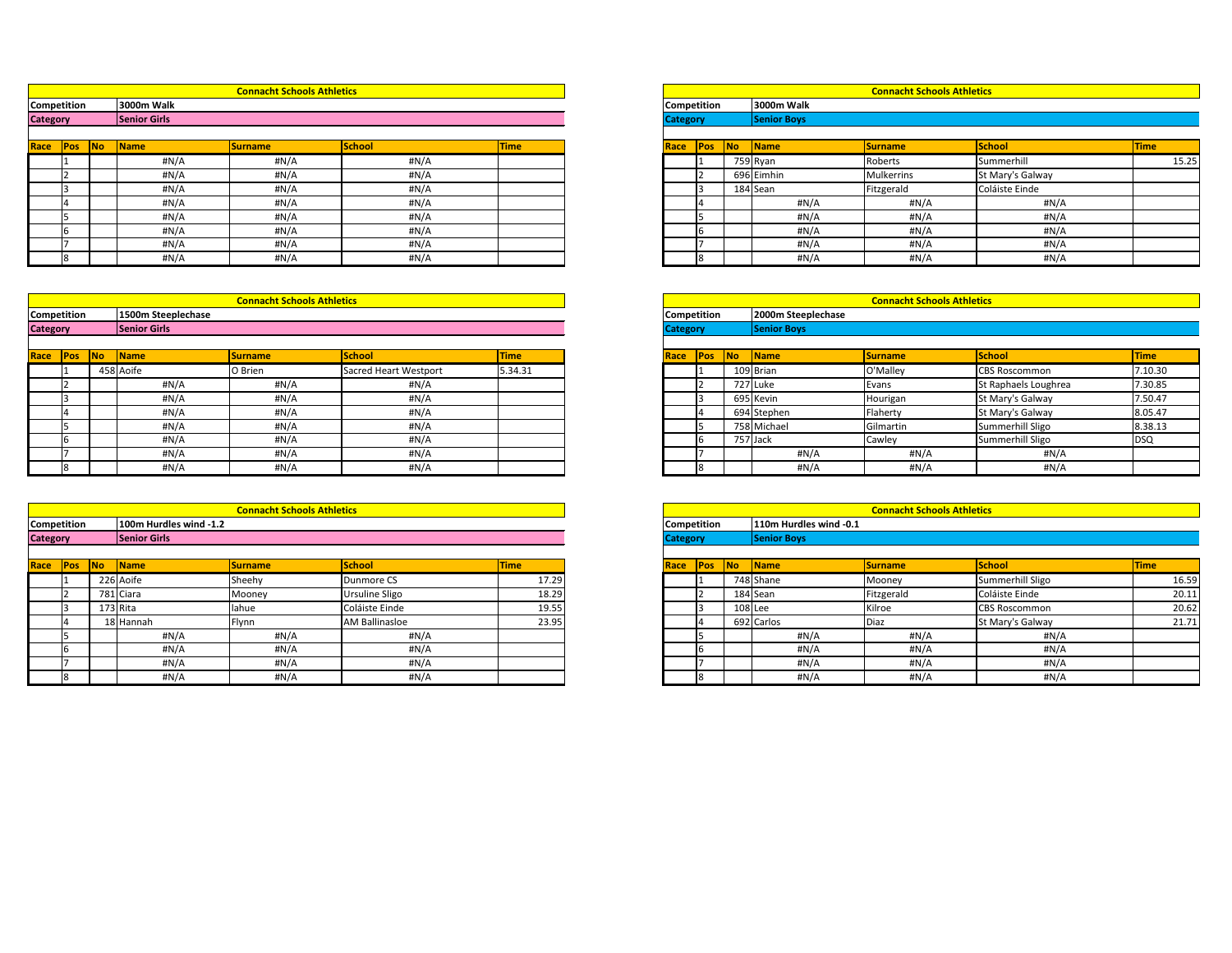|                    |            |            |                     | <b>Connacht Schools Athletics</b> |                          |             |      |                    |    |                     | <b>Connacht Schools Athletics</b> |                               |      |
|--------------------|------------|------------|---------------------|-----------------------------------|--------------------------|-------------|------|--------------------|----|---------------------|-----------------------------------|-------------------------------|------|
| <b>Competition</b> |            |            | 100m wind -2.6      |                                   |                          |             |      | <b>Competition</b> |    | 100m wind -2.3      |                                   |                               |      |
| <b>Category</b>    |            |            | <b>Senior Girls</b> |                                   |                          |             |      | <b>Category</b>    |    | <b>Senior Boys</b>  |                                   |                               |      |
|                    |            |            |                     |                                   |                          |             |      |                    |    |                     |                                   |                               |      |
| Race               | <b>Pos</b> | <b>INo</b> | <b>Name</b>         | <b>Surname</b>                    | School                   | <b>Time</b> | Race | <b>IPos</b>        | No | $\blacksquare$ Name | <b>Surname</b>                    | <b>School</b>                 | Time |
|                    |            |            | 782 Lauren          | Cadden                            | <b>Ursuline Sligo</b>    | 12.79       |      |                    |    | 286 Jack            | Dempsey                           | <b>HRC Mountbellew</b>        |      |
|                    |            |            | 29 Lena             | Gacquin                           | Athlone CC               | 14.35       |      |                    |    | 748 Shane           | Mooney                            | Summerhill Sligo              |      |
|                    |            |            | 499 Sarah           | McVeigh                           | Scoil Mhuire Strokestown | 14.58       |      |                    |    | 157 Darren          | Costello                          | Coláiste Bhaile Chlair        |      |
|                    |            |            | 498 Louise          | Brady                             | Scoil Mhuire Strokestown | 14.89       |      |                    |    | 65 Aaron            | Kelly                             | <b>Ballymahon VS</b>          |      |
|                    |            |            | 134 Kelli           | Murphy                            | <b>CM Tourmakeady</b>    | 17.43       |      |                    |    | 418 Kacper          | Poniatowski                       | Presentation College Headford |      |
|                    |            |            | $\#N/A$             | #N/A                              | #N/A                     |             |      |                    |    | 95 Oisin            | O dowd                            | <b>Carrick CS</b>             |      |
|                    |            |            | #N/A                | H N/A                             | #N/A                     |             |      |                    |    | 749 Oran            | Mahon                             | Summerhill Sligo              |      |
|                    |            |            | H N/A               | #N/A                              | #N/A                     |             |      |                    |    | 81 Mateusz          | Ciechalski                        | Calasancius College Oranamore |      |

|            |    |                     | <b>Connacht Schools Athletics</b> |                          |             |                 |     |           |                    | <b>Connacht Schools Athletics</b> |                                      |             |
|------------|----|---------------------|-----------------------------------|--------------------------|-------------|-----------------|-----|-----------|--------------------|-----------------------------------|--------------------------------------|-------------|
| tition     |    | 100m wind -2.6      |                                   |                          |             | Competition     |     |           | 100m wind -2.3     |                                   |                                      |             |
|            |    | <b>Senior Girls</b> |                                   |                          |             | <b>Category</b> |     |           | <b>Senior Boys</b> |                                   |                                      |             |
|            |    |                     |                                   |                          |             |                 |     |           |                    |                                   |                                      |             |
| <b>Pos</b> | No | <b>Name</b>         | <b>Surname</b>                    | <b>School</b>            | <b>Time</b> | Race            | Pos | <b>No</b> | Name               | <b>Surname</b>                    | <b>School</b>                        | <b>Time</b> |
|            |    | 782 Lauren          | Cadden                            | Ursuline Sligo           | 12.79       |                 |     |           | 286 Jack           | Dempsey                           | <b>HRC Mountbellew</b>               | 11.25       |
|            |    | 29 Lena             | Gacquin                           | Athlone CC               | 14.35       |                 |     |           | 748 Shane          | Mooney                            | Summerhill Sligo                     | 11.69       |
|            |    | 499 Sarah           | McVeigh                           | Scoil Mhuire Strokestown | 14.58       |                 |     |           | 157 Darren         | Costello                          | Coláiste Bhaile Chlair               | 11.81       |
|            |    | 498 Louise          | Brady                             | Scoil Mhuire Strokestown | 14.89       |                 |     |           | 65 Aaron           | Kelly                             | <b>Ballymahon VS</b>                 | 12.02       |
|            |    | 134 Kelli           | Murphy                            | <b>CM Tourmakeady</b>    | 17.43       |                 |     |           | 418 Kacper         | Poniatowski                       | <b>Presentation College Headford</b> | 12.03       |
|            |    | #N/A                | #N/A                              | #N/A                     |             |                 |     |           | 95 Oisin           | O dowd                            | Carrick CS                           | 12.21       |
|            |    | #N/A                | #N/A                              | H N/A                    |             |                 |     |           | 749 Oran           | Mahon                             | Summerhill Sligo                     | 12.25       |
|            |    | #N/A                | #N/A                              | #N/A                     |             |                 |     |           | 81 Mateusz         | Ciechalski                        | Calasancius College Oranamore        | 12.37       |

|                 |             |           |                     | <b>Connacht Schools Athletics</b> |                               |             |                    |            |            |                | <b>Connacht Schools Athletics</b> |                               |             |
|-----------------|-------------|-----------|---------------------|-----------------------------------|-------------------------------|-------------|--------------------|------------|------------|----------------|-----------------------------------|-------------------------------|-------------|
|                 | Competition |           | 200m wind -0.2      |                                   |                               |             | <b>Competition</b> |            |            | 200m wind -2.7 |                                   |                               |             |
| <b>Category</b> |             |           | <b>Senior Girls</b> |                                   |                               |             | <b>Category</b>    |            |            | Senior Boys    |                                   |                               |             |
|                 |             |           |                     |                                   |                               |             |                    |            |            |                |                                   |                               |             |
| Race            | <b>Pos</b>  | <b>No</b> | $\blacksquare$ Name | <b>Surname</b>                    | School                        | <b>Time</b> | Race               | <b>Pos</b> | <b>INo</b> | <b>Name</b>    | <b>Surname</b>                    | School                        | <b>Time</b> |
|                 |             |           | 782 Lauren          | Cadden                            | <b>Ursuline Sligo</b>         | 25.05       |                    |            |            | 286 Jack       | Dempsey                           | <b>HRC Mountbellew</b>        |             |
|                 |             |           | 416 Ríona           | Quinn                             | Presentation College Headford | 27.11       |                    |            |            | 157 Darren     | Costello                          | Coláiste Bhaile Chlair        |             |
|                 |             |           | 93 Clodagh          | Sheerin                           | <b>Carrick CS</b>             | 28.2        |                    |            |            | 750 Colm       | Mc brien                          | Summerhill Sligo              |             |
|                 |             |           | 29 Lena             | Gacquin                           | Athlone CC                    | 28.68       |                    |            |            | 587 James      | <b>Jennings</b>                   | <b>St Colmans Claremorris</b> |             |
|                 |             |           | $417$ Amy           | Halligan                          | Presentation College Headford | 29.82       |                    |            |            | 621 Wilson     | Wawea                             | St Joseph's College, Galway   |             |
|                 |             |           | 498 Louise          | Brady                             | Scoil Mhuire Strokestown      | 30.8        |                    |            |            | 95 Oisin       | O dowd                            | <b>Carrick CS</b>             |             |
|                 |             |           | #N/A                | #N/A                              | #N/A                          |             |                    |            |            | 751 Peter      | Ward                              | Summerhill Sligo              |             |
|                 |             |           | #N/A                | #N/A                              | #N/A                          |             |                    |            |            | $185$ Rex      | Aghabeze                          | Coláiste Einde                |             |

|        |    |                     |                |                               |       |                 |                    | <b>Connacht Schools Athletics</b> |                    |                |                               |             |
|--------|----|---------------------|----------------|-------------------------------|-------|-----------------|--------------------|-----------------------------------|--------------------|----------------|-------------------------------|-------------|
| tition |    | 200m wind -0.2      |                |                               |       |                 | <b>Competition</b> |                                   | 200m wind -2.7     |                |                               |             |
|        |    | <b>Senior Girls</b> |                |                               |       | <b>Category</b> |                    |                                   | <b>Senior Boys</b> |                |                               |             |
| Pos    | No | <b>Name</b>         | <b>Surname</b> | <b>School</b>                 | Time  | <b>Race</b>     | <b>IPos</b>        | <b>INo</b>                        | <b>Name</b>        | <b>Surname</b> | School                        | <b>Time</b> |
|        |    | 782 Lauren          | Cadden         | Ursuline Sligo                | 25.05 |                 |                    |                                   | 286 Jack           | Dempsey        | <b>HRC Mountbellew</b>        | 22.91       |
|        |    | 416 Ríona           | Quinn          | Presentation College Headford | 27.11 |                 |                    |                                   | 157 Darren         | Costello       | Coláiste Bhaile Chlair        | 23.7        |
|        |    | 93 Clodagh          | Sheerin        | Carrick CS                    | 28.2  |                 |                    |                                   | 750 Colm           | Mc brien       | Summerhill Sligo              | 24.05       |
|        |    | 29 Lena             | Gacquin        | Athlone CC                    | 28.68 |                 |                    |                                   | 587 James          | Jennings       | <b>St Colmans Claremorris</b> | 24.07       |
|        |    | 417 Amy             | Halligan       | Presentation College Headford | 29.82 |                 |                    |                                   | 621 Wilson         | Wawea          | St Joseph's College, Galway   | 24.16       |
|        |    | 498 Louise          | <b>Brady</b>   | Scoil Mhuire Strokestown      | 30.8  |                 |                    |                                   | 95 Oisin           | O dowd         | <b>Carrick CS</b>             | 24.76       |
|        |    | H N/A               | #N/A           | #N/A                          |       |                 |                    |                                   | 751 Peter          | Ward           | Summerhill Sligo              | 24.79       |
|        |    | #N/A                | #N/A           | #N/A                          |       |                 |                    |                                   | $185$ Rex          | Aghabeze       | Coláiste Einde                | 31.06       |
|        |    |                     |                |                               |       |                 |                    |                                   |                    |                |                               |             |

|        |           |              | <b>Connacht Schools Athletics</b> |                       |             |                 |     |    |                      | <b>Connacht Schools Athletics</b> |                                     |             |
|--------|-----------|--------------|-----------------------------------|-----------------------|-------------|-----------------|-----|----|----------------------|-----------------------------------|-------------------------------------|-------------|
| tition |           | 400m Hurdles |                                   |                       |             | Competition     |     |    | 400m Hurdles         |                                   |                                     |             |
|        |           | Senior Girls |                                   |                       |             | <b>Category</b> |     |    | <b>Senior Boys</b>   |                                   |                                     |             |
|        |           |              |                                   |                       |             |                 |     |    |                      |                                   |                                     |             |
| Pos    | <b>No</b> | Name         | <b>Surname</b>                    | <b>School</b>         | <b>Time</b> | Race            | Pos | No | $\sqrt{\frac{1}{1}}$ | Surname                           | <b>School</b>                       | <b>Time</b> |
|        |           | 226 Aoife    | Sheehy                            | Dunmore CS            | 66.08       |                 |     |    | 555 Brendan          | Lynch                             | St Brigids College                  | 60.66       |
|        |           | 781 Ciara    | Mooney                            | <b>Ursuline Sligo</b> | 69.46       |                 |     |    | $413$ Ryan           | <b>McNeilis</b>                   | <b>Presentation College Athenry</b> | 65.59       |
|        |           | 121 Elisha   | Mannion                           | Clifden CS            | 76.13       |                 |     |    | 693 Henok            | Dems                              | St Mary's Galway                    | 77.73       |
|        |           | #N/A         | #N/A                              | #N/A                  |             |                 |     |    | 158 James            | Skerritt                          | Coláiste Bhaile Chlair              | υu          |
|        |           | #N/A         | #N/A                              | #N/A                  |             |                 |     |    | #N/A                 | #N/A                              | #N/A                                |             |
|        |           | #N/A         | #N/A                              | #N/A                  |             |                 |     |    | #N/A                 | #N/A                              | #N/A                                |             |
|        |           | #N/A         | #N/A                              | #N/A                  |             |                 |     |    | #N/A                 | #N/A                              | #N/A                                |             |
|        |           | #N/A         | #N/A                              | #N/A                  |             |                 |     |    | #N/A                 | #N/A                              | #N/A                                |             |

|                 |             |    |              | <b>Connacht Schools Athletics</b> |                       |             |                 |                    |            |                     | <b>Connacht Schools Athletics</b> |                                     |             |
|-----------------|-------------|----|--------------|-----------------------------------|-----------------------|-------------|-----------------|--------------------|------------|---------------------|-----------------------------------|-------------------------------------|-------------|
|                 | Competition |    | 400m Hurdles |                                   |                       |             |                 | <b>Competition</b> |            | 400m Hurdles        |                                   |                                     |             |
| <b>Category</b> |             |    | Senior Girls |                                   |                       |             | <b>Category</b> |                    |            | <b>Senior Boys</b>  |                                   |                                     |             |
|                 |             |    |              |                                   |                       |             |                 |                    |            |                     |                                   |                                     |             |
| Race            | <b>Pos</b>  | No | <b>Name</b>  | <b>Surname</b>                    | School                | <b>Time</b> | Race            | <b>Pos</b>         | <b>INo</b> | $\blacksquare$ Name | <b>Surname</b>                    | School                              | <b>Time</b> |
|                 |             |    | 226 Aoife    | Sheehy                            | Dunmore CS            | 66.08       |                 |                    |            | 555 Brendan         | Lynch                             | St Brigids College                  |             |
|                 |             |    | 781 Ciara    | Mooney                            | <b>Ursuline Sligo</b> | 69.46       |                 |                    |            | $413$ Ryan          | <b>McNeilis</b>                   | <b>Presentation College Athenry</b> |             |
|                 |             |    | 121 Elisha   | Mannion                           | Clifden CS            | 76.13       |                 |                    |            | 693 Henok           | Dems                              | St Mary's Galway                    |             |
|                 |             |    | #N/A         | #N/A                              | #N/A                  |             |                 |                    |            | 158 James           | Skerritt                          | Coláiste Bhaile Chlair              | DQ          |
|                 |             |    | #N/A         | #N/A                              | #N/A                  |             |                 |                    |            | #N/A                | #N/A                              | #N/A                                |             |
|                 |             |    | $\#N/A$      | H N/A                             | #N/A                  |             |                 |                    |            | #N/A                | $\sharp N/A$                      | H N/A                               |             |
|                 |             |    | #N/A         | H N/A                             | #N/A                  |             |                 |                    |            | H N/A               | #N/A                              | #N/A                                |             |
|                 |             |    | #N/A         | #N/A                              | # $N/A$               |             |                 |                    |            | #N/A                | H N/A                             | #N/A                                |             |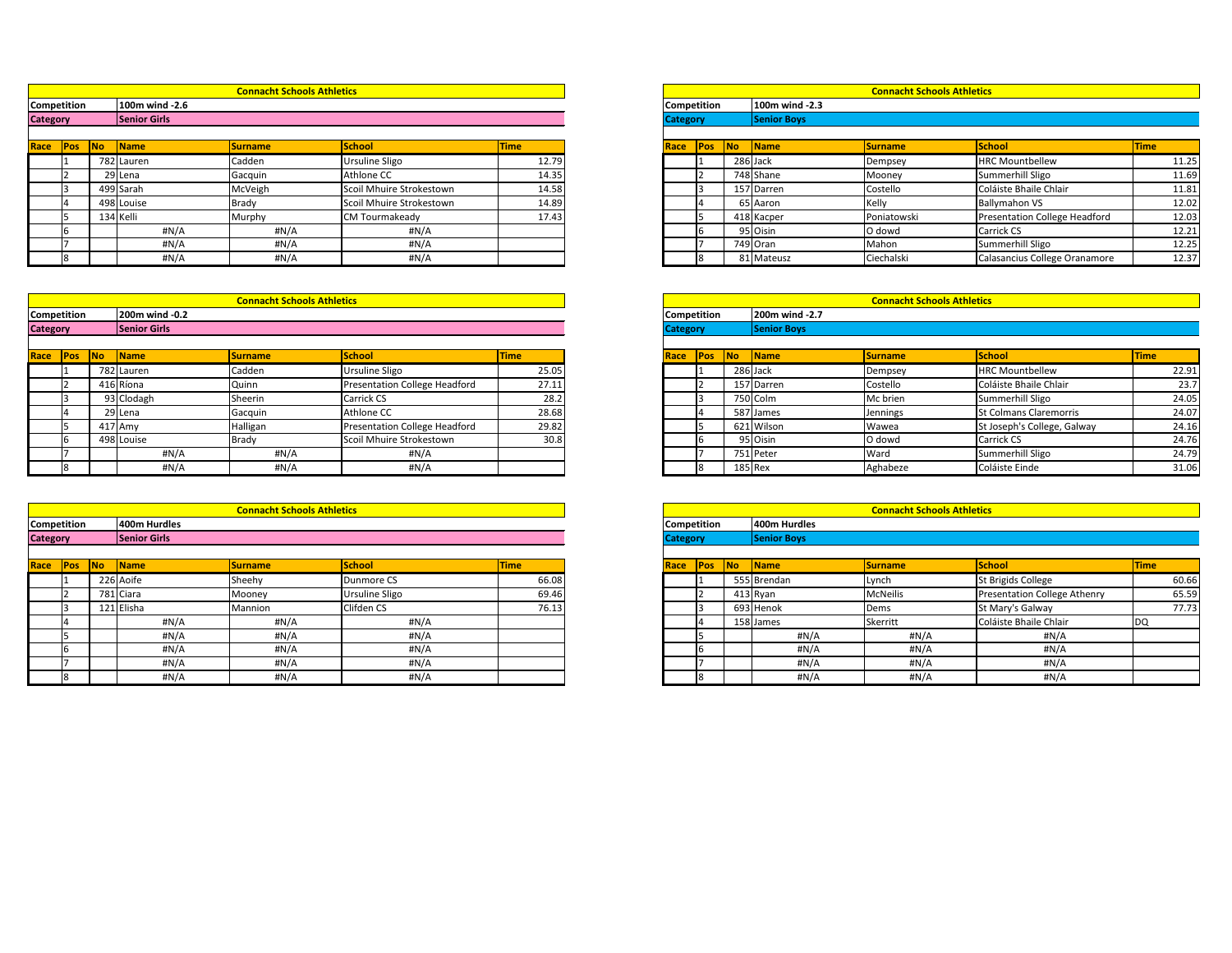|        |           |                     | <b>Connacht Schools Athletics</b> |                               |             |                 |             |           |                    | <b>Connacht Schools Athletics</b> |                                      |             |
|--------|-----------|---------------------|-----------------------------------|-------------------------------|-------------|-----------------|-------------|-----------|--------------------|-----------------------------------|--------------------------------------|-------------|
| tition |           | 400m                |                                   |                               |             |                 | Competition |           | 400m               |                                   |                                      |             |
|        |           | <b>Senior Girls</b> |                                   |                               |             | <b>Category</b> |             |           | <b>Senior Boys</b> |                                   |                                      |             |
|        |           |                     |                                   |                               |             |                 |             |           |                    |                                   |                                      |             |
| Pos    | <b>No</b> | <b>Name</b>         | <b>Surname</b>                    | <b>School</b>                 | <b>Time</b> | Race            | <b>Pos</b>  | <b>No</b> | Name               | <b>Surname</b>                    | School                               | <b>Time</b> |
|        |           | 7 Laura             | Nally                             | Calasancius College Oranamore | 58.4        |                 |             |           | 752 Leo            | Doherty                           | Summerhill Sligo                     | 51.75       |
|        |           | 94 Ellis            | Conway                            | Carrick CS                    | 59.85       |                 |             |           | 419 Luke           | Shaughnessy                       | <b>Presentation College Headford</b> | 51.97       |
|        |           | 547 Arlene          | Earls                             | St Brigids College Loughrea   | 61.37       |                 |             |           | 693 Henok          | Dems                              | St Mary's Galway                     | 59.06       |
|        |           | 151 Rachael         | Hughes                            | Coláiste Bhaile Chlair        | 65.85       |                 |             |           |                    |                                   |                                      |             |
|        |           | 416 Ríona           | Quinn                             | Presentation College Headford | 66.48       |                 |             |           |                    |                                   |                                      |             |
|        |           | 223 Aishling        | Gill                              | Drumshambo VS                 | 68.78       |                 |             |           | #N/A               | #N/A                              | #N/A                                 |             |
|        |           | $\sharp N/A$        | #N/A                              | #N/A                          |             |                 |             |           | #N/A               | H N/A                             | #N/A                                 |             |
|        |           | #N/A                | #N/A                              | H N/A                         |             |                 |             |           | #N/A               | #N/A                              | H N/A                                |             |

|        |           |                     | <b>Connacht Schools Athletics</b> |                              |             |      |                 |           |                    | <b>Connacht Schools Athletics</b> |                        |             |
|--------|-----------|---------------------|-----------------------------------|------------------------------|-------------|------|-----------------|-----------|--------------------|-----------------------------------|------------------------|-------------|
| tition |           | 800m                |                                   |                              |             |      | Competition     |           | 800m               |                                   |                        |             |
|        |           | <b>Senior Girls</b> |                                   |                              |             |      | <b>Category</b> |           | <b>Senior Boys</b> |                                   |                        |             |
|        |           |                     |                                   |                              |             |      |                 |           |                    |                                   |                        |             |
| os     | <b>No</b> | Name                | <b>Surname</b>                    | <b>School</b>                | <b>Time</b> | Race | <b>Pos</b>      | <b>No</b> | Name               | <b>Surname</b>                    | <b>School</b>          | <b>Time</b> |
|        |           | 443 Maeve           | Dervin                            | Mercy Roscommon              | 2.22.58     |      |                 |           | 752 Leo            | Doherty                           | Summerhill Sligo       | 1.55.66     |
|        |           | 547 Arlene          | Earls                             | St Brigids College Loughrea  | 2.25.96     |      |                 |           | 159 Thomas         | McStay                            | Coláiste Bhaile Chlair | 1.58.54     |
|        |           | 151 Rachael         | <b>Hughes</b>                     | Coláiste Bhaile Chlair       | 2.39.77     |      |                 |           | 133 Jack           | Maher                             | Clifden CS             | 1.59.34     |
|        |           | 121 Elisha          | Mannion                           | Clifden CS                   | 2.44.60     |      |                 |           | 201 Éanna          | Ó Cualain                         | Coláiste na Corribe    | 1.59.82     |
|        |           | 538 Tara            | Carty                             | St Attractas Tubbercurry     | 2.47.81     |      |                 |           | 160 Aaron          | Brennan                           | Coláiste Bhaile Chlair | 2.00.70     |
|        |           | 456 Sarah           | Staunton                          | <b>Sacred Heart Westport</b> | 3.05.98     |      |                 |           | 753 Luke           | Walsh                             | Summerhill Sligo       | 2.04.26     |
|        |           | #N/A                | #N/A                              | #N/A                         |             |      |                 |           | 705 Cormac         | mc Dermott                        | St Muredachs Ballina   | 2.05.04     |
|        |           | #N/A                | #N/A                              | #N/A                         |             |      |                 |           | 109 Brian          | O'Malley                          | <b>CBS Roscommon</b>   | 2.09.49     |
|        |           | #N/A                | #N/A                              | #N/A                         |             |      |                 |           | 96 Fiachra         | Henry                             | Carrick CS             | 2.11.59     |
| 10     |           | H N/A               | #N/A                              | #N/A                         |             |      | 10              |           | 272 Azeem          | Madden                            | <b>Grange PPS</b>      | 2.11.74     |
|        |           | #N/A                | #N/A                              | #N/A                         |             |      | ∣⊥⊥             |           | 727 Luke           | Evans                             | St Raphaels Loughrea   | 2.13.88     |
| 12     |           | H N/A               | H N/A                             | $\sharp N/A$                 |             |      | $ 12\rangle$    |           | #N/A               | H N/A                             | #N/A                   |             |

|                 |            |            |                     | <b>Connacht Schools Athletics</b> |                               |             |                 |             |            |             | <b>Connacht Schools Athletics</b> |                               |      |
|-----------------|------------|------------|---------------------|-----------------------------------|-------------------------------|-------------|-----------------|-------------|------------|-------------|-----------------------------------|-------------------------------|------|
| Competition     |            |            | 400m                |                                   |                               |             |                 | Competition |            | 400m        |                                   |                               |      |
| <b>Category</b> |            |            | <b>Senior Girls</b> |                                   |                               |             | <b>Category</b> |             |            | Senior Boys |                                   |                               |      |
|                 |            |            |                     |                                   |                               |             |                 |             |            |             |                                   |                               |      |
| Race            | <b>Pos</b> | <b>INo</b> | <b>Name</b>         | <b>Surname</b>                    | School                        | <b>Time</b> | Race            | <b>Pos</b>  | <b>INo</b> | <b>Name</b> | <b>Surname</b>                    | School                        | Time |
|                 |            |            | 77 Laura            | Nally                             | Calasancius College Oranamore | 58.4        |                 |             |            | 752 Leo     | Doherty                           | Summerhill Sligo              |      |
|                 |            |            | 94 Ellis            | Conway                            | Carrick CS                    | 59.85       |                 |             |            | 419 Luke    | Shaughnessy                       | Presentation College Headford |      |
|                 |            |            | 547 Arlene          | Earls                             | St Brigids College Loughrea   | 61.37       |                 |             |            | 693 Henok   | Dems                              | St Mary's Galway              |      |
|                 |            |            | 151 Rachael         | Hughes                            | Coláiste Bhaile Chlair        | 65.85       |                 |             |            |             |                                   |                               |      |
|                 |            |            | 416 Ríona           | Quinn                             | Presentation College Headford | 66.48       |                 |             |            |             |                                   |                               |      |
|                 |            |            | 223 Aishling        | Gill                              | Drumshambo VS                 | 68.78       |                 |             |            | #N/A        | H N/A                             | #N/A                          |      |
|                 |            |            | H N/A               | #N/A                              | #N/A                          |             |                 |             |            | #N/A        | H N/A                             | H N/A                         |      |
|                 |            |            | #N/A                | #N/A                              | #N/A                          |             |                 |             |            | #N/A        | H N/A                             | #N/A                          |      |

|                 |                    |                             |                      | <b>Connacht Schools Athletics</b> |                             |             |                 |             |    |                    | <b>Connacht Schools Athletics</b> |                        |             |
|-----------------|--------------------|-----------------------------|----------------------|-----------------------------------|-----------------------------|-------------|-----------------|-------------|----|--------------------|-----------------------------------|------------------------|-------------|
|                 | <b>Competition</b> |                             | 800m                 |                                   |                             |             |                 | Competition |    | 800m               |                                   |                        |             |
| <b>Category</b> |                    |                             | <b>Senior Girls</b>  |                                   |                             |             | <b>Category</b> |             |    | <b>Senior Boys</b> |                                   |                        |             |
| Race <b>Pos</b> |                    | $\overline{\phantom{a}}$ No | $\sqrt{\frac{1}{2}}$ | <b>Surname</b>                    | <b>School</b>               | <b>Time</b> | Race            | <b>Pos</b>  | No | Name               | Surname                           | School                 | <b>Time</b> |
|                 |                    |                             | 443 Maeve            | Dervin                            | Mercy Roscommon             | 2.22.58     |                 |             |    | $752$ Leo          | Doherty                           | Summerhill Sligo       | 1.55.       |
|                 |                    |                             | 547 Arlene           | Earls                             | St Brigids College Loughrea | 2.25.96     |                 |             |    | 159 Thomas         | McStay                            | Coláiste Bhaile Chlair | 1.58.       |
|                 |                    |                             | 151 Rachael          | Hughes                            | Coláiste Bhaile Chlair      | 2.39.77     |                 |             |    | $133$ Jack         | Maher                             | Clifden CS             | 1.59.       |
|                 |                    |                             | 121 Elisha           | Mannion                           | Clifden CS                  | 2.44.60     |                 |             |    | 201 Eanna          | Ó Cualain                         | Coláiste na Corribe    | 1.59.       |
|                 |                    |                             | 538 Tara             | Carty                             | St Attractas Tubbercurry    | 2.47.81     |                 |             |    | 160 Aaron          | Brennan                           | Coláiste Bhaile Chlair | 2.00.       |
|                 |                    |                             | 456 Sarah            | Staunton                          | Sacred Heart Westport       | 3.05.98     |                 |             |    | 753 Luke           | Walsh                             | Summerhill Sligo       | 2.04.       |
|                 |                    |                             | #N/A                 | #N/A                              | #N/A                        |             |                 |             |    | 705 Cormac         | mc Dermott                        | St Muredachs Ballina   | 2.05.       |
|                 | l8                 |                             | #N/A                 | H N/A                             | #N/A                        |             |                 |             |    | 109 Brian          | O'Malley                          | <b>CBS Roscommon</b>   | 2.09.       |
|                 |                    |                             | #N/A                 | #N/A                              | #N/A                        |             |                 |             |    | 96 Fiachra         | Henry                             | Carrick CS             | 2.11.       |
|                 | 10                 |                             | #N/A                 | H N/A                             | #N/A                        |             |                 | 10          |    | 272 Azeem          | Madden                            | <b>Grange PPS</b>      | 2.11.       |
|                 |                    |                             | #N/A                 | #N/A                              | #N/A                        |             |                 |             |    | 727 Luke           | Evans                             | St Raphaels Loughrea   | 2.13.       |
|                 |                    |                             | #N/A                 | H N/A                             | #N/A                        |             |                 | 12          |    | #N/A               | #N/A                              | #N/A                   |             |

|                 |                    |            |                     | <b>Connacht Schools Athletics</b> |                        |             |                 |              |           |                    | <b>Connacht Schools Athletics</b> |                              |             |
|-----------------|--------------------|------------|---------------------|-----------------------------------|------------------------|-------------|-----------------|--------------|-----------|--------------------|-----------------------------------|------------------------------|-------------|
|                 | <b>Competition</b> |            | 1500m               |                                   |                        |             |                 | Competition  |           | 1500m              |                                   |                              |             |
| <b>Category</b> |                    |            | <b>Senior Girls</b> |                                   |                        |             | <b>Category</b> |              |           | <b>Senior Boys</b> |                                   |                              |             |
| <b>Race Pos</b> |                    | <b>INo</b> | <b>Name</b>         | <b>Surname</b>                    | <b>School</b>          | <b>Time</b> | Race            | Pos          | <b>No</b> | Name               | <b>Surname</b>                    | School                       | <b>Time</b> |
|                 |                    |            | 443 Maeve           | Dervin                            | <b>Mercy Roscommon</b> | 5.07.08     |                 |              |           | 159 Thomas         | McStay                            | Coláiste Bhaile Chlair       | 4.16.       |
|                 |                    |            | 784 Ailbhe          | Morgan                            | ursuline Sligo         | 5.15.57     |                 |              |           | 160 Aaron          | Brennan                           | Coláiste Bhaile Chlair       | 4.17.       |
|                 |                    |            | 784 Ailbhe          | Morgan                            | ursuline Sligo         | 5.32.43     |                 |              |           | 201 Éanna          | Ó Cualain                         | Coláiste na Corribe          | 4.18.       |
|                 |                    |            | 457 Sarah           | Mulchrone                         | Sacred Heart Westport  | 5.55.63     |                 |              |           | 754 Michael        | Kerins                            | Summerhill College Sligo     | 4.22.       |
|                 |                    |            | 283 Katie           | Mannion                           | <b>HRC Mountbellew</b> | 5.59.93     |                 |              |           | #N/A               | #N/A                              | #N/A                         | 4.28.       |
|                 |                    |            | #N/A                | #N/A                              | H N/A                  |             |                 |              |           | 755 Darragh        | Williams                          | Summerhill College Sligo     | 4.31.       |
|                 |                    |            | #N/A                | #N/A                              | H N/A                  |             |                 |              |           | 432 Patrick        | Chambres                          | <b>Rice College Westport</b> | 4.42.       |
|                 |                    |            | #N/A                | #N/A                              | #N/A                   |             |                 |              |           | 647 Niall          | Mc Nicholas                       | St Louis CS Kiltimagh        | 5.14.       |
|                 |                    |            | #N/A                | #N/A                              | #N/A                   |             |                 |              |           | 326 Lorcan         | Cameron                           | Merlin Park College Galway   | 5.27        |
|                 |                    |            | #N/A                | #N/A                              | #N/A                   |             |                 | $ 10\rangle$ |           | 187 Andrew         | Carey                             | Coláiste Einde               | 5.56.       |
|                 | 11                 |            | #N/A                | #N/A                              | H N/A                  |             |                 |              |           | #N/A               | $\sharp N/A$                      | #N/A                         |             |

|        |    |                     | <b>Connacht Schools Athletics</b> |                        |             |                 |             |            |                    | <b>Connacht Schools Athletics</b> |                              |             |
|--------|----|---------------------|-----------------------------------|------------------------|-------------|-----------------|-------------|------------|--------------------|-----------------------------------|------------------------------|-------------|
| tition |    | 1500m               |                                   |                        |             |                 | Competition |            | 1500m              |                                   |                              |             |
|        |    | <b>Senior Girls</b> |                                   |                        |             | <b>Category</b> |             |            | <b>Senior Boys</b> |                                   |                              |             |
|        |    |                     |                                   |                        |             |                 |             |            |                    |                                   |                              |             |
| פס∙    | No | Name                | <b>Surname</b>                    | School                 | <b>Time</b> | <b>Race</b>     | <b>Pos</b>  | <b>INo</b> | Name               | <b>Surname</b>                    | School                       | <b>Time</b> |
|        |    | 443 Maeve           | Dervin                            | <b>Mercy Roscommon</b> | 5.07.08     |                 |             |            | 159 Thomas         | McStay                            | Coláiste Bhaile Chlair       | 4.16.90     |
|        |    | 784 Ailbhe          | Morgan                            | ursuline Sligo         | 5.15.57     |                 |             |            | 160 Aaron          | Brennan                           | Coláiste Bhaile Chlair       | 4.17.34     |
|        |    | 784 Ailbhe          | Morgan                            | ursuline Sligo         | 5.32.43     |                 |             |            | 201 Éanna          | Ó Cualain                         | Coláiste na Corribe          | 4.18.43     |
|        |    | 457 Sarah           | Mulchrone                         | Sacred Heart Westport  | 5.55.63     |                 |             |            | 754 Michael        | Kerins                            | Summerhill College Sligo     | 4.22.03     |
|        |    | 283 Katie           | Mannion                           | <b>HRC Mountbellew</b> | 5.59.93     |                 |             |            | #N/A               | #N/A                              | #N/A                         | 4.28.05     |
|        |    | H N/A               | #N/A                              | #N/A                   |             |                 |             |            | 755 Darragh        | Williams                          | Summerhill College Sligo     | 4.31.93     |
|        |    | #N/A                | #N/A                              | #N/A                   |             |                 |             |            | 432 Patrick        | Chambres                          | <b>Rice College Westport</b> | 4.42.33     |
|        |    | #N/A                | #N/A                              | #N/A                   |             |                 |             |            | 647 Niall          | Mc Nicholas                       | St Louis CS Kiltimagh        | 5.14.01     |
|        |    | #N/A                | #N/A                              | #N/A                   |             |                 |             |            | 326 Lorcan         | Cameron                           | Merlin Park College Galway   | 5.27.56     |
| 10     |    | #N/A                | #N/A                              | #N/A                   |             |                 | 10          |            | 187 Andrew         | Carey                             | Coláiste Einde               | 5.56.55     |
| 11     |    | H N/A               | #N/A                              | #N/A                   |             |                 |             |            | #N/A               | #N/A                              | # $N/A$                      |             |

| <b>Competition</b> | I5000m             |
|--------------------|--------------------|
| <b>Category</b>    | <b>Senior Boys</b> |
|                    |                    |

|                 | <b>Connacht Schools Athletics</b> |                    |       |
|-----------------|-----------------------------------|--------------------|-------|
| Competition     | 3000m                             | <b>Competition</b> | 5000m |
| <b>Category</b> | <b>Senior Girls</b>               | $\sigma$ nrv       |       |
|                 |                                   |                    |       |

## **Connacht Schools Athletics Connacht Schools Athletics**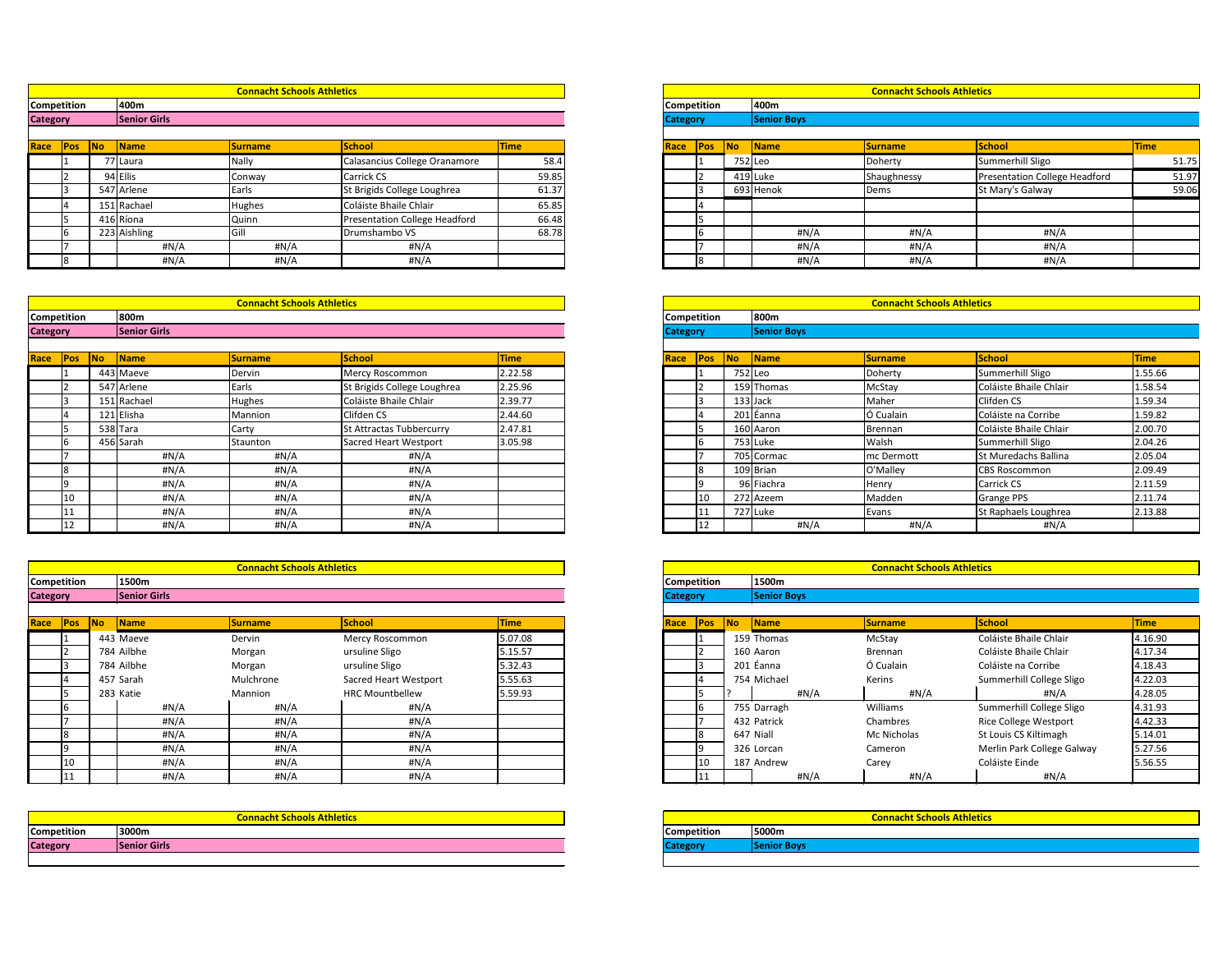| Race<br> Pos | Name<br><b>No</b> | <b>Surname</b> | <b>School</b>                | <b>Time</b> |
|--------------|-------------------|----------------|------------------------------|-------------|
|              | 407 Aine          | O'Farrell      | Presentation College Athenry | 10.49.42    |
|              | 458 Aoife         | O Brien        | Sacred Heart Westport        | 11.02.92    |
|              | 219 Martina       | O Connor       | Davitt College Castlebar     | 11.50.27    |
|              | 636 Aisling       | Dillon         | St Killians College New Inn  | 12.25.46    |
|              | 456 Sarah         | Staunton       | Sacred Heart Westport        | 14.16.82    |
|              | #N/A              | #N/A           | #N/A                         |             |
|              | #N/A              | #N/A           | #N/A                         |             |
|              | #N/A              | #N/A           | #N/A                         |             |
|              | #N/A              | #N/A           | #N/A                         |             |
|              | #N/A              | #N/A           | #N/A                         |             |
|              | #N/A              | #N/A           | #N/A                         |             |
| 12           | #N/A              | H N/A          | #N/A                         |             |

| <b>Pos</b> | No | Name         | <b>Surname</b> | School                       | <b>Time</b> | <b>Race Pos</b> | $\overline{\mathsf{No}}$ | Name       | <b>Surname</b> | School                  | <b>Time</b> |
|------------|----|--------------|----------------|------------------------------|-------------|-----------------|--------------------------|------------|----------------|-------------------------|-------------|
|            |    | 407 Aine     | O'Farrell      | Presentation College Athenry | 10.49.42    |                 |                          | 189 Keelan | Kilrehill      | Colaiste Iascaigh       | 17.39.01    |
|            |    | 458 Aoife    | O Brien        | <b>Sacred Heart Westport</b> | 11.02.92    |                 |                          | 730 Conor  | Mc Loughlin    | St Tiernans Crossmolina | 17.44.12    |
|            |    | 219 Martina  | O Connor       | Davitt College Castlebar     | 11.50.27    |                 |                          | 756 Conor  | Melvin         | Summerhill Sligo        | 18.15.32    |
|            |    | 636 Aisling  | Dillon         | St Killians College New Inn  | 12.25.46    |                 |                          | 647 Niall  | Mc Nicholas    | St Louis CS Kiltimagh   | 18.50.25    |
|            |    | 456 Sarah    | Staunton       | Sacred Heart Westport        | 14.16.82    | 5               |                          | #N/A       | #N/A           | #N/A                    |             |
|            |    | $\sharp N/A$ | #N/A           | #N/A                         |             | 6               |                          | #N/A       | $\sharp N/A$   | #N/A                    |             |
|            |    | #N/A         | #N/A           | $\sharp N/A$                 |             | ⇁               |                          | #N/A       | #N/A           | #N/A                    |             |
|            |    | #N/A         | #N/A           | $\sharp N/A$                 |             | 8               |                          | #N/A       | #N/A           | #N/A                    |             |
|            |    | #N/A         | #N/A           | #N/A                         |             | I۹              |                          | #N/A       | #N/A           | #N/A                    |             |
| 10         |    | #N/A         | #N/A           | $\sharp N/A$                 |             | 10              |                          | #N/A       | #N/A           | #N/A                    |             |
| 11         |    | #N/A         | #N/A           | $\sharp N/A$                 |             | 11              |                          | #N/A       | #N/A           | #N/A                    |             |
| 12         |    | #N/A         | #N/A           | #N/A                         |             | 12              |                          | #N/A       | #N/A           | #N/A                    |             |
|            |    |              |                |                              |             | 13              |                          | #N/A       | #N/A           | #N/A                    |             |
|            |    |              |                |                              |             | 14              |                          | #N/A       | $\sharp N/A$   | #N/A                    |             |
|            |    |              |                |                              |             | 15              |                          | #N/A       | #N/A           | #N/A                    |             |
|            |    |              |                |                              |             | 16              |                          | #N/A       | #N/A           | #N/A                    |             |
|            |    |              |                |                              |             | 17              |                          | #N/A       | #N/A           | #N/A                    |             |
|            |    |              |                |                              |             | 18              |                          | #N/A       | #N/A           | #N/A                    |             |
|            |    |              |                |                              |             | 19              |                          | #N/A       | #N/A           | #N/A                    |             |
|            |    |              |                |                              |             | 20              |                          | #N/A       | #N/A           | #N/A                    |             |
|            |    |              |                |                              |             | 21              |                          | #N/A       | #N/A           | #N/A                    |             |
|            |    |              |                |                              |             | 22              |                          | #N/A       | #N/A           | #N/A                    |             |
|            |    |              |                |                              |             | 23              |                          | #N/A       | #N/A           | #N/A                    |             |
|            |    |              |                |                              |             | 24              |                          | #N/A       | #N/A           | #N/A                    |             |

|                    |    |    |                     | <b>Connacht Schools Athletics</b> |                        |             |                 |                    |    |                    | <b>Connacht Schools Athletics</b> |                        |             |
|--------------------|----|----|---------------------|-----------------------------------|------------------------|-------------|-----------------|--------------------|----|--------------------|-----------------------------------|------------------------|-------------|
| <b>Competition</b> |    |    | <b>Hammer</b>       |                                   |                        |             |                 | <b>Competition</b> |    | <b>Hammer</b>      |                                   |                        |             |
| <b>Category</b>    |    |    | <b>Senior Girls</b> |                                   |                        |             | <b>Category</b> |                    |    | <b>Senior Boys</b> |                                   |                        |             |
| <b>Event Pos</b>   |    | No | <b>Name</b>         | Surname                           | School                 | <b>Time</b> |                 | <b>Event Pos</b>   | No | <b>Name</b>        | Surname                           | School                 | <b>Time</b> |
|                    |    |    | Aoife               | Hernon                            | <b>MSM Claremorris</b> | 40.62m      |                 |                    |    | Peader Fraser      | Murphy                            | Sligo Grammer          | 29.5        |
|                    |    |    | #N/A                | #N/A                              | #N/A                   |             |                 |                    |    | Faustas            | Tamilis                           | <b>St Marys Galway</b> | 25.1        |
|                    |    |    | #N/A                | #N/A                              | #N/A                   |             |                 |                    |    | Conor              | Rohan                             | <b>CBS Roscommon</b>   | 23.9        |
|                    |    |    | #N/A                | #N/A                              | #N/A                   |             |                 |                    |    | Jordan             | Walsh                             | <b>CM Tourmkeady</b>   | 23.5        |
|                    |    |    | #N/A                | #N/A                              | #N/A                   |             |                 |                    |    | Thomas             | Caffery                           | <b>St Marys Galway</b> | 22.34       |
|                    |    |    | #N/A                | #N/A                              | #N/A                   |             |                 |                    |    | Tim                | Laube                             | <b>CBS Roscommon</b>   | 20.27       |
|                    |    |    | #N/A                | #N/A                              | #N/A                   |             |                 |                    |    | Conor              | Harvey                            | CM Tourmkeady          | 15.84       |
|                    |    |    | #N/A                | H N/A                             | #N/A                   |             |                 | IR                 |    | #N/A               | #N/A                              | #N/A                   |             |
|                    |    |    | #N/A                | #N/A                              | #N/A                   |             |                 |                    |    | #N/A               | #N/A                              | #N/A                   |             |
|                    |    |    | #N/A                | #N/A                              | #N/A                   |             |                 | 10                 |    | #N/A               | #N/A                              | $\sharp N/A$           |             |
|                    |    |    | #N/A                | #N/A                              | #N/A                   |             |                 | ن11                |    | #N/A               | #N/A                              | #N/A                   |             |
|                    | 12 |    | #N/A                | H N/A                             | #N/A                   |             |                 | 12                 |    | #N/A               | #N/A                              | #N/A                   |             |

|                 |    |                     | <b>Connacht Schools Athletics</b> |                        |             |                  |    |                             |                    | <b>Connacht Schools Athletics</b> |                        |             |
|-----------------|----|---------------------|-----------------------------------|------------------------|-------------|------------------|----|-----------------------------|--------------------|-----------------------------------|------------------------|-------------|
| tition          |    | Hammer              |                                   |                        |             | Competition      |    |                             | <b>Hammer</b>      |                                   |                        |             |
|                 |    | <b>Senior Girls</b> |                                   |                        |             | <b>Category</b>  |    |                             | <b>Senior Boys</b> |                                   |                        |             |
|                 |    |                     |                                   |                        |             |                  |    |                             |                    |                                   |                        |             |
| Pos             | No | <b>Name</b>         | Surname                           | <b>School</b>          | <b>Time</b> | <b>Event Pos</b> |    | $\overline{\phantom{a}}$ No | <b>Name</b>        | <b>Surname</b>                    | School                 | <b>Time</b> |
|                 |    | Aoife               | Hernon                            | <b>MSM Claremorris</b> | 40.62m      |                  |    |                             | Peader Fraser      | Murphy                            | Sligo Grammer          | 29.51m      |
|                 |    | #N/A                | #N/A                              | #N/A                   |             |                  |    |                             | Faustas            | Tamilis                           | <b>St Marys Galway</b> | 25.13m      |
|                 |    | #N/A                | #N/A                              | #N/A                   |             |                  |    |                             | Conor              | Rohan                             | <b>CBS Roscommon</b>   | 23.95m      |
|                 |    | #N/A                | #N/A                              | #N/A                   |             |                  |    |                             | Jordan             | Walsh                             | <b>CM Tourmkeady</b>   | 23.58m      |
|                 |    | #N/A                | #N/A                              | #N/A                   |             |                  |    |                             | Thomas             | Caffery                           | <b>St Marys Galway</b> | 22.34m      |
|                 |    | #N/A                | #N/A                              | #N/A                   |             |                  |    |                             | Tim                | Laube                             | <b>CBS Roscommon</b>   | 20.22m      |
|                 |    | #N/A                | #N/A                              | #N/A                   |             |                  |    |                             | Conor              | Harvey                            | <b>CM Tourmkeady</b>   | 15.84m      |
|                 |    | #N/A                | #N/A                              | #N/A                   |             |                  |    |                             | #N/A               | #N/A                              | #N/A                   |             |
|                 |    | #N/A                | #N/A                              | #N/A                   |             |                  |    |                             | #N/A               | #N/A                              | #N/A                   |             |
| 10              |    | #N/A                | #N/A                              | #N/A                   |             |                  | 10 |                             | #N/A               | #N/A                              | #N/A                   |             |
| 11              |    | #N/A                | #N/A                              | #N/A                   |             |                  |    |                             | #N/A               | #N/A                              | #N/A                   |             |
| 12 <sup>1</sup> |    | #N/A                | #N/A                              | #N/A                   |             |                  | 12 |                             | #N/A               | #N/A                              | #N/A                   |             |

|                    |            |                    | <b>Connacht Schools Athletics</b> |                               |             |
|--------------------|------------|--------------------|-----------------------------------|-------------------------------|-------------|
| <b>Competition</b> |            | <b>Javelin</b>     |                                   |                               |             |
| <b>Category</b>    |            | <b>Senior Boys</b> |                                   |                               |             |
|                    |            |                    |                                   |                               |             |
| <b>Event Pos</b>   | <b>INo</b> | <b>Name</b>        | <b>Surname</b>                    | <b>School</b>                 | <b>Time</b> |
|                    |            | 593 David          | Dervane                           | <b>St Colemans</b>            | 40.25m      |
|                    |            | 182 Robert         | Talbot                            | Col Einde                     | 31.39m      |
|                    |            | 489 Antaine        | O'Icu                             | <b>SCC Carrane</b>            | 30.04m      |
|                    |            | 688 Tebogo         | Madire                            | St Marys Galway               | 26.57m      |
|                    |            | Cathal             | Canavan                           | <b>St Colmans Claremorris</b> | <b>INT</b>  |

|                 |                     |                     | <b>Connacht Schools Athletics</b> |                      |             |                    |           |                    | <b>Connacht Schools Athletics</b> |                               |             |
|-----------------|---------------------|---------------------|-----------------------------------|----------------------|-------------|--------------------|-----------|--------------------|-----------------------------------|-------------------------------|-------------|
|                 | Competition         | <b>Javelin</b>      |                                   |                      |             | <b>Competition</b> |           | Javelin            |                                   |                               |             |
| <b>Category</b> |                     | <b>Senior Girls</b> |                                   |                      |             | <b>Category</b>    |           | <b>Senior Boys</b> |                                   |                               |             |
|                 |                     |                     |                                   |                      |             |                    |           |                    |                                   |                               |             |
|                 | <b>Event Pos No</b> | <b>Name</b>         | <b>Surname</b>                    | School               | <b>Time</b> | <b>Event Pos</b>   | <b>No</b> | Name               | <b>Surname</b>                    | School                        | <b>Time</b> |
|                 |                     | 20 Emily            | Gann                              | Am Ballinasloe       | 21.34m      |                    |           | 593 David          | Dervane                           | <b>St Colemans</b>            | 40.25m      |
|                 |                     | 52 Aoife            | Gibbons                           | <b>Ballinrobe CS</b> | 17.08m      |                    |           | 182 Robert         | Talbot                            | Col Einde                     | 31.39m      |
|                 |                     | 787 Eimear          | McCallion                         | O Sligo              | 15.58m      |                    |           | 489 Antaine        | O'Icu                             | <b>SCC Carrane</b>            | 30.04m      |
|                 |                     | 480 Katie           | <b>Baille</b>                     | <b>SCC Carrane</b>   | 15.05m      |                    |           | 688 Tebogo         | Madire                            | <b>St Marys Galway</b>        | 26.57m      |
|                 |                     | 405 Shauna          | Tobin                             | <b>Pres Athenry</b>  | 14.22m      |                    |           | Cathal             | Canavan                           | <b>St Colmans Claremorris</b> | <b>NT</b>   |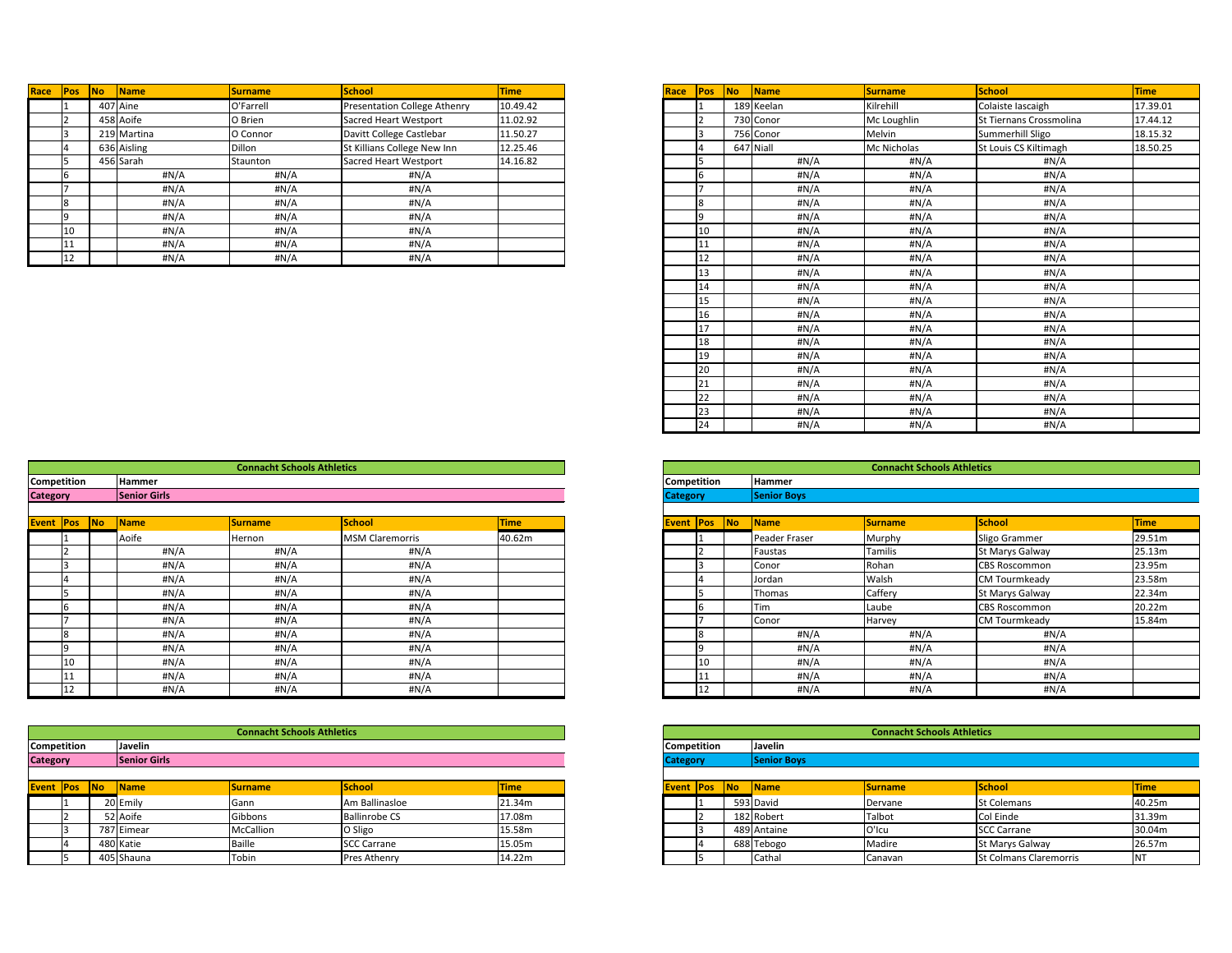|                          | Donna | Page-Strydon | Mercy Roscommo |  | IЬ  | #N/A | #N/A  | #N/A |
|--------------------------|-------|--------------|----------------|--|-----|------|-------|------|
|                          | #N/A  | H N/A        | #N/A           |  |     | #N/A | #N/A  | #N/A |
|                          | #N/A  | H N/A        | #N/A           |  | 18  | #N/A | H N/A | #N/A |
|                          | #N/A  | H N/A        | #N/A           |  |     | #N/A | #N/A  | #N/A |
| 10                       | #N/A  | $\sharp N/A$ | #N/A           |  | 10  | #N/A | H N/A | #N/A |
| 11 <sup>7</sup><br>1 T T | #N/A  | $\sharp N/A$ | #N/A           |  | .   | #N/A | #N/A  | #N/A |
| 12                       | #N/A  | H N/A        | #N/A           |  | --- | #N/A | #N/A  | #N/A |

| <b>Event Pos</b> |              | <b>No</b><br><b>Name</b> | <b>Surname</b>   | <b>School</b>      | <b>Time</b> |
|------------------|--------------|--------------------------|------------------|--------------------|-------------|
|                  |              | 441 Chloe                | Kelly            | M Roscommon        | 24.70m      |
|                  |              | 786 Holly                | Davis            | V Sligo            | 22.59m      |
|                  |              | 442 Elle-May             | Coen             | M Roscommon        | 16.45m      |
|                  |              | 787 Eimear               | <b>McCallion</b> | V Sligo            | 14.62m      |
|                  |              | 479 Amanda               | Tiernev          | <b>SCC Carrane</b> | 14.12m      |
|                  |              | #N/A                     | #N/A             | #N/A               |             |
|                  |              | #N/A                     | #N/A             | #N/A               |             |
|                  |              | #N/A                     | #N/A             | #N/A               |             |
|                  |              | #N/A                     | #N/A             | #N/A               |             |
|                  | $ 10\rangle$ | #N/A                     | #N/A             | #N/A               |             |
|                  |              | #N/A                     | #N/A             | #N/A               |             |
|                  | '12          | #N/A                     | #N/A             | #N/A               |             |

| 6  | #N/A | #N/A | #N/A |  |
|----|------|------|------|--|
|    | #N/A | #N/A | #N/A |  |
| 8  | #N/A | #N/A | #N/A |  |
| 9  | #N/A | #N/A | #N/A |  |
| 10 | #N/A | #N/A | #N/A |  |
| 11 | #N/A | #N/A | #N/A |  |
| 12 | #N/A | #N/A | #N/A |  |

|            |           |                     |           |                     |             |                    |    |          |                    | <b>Connacht Schools Athletics</b> |                       |             |
|------------|-----------|---------------------|-----------|---------------------|-------------|--------------------|----|----------|--------------------|-----------------------------------|-----------------------|-------------|
| tition     |           | <b>Discus</b>       |           |                     |             | <b>Competition</b> |    |          | <b>Discus</b>      |                                   |                       |             |
|            |           | <b>Senior Girls</b> |           |                     |             | <b>Category</b>    |    |          | <b>Senior Boys</b> |                                   |                       |             |
|            |           |                     |           |                     |             |                    |    |          |                    |                                   |                       |             |
| <b>Pos</b> | <b>No</b> | <b>Name</b>         | Surname   | School              | <b>Time</b> | <b>Event Pos</b>   |    | No       | Name               | <b>Surname</b>                    | School                | <b>Time</b> |
|            |           | 441 Chloe           | Kelly     | M Roscommon         | 24.70m      |                    |    |          | 112 Conor          | Rohan                             | <b>CBS Roscommon</b>  | 34.08m      |
|            |           | 786 Holly           | Davis     | V Sligo             | 22.59m      |                    |    |          | 689 Thomas         | Caffery                           | St Marys G            | 27.71m      |
|            |           | 442 Elle-May        | Coen      | <b>IM Roscommon</b> | 16.45m      |                    |    |          | 524 Peadar Fraser  | Murphy                            | Sligo G               | 27.43m      |
|            |           | 787 Eimear          | McCallion | V Sligo             | 14.62m      |                    |    |          | 182 Robert         | Talbot                            | Col Einde             | 25.98m      |
|            |           | 479 Amanda          | Tierney   | <b>SCC Carrane</b>  | 14.12m      |                    |    |          | $132$ Noel         | McGloin                           | St Marys G/Clifden CS | 23.48m      |
|            |           | #N/A                | #N/A      | #N/A                |             |                    |    |          | 690 Faustas        | <b>Tamulis</b>                    | St Marys G            | 22.25m      |
|            |           | #N/A                | #N/A      | #N/A                |             |                    |    |          | 769 Adam           | Mulroe                            | <b>SM Taurmakeady</b> | 21.79m      |
|            |           | #N/A                | #N/A      | #N/A                |             |                    |    | 770 Cian |                    | Gibbons                           | <b>SM Taurmakeady</b> | 20.24m      |
|            |           | H N/A               | #N/A      | #N/A                |             |                    |    |          | #N/A               | #N/A                              | #N/A                  |             |
| 10         |           | #N/A                | #N/A      | #N/A                |             |                    |    |          | #N/A               | #N/A                              | #N/A                  |             |
| 11         |           | #N/A                | #N/A      | #N/A                |             |                    |    |          | #N/A               | #N/A                              | #N/A                  |             |
| 12         |           | H N/A               | #N/A      | #N/A                |             |                    | 12 |          | #N/A               | #N/A                              | #N/A                  |             |

| <b>Competition</b> | <b>Discus</b>       | <b>Competition</b> | <b>Discus</b> |
|--------------------|---------------------|--------------------|---------------|
| <b>Category</b>    | <b>Senior Girls</b> | <i>וייחמ</i>       |               |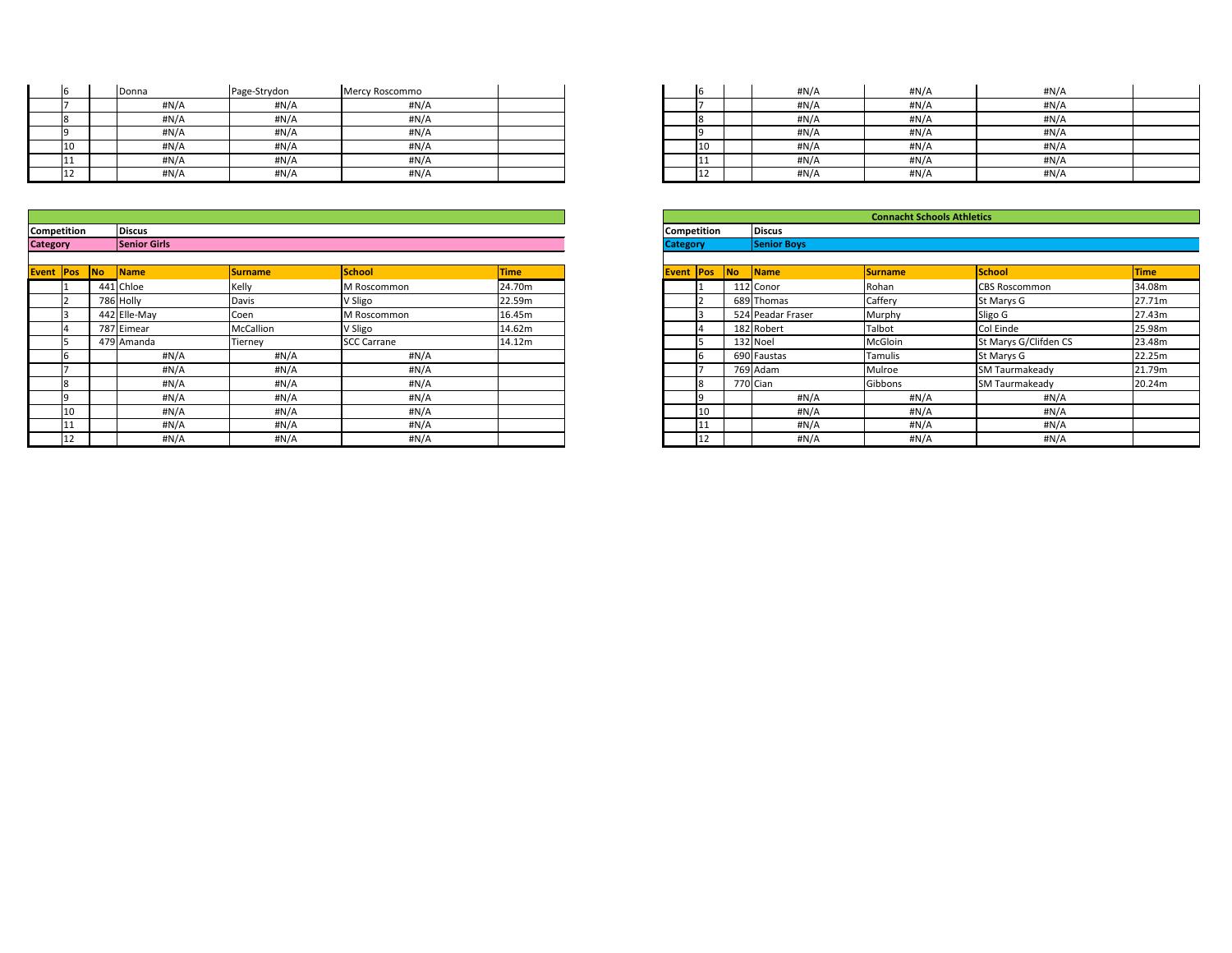|        |           |                     | <b>Connacht Schools Athletics</b> |                        |             |
|--------|-----------|---------------------|-----------------------------------|------------------------|-------------|
| tition |           | Shot                |                                   |                        |             |
|        |           | <b>Senior Girls</b> |                                   |                        |             |
|        |           |                     |                                   |                        |             |
| Pos    | <b>No</b> | <b>Name</b>         | <b>Surname</b>                    | School                 | <b>Time</b> |
|        |           | 348 Aoife           | Hernon                            | <b>MSM Claremorris</b> | 9.49m       |
|        |           | 786 Holly           | Davis                             | Ursuline Sligo         | 7.99m       |
|        |           | 52 Aoife            | Gibbons                           | <b>Ballinrobe CS</b>   | 7.45m       |
|        |           | 203 Aoife           | Guildea                           | Colaiste Naomh Einne   | 6.92m       |
|        |           | 224 Emma            | Hernon                            | Drumshambo VS          | 6.69m       |
|        |           | 120 Eimear          | Roache                            | Clifden CS             | 6.66m       |
|        |           | 766 Therese         | Hughes                            | <b>CM Tourmakeady</b>  | 6.60m       |
|        |           | 306 Donna-Paige     | Strydom                           | Mercy Roscommon        | 6.15m       |
|        |           | 477 Soirse          | Ní Icí                            | <b>SCC Carraroe</b>    | 5.56m       |
| 10     |           | #N/A                | #N/A                              | #N/A                   |             |
| 11     |           | #N/A                | #N/A                              | #N/A                   |             |
| 12     |           | H N/A               | #N/A                              | #N/A                   |             |

|                 |                     |                      | <b>Connacht Schools Athletics</b> |                        |             |                    |    |           |                    | <b>Connacht Schools Athletics</b> |                        |                   |
|-----------------|---------------------|----------------------|-----------------------------------|------------------------|-------------|--------------------|----|-----------|--------------------|-----------------------------------|------------------------|-------------------|
|                 | Competition         | <b>Shot</b>          |                                   |                        |             | <b>Competition</b> |    |           | <b>Shot</b>        |                                   |                        |                   |
| <b>Category</b> |                     | <b>Senior Girls</b>  |                                   |                        |             | <b>Category</b>    |    |           | <b>Senior Boys</b> |                                   |                        |                   |
|                 |                     |                      |                                   |                        |             |                    |    |           |                    |                                   |                        |                   |
|                 | <b>Event Pos No</b> | $\sqrt{\frac{1}{1}}$ | <b>Surname</b>                    | School                 | <b>Time</b> | <b>Event Pos</b>   |    | <b>No</b> | Name               | <b>Surname</b>                    | <b>School</b>          | Time              |
|                 |                     | 348 Aoife            | Hernon                            | <b>MSM Claremorris</b> | 9.49m       |                    |    |           | 285 Oran           | O Reilly                          | <b>HRC Mountbellow</b> | 10.49             |
|                 |                     | 786 Holly            | Davis                             | <b>Ursuline Sligo</b>  | 7.99m       |                    |    |           | 181 Emmauel        | Chihumura                         | Colaiste Einde         | 9.30m             |
|                 |                     | 52 Aoife             | Gibbons                           | <b>Ballinrobe CS</b>   | 7.45m       |                    |    |           | 130 Joshua         | Prcye                             | Clifden CS             | 9.22 <sub>m</sub> |
|                 |                     | 203 Aoife            | Guildea                           | Colaiste Naomh Einne   | 6.92m       |                    |    |           | 772 Jordan         | Walsh                             | <b>CM Tourmakeady</b>  | 9.20m             |
|                 |                     | 224 Emma             | Hernon                            | Drumshambo VS          | 6.69m       |                    |    |           | 688 Tebogo         | Madire                            | St Marys Galway        | 9.11 <sub>m</sub> |
|                 |                     | 120 Eimear           | Roache                            | Clifden CS             | 6.66m       |                    |    |           | 14 Ethan           | Byrne                             | Abbey CC Boyle         | 8.34m             |
|                 |                     | 766 Therese          | Hughes                            | <b>CM Tourmakeady</b>  | 6.60m       |                    |    |           | 768 Simon          | Quinn                             | <b>CM Tourmakeady</b>  | 7.88m             |
|                 |                     | 306 Donna-Paige      | Strydom                           | Mercy Roscommon        | 6.15m       |                    |    |           | 35 James           | Maguire                           | <b>Ballinamore CS</b>  | 7.69m             |
|                 |                     | 477 Soirse           | Ní Icí                            | <b>SCC Carraroe</b>    | 5.56m       |                    |    |           | #N/A               | #N/A                              | #N/A                   |                   |
|                 | <sup>10</sup>       | #N/A                 | #N/A                              | #N/A                   |             |                    | 10 |           | #N/A               | #N/A                              | #N/A                   |                   |
|                 |                     | #N/A                 | #N/A                              | #N/A                   |             |                    |    |           | #N/A               | #N/A                              | #N/A                   |                   |
|                 |                     | #N/A                 | H N/A                             | #N/A                   |             |                    |    |           | #N/A               | #N/A                              | #N/A                   |                   |

|                  |                    |           |                      | <b>Connacht Schools Athletics</b> |                                     |             |                    |    |    |                           | <b>Connacht Schools Athletics</b> |                               |             |
|------------------|--------------------|-----------|----------------------|-----------------------------------|-------------------------------------|-------------|--------------------|----|----|---------------------------|-----------------------------------|-------------------------------|-------------|
|                  | <b>Competition</b> |           | High Jump            |                                   |                                     |             | <b>Competition</b> |    |    | <b>High Jump</b>          |                                   |                               |             |
| <b>Category</b>  |                    |           | <b>Senior Girls</b>  |                                   |                                     |             | <b>Category</b>    |    |    | <b>Senior Boys</b>        |                                   |                               |             |
|                  |                    |           |                      |                                   |                                     |             |                    |    |    |                           |                                   |                               |             |
| <b>Event Pos</b> |                    | <b>No</b> | $\sqrt{\frac{1}{1}}$ | <b>Surname</b>                    | School                              | <b>Time</b> | <b>Event Pos</b>   |    | No | $\sqrt{\frac{1}{1}}$ Name | <b>Surname</b>                    | <b>School</b>                 | <b>Time</b> |
|                  |                    |           | 404 Laura            | Cunningham                        | <b>Presentation College Athenry</b> | 1.55m       |                    |    |    | 725 Jerry                 | Keary                             | St Raphaels Loughrea          | 1.95m       |
|                  |                    |           | 347 Alisha           | Conway                            | <b>MSM Claremorris</b>              | 1.50m       |                    |    |    | 273 Bryan                 | Ndego                             | <b>GTI</b>                    | 1.75m       |
|                  |                    |           | 76 Lorraine          | Delaney                           | Calasanctius College Oranmore       | 1.45m       |                    |    |    | 487 Micheal               | Ó Curraoin                        | <b>SCC Carraroe</b>           | 1.73m       |
|                  |                    |           | #N/A                 | H N/A                             | #N/A                                |             |                    |    |    | 128 Lewis                 | Dickenson                         | Clifden CS                    | <b>NH</b>   |
|                  |                    |           | #N/A                 | #N/A                              | #N/A                                |             |                    |    |    | 127 Eoghan                | Joyce                             | Clifden CS                    | NH          |
|                  |                    |           | #N/A                 | #N/A                              | #N/A                                |             |                    |    |    | 34 Prince                 | Khumalo                           | <b>Ballinamore CS</b>         | <b>NH</b>   |
|                  |                    |           | #N/A                 | #N/A                              | #N/A                                |             |                    |    |    | 591 Aaron                 | Commons                           | <b>St Colmans Claremorris</b> | <b>NH</b>   |
|                  |                    |           | $\#N/A$              | #N/A                              | #N/A                                |             |                    |    |    | #N/A                      | #N/A                              | #N/A                          |             |
|                  |                    |           | #N/A                 | #N/A                              | #N/A                                |             |                    |    |    | #N/A                      | #N/A                              | #N/A                          |             |
|                  | 10                 |           | #N/A                 | #N/A                              | #N/A                                |             |                    | 10 |    | #N/A                      | #N/A                              | #N/A                          |             |
|                  |                    |           | $\#N/A$              | #N/A                              | #N/A                                |             |                    |    |    | #N/A                      | #N/A                              | #N/A                          |             |
|                  |                    |           | #N/A                 | H N/A                             | #N/A                                |             |                    |    |    | #N/A                      | #N/A                              | #N/A                          |             |

|                    |     |    |                    | <b>Connacht Schools Athletics</b> |                               |             |
|--------------------|-----|----|--------------------|-----------------------------------|-------------------------------|-------------|
| <b>Competition</b> |     |    | <b>High Jump</b>   |                                   |                               |             |
| <b>Category</b>    |     |    | <b>Senior Boys</b> |                                   |                               |             |
|                    |     |    |                    |                                   |                               |             |
| Event              | Pos | No | Name               | <b>Surname</b>                    | <b>School</b>                 | <b>Time</b> |
|                    | 1   |    | 725 Jerry          | Keary                             | St Raphaels Loughrea          | 1.95m       |
|                    | 2   |    | 273 Bryan          | Ndego                             | GTI                           | 1.75m       |
|                    | 3   |    | 487 Micheal        | Ó Curraoin                        | <b>SCC Carraroe</b>           | 1.73m       |
|                    | 14  |    | 128 Lewis          | Dickenson                         | Clifden CS                    | <b>NH</b>   |
|                    | 5   |    | 127 Eoghan         | Joyce                             | Clifden CS                    | <b>NH</b>   |
|                    | 6   |    | 34 Prince          | Khumalo                           | <b>Ballinamore CS</b>         | <b>NH</b>   |
|                    |     |    | 591 Aaron          | Commons                           | <b>St Colmans Claremorris</b> | <b>NH</b>   |
|                    | 8   |    | #N/A               | #N/A                              | $\sharp N/A$                  |             |
|                    | 9   |    | #N/A               | #N/A                              | $\sharp N/A$                  |             |
|                    | 10  |    | #N/A               | #N/A                              | $\sharp N/A$                  |             |
|                    | 11  |    | #N/A               | #N/A                              | #N/A                          |             |
|                    | 12  |    | #N/A               | #N/A                              | #N/A                          |             |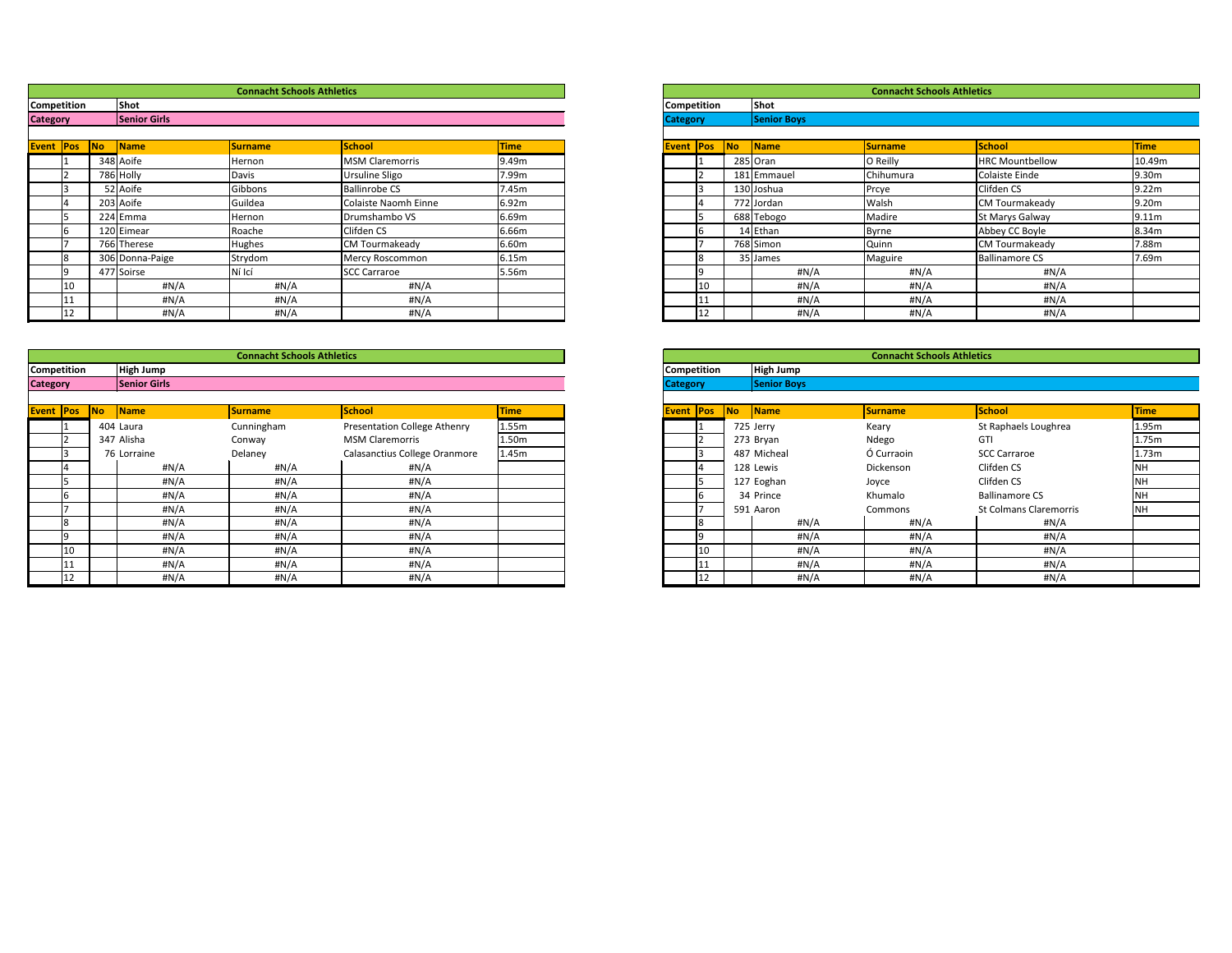|                 |                  |    |                     | <b>Connacht Schools Athletics</b> |                                     |             |                  |    |    |                    | <b>Connacht Schools Athletics</b> |                               |                   |
|-----------------|------------------|----|---------------------|-----------------------------------|-------------------------------------|-------------|------------------|----|----|--------------------|-----------------------------------|-------------------------------|-------------------|
|                 | Competition      |    | Long Jump           |                                   |                                     |             | Competition      |    |    | Long Jump          |                                   |                               |                   |
| <b>Category</b> |                  |    | <b>Senior Girls</b> |                                   |                                     |             | <b>Category</b>  |    |    | <b>Senior Boys</b> |                                   |                               |                   |
|                 |                  |    |                     |                                   | School                              |             |                  |    | No |                    |                                   |                               |                   |
|                 | <b>Event Pos</b> | No | Name                | <b>Surname</b>                    |                                     | <b>Time</b> | <b>Event Pos</b> |    |    | Name               | <b>Surname</b>                    | <b>School</b>                 | <b>Time</b>       |
|                 |                  |    | 545 Siana           | Lawless                           | St Bridgids College Loughrea        | 4.88m       |                  |    |    | 760 Craig          | McLoughlin                        | Summerhill College Sligo      | 5.79m             |
|                 |                  |    | 347 Alisha          | Conway                            | <b>MSM Claremorris</b>              | 4.71m       |                  |    |    | 726 Daniel         | Callanan-Forde                    | St Raphaels Loughrea          | 5.72 <sub>m</sub> |
|                 |                  |    | 19 Amanda           | Mannion                           | <b>AM Ballinasloe</b>               | 4.34m       |                  |    |    | 256 Antonio        | Lingurar                          | <b>Gort CS</b>                | 5.49m             |
|                 |                  |    | 405 Shauna          | Tobin                             | <b>Presentation College Athenry</b> | 4.10m       |                  |    |    | $523$ Ash          | Stevenson                         | Sligo Grammar                 | 5.38m             |
|                 |                  |    | 475 Aoife           | Ni Chonghaile                     | <b>SCC Carraroe</b>                 | 3.39m       |                  |    |    | 554 Albert         | Madune                            | St Brigids College Loughrea   | 5.36m             |
|                 |                  |    | #N/A                | #N/A                              | #N/A                                |             |                  |    |    | 179 Mateusz        | Pietrzyk                          | <b>Colaiste Einde</b>         | 5.30m             |
|                 |                  |    | #N/A                | #N/A                              | #N/A                                |             |                  |    |    | 761 Gearoid        | Mulligan                          | Summerhill College Sligo      | 5.79m             |
|                 |                  |    | #N/A                | H N/A                             | #N/A                                |             |                  |    |    | 81 Mateusz         | Ciechaloki                        | Calasanctius College Oranmore | 4.97m             |
|                 |                  |    | #N/A                | #N/A                              | #N/A                                |             |                  |    |    | 591 Aaron          | Commons                           | <b>St Colmans Claremorris</b> | 4.92m             |
|                 |                  |    | #N/A                | #N/A                              | #N/A                                |             |                  | 10 |    | #N/A               | #N/A                              | #N/A                          |                   |
|                 |                  |    | #N/A                | H N/A                             | #N/A                                |             |                  |    |    | #N/A               | #N/A                              | #N/A                          |                   |
|                 | TT.              |    | #N/A                | #N/A                              | #N/A                                |             |                  |    |    | #N/A               | #N/A                              | #N/A                          |                   |

|                    |       |                     | <b>Connacht Schools Athletics</b> |                                     |             |                    |            |                    | <b>Connacht Schools Athletics</b> |                             |             |  |  |  |
|--------------------|-------|---------------------|-----------------------------------|-------------------------------------|-------------|--------------------|------------|--------------------|-----------------------------------|-----------------------------|-------------|--|--|--|
| <b>Competition</b> |       | Triple Jump         |                                   |                                     |             | <b>Competition</b> |            | <b>Triple Jump</b> |                                   |                             |             |  |  |  |
| <b>Category</b>    |       | <b>Senior Girls</b> |                                   |                                     |             | <b>Category</b>    |            | <b>Senior Boys</b> |                                   |                             |             |  |  |  |
|                    |       |                     |                                   |                                     |             |                    |            |                    |                                   |                             |             |  |  |  |
| Event   Pos   No   |       | Name                | <b>Surname</b>                    | <b>School</b>                       | <b>Time</b> | <b>Event Pos</b>   | $\sqrt{N}$ | Name               | <b>Surname</b>                    | School                      | <b>Time</b> |  |  |  |
|                    |       | Laura               | Cunningham                        | <b>Presentation College Athenry</b> | 10.56m      |                    |            | 555 Brendan        | Lynch                             | St Brigids College Loughrea | 13.74m      |  |  |  |
|                    |       | Lorraine            | Delaney                           | Calasanctius College Oranmore       | 10.04m      |                    |            | 726 Daniel         | Callnan-Forde                     | St Raphaels Loughrea        | 12.08m      |  |  |  |
|                    |       | Shannon             | Quigley                           | Mercy Roscommon                     | 10.02m      |                    |            | 759 Ryan           | Roberts                           | Summerhill College Sligo    | 11.24m      |  |  |  |
|                    |       | #N/A                | #N/A                              | #N/A                                |             |                    |            | 686 Joshua         | <b>Broderick</b>                  | St Marys Galway             | 10.80m      |  |  |  |
|                    |       | #N/A                | #N/A                              | #N/A                                |             |                    |            | 256 Antonio        | Lingurar                          | Gort CS                     | 10.47m      |  |  |  |
|                    | 16    | $\#N/A$             | #N/A                              | #N/A                                |             | I6.                |            | 687 Jerry          | Atu                               | St Marys Galway             | 10.32m      |  |  |  |
|                    |       | $\#N/A$             | #N/A                              | #N/A                                |             |                    |            | #N/A               | $\#N/A$                           | #N/A                        |             |  |  |  |
|                    | l8    | #N/A                | #N/A                              | #N/A                                |             | l8                 |            | #N/A               | $\#N/A$                           | #N/A                        |             |  |  |  |
|                    | ١q    | $\#N/A$             | #N/A                              | #N/A                                |             | O                  |            | #N/A               | $\#N/A$                           | #N/A                        |             |  |  |  |
|                    | 10    | $\#N/A$             | #N/A                              | #N/A                                |             | 10                 |            | #N/A               | #N/A                              | #N/A                        |             |  |  |  |
|                    |       | #N/A                | #N/A                              | #N/A                                |             | 11                 |            | #N/A               | #N/A                              | #N/A                        |             |  |  |  |
|                    | 12    | $\#N/A$             | #N/A                              | #N/A                                |             | 12                 |            | #N/A               | #N/A                              | #N/A                        |             |  |  |  |
|                    | 13    | #N/A                | #N/A                              | #N/A                                |             | 13                 |            | #N/A               | #N/A                              | #N/A                        |             |  |  |  |
|                    | 14    | #N/A                | #N/A                              | #N/A                                |             | 14                 |            | #N/A               | #N/A                              | #N/A                        |             |  |  |  |
|                    | 15    | #N/A                | #N/A                              | #N/A                                |             | 15                 |            | #N/A               | $\#N/A$                           | #N/A                        |             |  |  |  |
|                    | 16    | #N/A                | #N/A                              | #N/A                                |             | 16                 |            | #N/A               | $\#N/A$                           | #N/A                        |             |  |  |  |
|                    | l 1 7 | $\#N/A$             | #N/A                              | #N/A                                |             | 17                 |            | #N/A               | #N/A                              | #N/A                        |             |  |  |  |
|                    | 18    | #N/A                | #N/A                              | #N/A                                |             | 18                 |            | #N/A               | $\#N/A$                           | #N/A                        |             |  |  |  |
|                    |       | #N/A                | #N/A                              | #N/A                                |             | 19                 |            | #N/A               | #N/A                              | #N/A                        |             |  |  |  |
|                    | 20    | #N/A                | #N/A                              | #N/A                                |             | 20                 |            | H N/A              | #N/A                              | #N/A                        |             |  |  |  |

| <b>Connacht Schools Athletics</b> |                               |             |                    |    |                             |                    | <b>Connacht Schools Athletics</b> |                             |             |
|-----------------------------------|-------------------------------|-------------|--------------------|----|-----------------------------|--------------------|-----------------------------------|-----------------------------|-------------|
|                                   |                               |             | <b>Competition</b> |    |                             | Triple Jump        |                                   |                             |             |
|                                   |                               |             | <b>Category</b>    |    |                             | <b>Senior Boys</b> |                                   |                             |             |
|                                   |                               |             |                    |    |                             |                    |                                   |                             |             |
| <u>urname</u>                     | <b>School</b>                 | <b>Time</b> | Event Pos          |    | $\overline{\phantom{a}}$ No | Name               | <b>Surname</b>                    | School                      | <b>Time</b> |
| unningham                         | Presentation College Athenry  | 10.56m      |                    |    |                             | 555 Brendan        | Lynch                             | St Brigids College Loughrea | 13.74m      |
| elaney                            | Calasanctius College Oranmore | 10.04m      |                    |    |                             | 726 Daniel         | Callnan-Forde                     | St Raphaels Loughrea        | 12.08m      |
| uigley                            | Mercy Roscommon               | 10.02m      |                    |    |                             | 759 Ryan           | Roberts                           | Summerhill College Sligo    | 11.24m      |
| #N/A                              | #N/A                          |             |                    |    |                             | 686 Joshua         | <b>Broderick</b>                  | St Marys Galway             | 10.80m      |
| #N/A                              | #N/A                          |             |                    | 5  |                             | 256 Antonio        | Lingurar                          | Gort CS                     | 10.47m      |
| #N/A                              | #N/A                          |             |                    | b  |                             | 687 Jerry          | Atu                               | St Marys Galway             | 10.32m      |
| #N/A                              | #N/A                          |             |                    |    |                             | $\sharp N/A$       | #N/A                              | $\sharp N/A$                |             |
| #N/A                              | #N/A                          |             |                    | 8  |                             | $\sharp N/A$       | $\sharp N/A$                      | #N/A                        |             |
| #N/A                              | #N/A                          |             |                    | 9  |                             | #N/A               | #N/A                              | #N/A                        |             |
| #N/A                              | #N/A                          |             |                    | 10 |                             | #N/A               | #N/A                              | #N/A                        |             |
| #N/A                              | #N/A                          |             |                    | 11 |                             | #N/A               | $\sharp N/A$                      | #N/A                        |             |
| #N/A                              | #N/A                          |             |                    | 12 |                             | $\sharp N/A$       | $\sharp N/A$                      | #N/A                        |             |
| #N/A                              | #N/A                          |             |                    | 13 |                             | #N/A               | $\sharp N/A$                      | #N/A                        |             |
| #N/A                              | #N/A                          |             |                    | 14 |                             | #N/A               | #N/A                              | #N/A                        |             |
| #N/A                              | #N/A                          |             |                    | 15 |                             | #N/A               | $\sharp N/A$                      | #N/A                        |             |
| #N/A                              | #N/A                          |             |                    | 16 |                             | #N/A               | $\sharp N/A$                      | H N/A                       |             |
| #N/A                              | #N/A                          |             |                    | 17 |                             | #N/A               | #N/A                              | #N/A                        |             |
| #N/A                              | #N/A                          |             |                    | 18 |                             | #N/A               | $\sharp N/A$                      | H N/A                       |             |
| #N/A                              | #N/A                          |             |                    | 19 |                             | #N/A               | #N/A                              | #N/A                        |             |
| #N/A                              | #N/A                          |             |                    | 20 |                             | #N/A               | #N/A                              | H N/A                       |             |

| <b>Connacht Schools Athletics</b> |                              |             |                  |                    |           |                    | <b>Connacht Schools Athletics</b> |                               |  |
|-----------------------------------|------------------------------|-------------|------------------|--------------------|-----------|--------------------|-----------------------------------|-------------------------------|--|
|                                   |                              |             |                  | <b>Competition</b> |           | Long Jump          |                                   |                               |  |
|                                   |                              |             | <b>Category</b>  |                    |           | <b>Senior Boys</b> |                                   |                               |  |
|                                   |                              |             |                  |                    |           |                    |                                   |                               |  |
| urname                            | <b>School</b>                | <b>Time</b> | <b>Event Pos</b> |                    | <b>No</b> | <b>Name</b>        | <b>Surname</b>                    | School                        |  |
| awless                            | St Bridgids College Loughrea | 4.88m       |                  |                    |           | 760 Craig          | McLoughlin                        | Summerhill College Sligo      |  |
| onway                             | <b>MSM Claremorris</b>       | 4.71m       |                  |                    |           | 726 Daniel         | Callanan-Forde                    | St Raphaels Loughrea          |  |
| <i>Aannion</i>                    | <b>AM Ballinasloe</b>        | 4.34m       |                  |                    |           | 256 Antonio        | Lingurar                          | <b>Gort CS</b>                |  |
| obin                              | Presentation College Athenry | 4.10m       |                  |                    |           | $523$ Ash          | Stevenson                         | Sligo Grammar                 |  |
| i Chonghaile                      | <b>SCC Carraroe</b>          | 3.39m       |                  |                    |           | 554 Albert         | Madune                            | St Brigids College Loughrea   |  |
| #N/A                              | #N/A                         |             |                  |                    |           | 179 Mateusz        | Pietrzyk                          | Colaiste Einde                |  |
| #N/A                              | #N/A                         |             |                  |                    |           | 761 Gearoid        | Mulligan                          | Summerhill College Sligo      |  |
| #N/A                              | #N/A                         |             |                  |                    |           | 81 Mateusz         | Ciechaloki                        | Calasanctius College Oranmore |  |
| #N/A                              | $\sharp N/A$                 |             |                  |                    |           | 591 Aaron          | Commons                           | <b>St Colmans Claremorris</b> |  |
| #N/A                              | #N/A                         |             |                  | 10                 |           | #N/A               | #N/A                              | #N/A                          |  |
| #N/A                              | #N/A                         |             |                  | 11                 |           | #N/A               | #N/A                              | $\sharp N/A$                  |  |
| #N/A                              | #N/A                         |             |                  | 12                 |           | H N/A              | $\sharp N/A$                      | #N/A                          |  |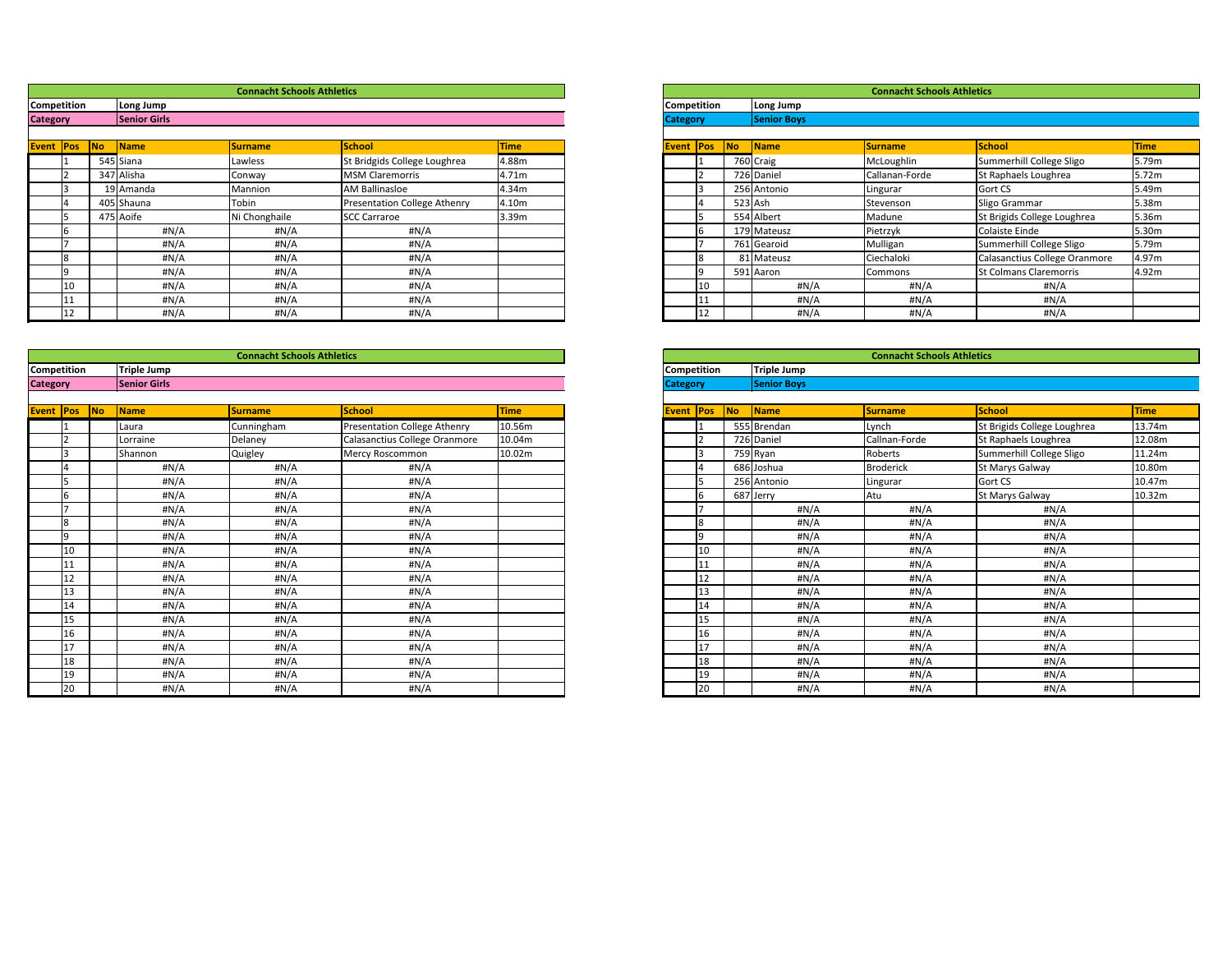|                 |    | <b>Connacht Schools Athletics</b> |             |                    |  | <b>Connacht Schools Athletics</b> |              |
|-----------------|----|-----------------------------------|-------------|--------------------|--|-----------------------------------|--------------|
| Competition     |    | Relay 4 X 100m                    |             | <b>Competition</b> |  | Relay 4 X 100m                    |              |
| <b>Category</b> |    | <b>Minor Girls</b>                |             | <b>Category</b>    |  | <b>Minor Boys</b>                 |              |
|                 |    |                                   |             |                    |  |                                   |              |
| Race Pos No     |    | <b>School</b>                     | <b>Time</b> | Race Pos No        |  | <b>School</b>                     | <b>Time</b>  |
|                 |    | <b>St Attractas Tubbercurry</b>   | 55.19       |                    |  | <b>St Attractas Tubbercurry</b>   | 52.55        |
|                 |    | Moyne CS                          | 56.05       |                    |  | St Marys Galway                   | 53.02        |
|                 |    | <b>AM Ballinalsoe</b>             | 56.48       |                    |  | <b>SCC Carraroe</b>               | 54.57        |
|                 |    | Colasite Bhaile Chlair            | 56.61       |                    |  | Calasanctius College Oranmore     | 55.66        |
|                 | טו | Merlin Park College Galway        | 57.36       |                    |  | St Brigids College Galway         | 56.24        |
|                 |    | Calasanctius College Oranmore     | 57.95       |                    |  | Moyne CS                          | 64.23        |
|                 |    | St Louis CS Kiltimagh             | 58.02       |                    |  | <b>Rice College Westport</b>      | <b>DNS</b>   |
|                 |    | St Marys Ballina                  | <b>DNS</b>  |                    |  | St Josephs Foxford                | <b>I</b> DNS |

|                          |    | <b>Connacht Schools Athletics</b> |             |
|--------------------------|----|-----------------------------------|-------------|
| Competition              |    | Relay 4 X 100m                    |             |
| <b>Category</b>          |    | Junior Girls                      |             |
|                          |    |                                   |             |
| Race <mark>Pos No</mark> |    | <b>School</b>                     | <b>Time</b> |
|                          | ıч | <b>Presentation Athenry</b>       | 54.01       |
|                          |    | Carrick CS                        | 54.2        |
|                          |    | Colaiste Bhaile Chlair            | 55.4        |
|                          |    | <b>SH Westport</b>                | 55.76       |
|                          |    | St Brigids College Loughrea       | 55.77       |
|                          |    | St Josephs Foxford                | 58.25       |
|                          |    | Clifden CS                        | <b>DNF</b>  |
|                          |    | <b>St Attractas Tubbercurry</b>   | <b>DSQ</b>  |

|                 |                               |           | <b>Connacht Schools Athletics</b> |              |                 |      |            |                                     |  |  |
|-----------------|-------------------------------|-----------|-----------------------------------|--------------|-----------------|------|------------|-------------------------------------|--|--|
|                 | Competition<br>Relay 4 X 100m |           |                                   |              |                 |      |            | <b>Competition</b>                  |  |  |
| <b>Category</b> |                               |           | <b>Minor Girls</b>                |              | <b>Category</b> |      |            | Relay 4 X 100m<br><b>Minor Boys</b> |  |  |
|                 |                               |           |                                   |              |                 |      |            |                                     |  |  |
| Race            | Pos                           | <b>No</b> | <b>School</b>                     | <b>Time</b>  |                 | Race | <b>Pos</b> | $\overline{\mathsf{No}}$            |  |  |
|                 |                               | ΙB        | <b>St Attractas Tubbercurry</b>   | 55.19        |                 |      |            | ΙA                                  |  |  |
|                 |                               |           | Moyne CS                          | 56.05        |                 |      |            |                                     |  |  |
|                 |                               |           | AM Ballinalsoe                    | 56.48        |                 |      |            |                                     |  |  |
|                 |                               |           | Colasite Bhaile Chlair            | 56.61        |                 |      | 14         | ID                                  |  |  |
|                 |                               | lG.       | Merlin Park College Galway        | 57.36        |                 |      |            | IC                                  |  |  |
|                 | b                             |           | Calasanctius College Oranmore     | 57.95        |                 |      | I6         | IВ                                  |  |  |
|                 |                               |           | St Louis CS Kiltimagh             | 58.02        |                 |      |            |                                     |  |  |
|                 |                               |           | St Marys Ballina                  | <b>I</b> DNS |                 |      | l8         |                                     |  |  |

|                 |             |            | <b>Connacht Schools Athletics</b>   |                 |                      | <b>Connacht Schools Athlet</b> |
|-----------------|-------------|------------|-------------------------------------|-----------------|----------------------|--------------------------------|
| Competition     |             |            | Relay 4 X 100m                      |                 | <b>Competition</b>   | Relay 4 X 100m                 |
| <b>Category</b> |             |            | Inter Girls                         | <b>Category</b> | <b>Inter Boys</b>    |                                |
|                 |             |            |                                     |                 |                      |                                |
| Race            | <b>IPos</b> | <b>INo</b> | <b>School</b>                       | <b>Time</b>     | No <br> Pos <br>Race |                                |
|                 |             |            | Moyne CS Longford                   | IN I            |                      | St Marys Galway                |
|                 |             |            | <b>SH Westport</b>                  |                 | IB.                  | St Josephs Galway              |
|                 |             |            | <b>Presentation College Athenry</b> |                 | ID                   | Athlone CC                     |
|                 |             |            | Merlin Park College Galway          |                 |                      | St Brigids College Loughrea    |
|                 |             |            | Colaiste Einde                      |                 |                      | St Louis CS Kiltimagh          |
|                 |             |            | St Brigids College Loughrea         |                 |                      | Summerhill Sligo               |
|                 |             |            |                                     |                 |                      |                                |

|                    |                          |    | <b>Connacht Schools Athletics</b>   |             |
|--------------------|--------------------------|----|-------------------------------------|-------------|
| <b>Competition</b> |                          |    | Relay 4 X 100m                      |             |
| <b>Category</b>    |                          |    | <b>Inter Girls</b>                  |             |
|                    |                          |    |                                     |             |
|                    | Race <mark>Pos No</mark> |    | <b>School</b>                       | <b>Time</b> |
|                    |                          |    | Moyne CS Longford                   |             |
|                    |                          |    | <b>SH Westport</b>                  |             |
|                    |                          | ıч | <b>Presentation College Athenry</b> |             |
|                    |                          |    | Merlin Park College Galway          |             |
|                    |                          |    | <b>Colaiste Einde</b>               |             |
|                    |                          |    | St Brigids College Loughrea         |             |
|                    |                          |    | SM Longford                         |             |
|                    |                          |    | Ursuline Sligo                      |             |

|                    |     |           | <b>Connacht Schools Athletics</b> |                 |      |                    |                          |                |
|--------------------|-----|-----------|-----------------------------------|-----------------|------|--------------------|--------------------------|----------------|
| <b>Competition</b> |     |           | Relay 4 X 100m                    |                 |      | <b>Competition</b> |                          | Relay 4 X 100m |
| <b>Category</b>    |     |           | <b>Junior Girls</b>               | <b>Category</b> |      |                    | <b>Junior Boys</b>       |                |
|                    |     |           |                                   |                 |      |                    |                          |                |
| Race               | Pos | <b>No</b> | <b>School</b>                     | <b>Time</b>     | Race | <b>Pos</b>         | $\overline{\mathsf{No}}$ |                |
|                    |     | lG        | <b>Presentation Athenry</b>       | 54.01           |      |                    | J                        |                |
|                    |     | ΙA        | Carrick CS                        | 54.2            |      |                    | IВ                       |                |
|                    |     | ◡         | Colaiste Bhaile Chlair            | 55.4            |      |                    |                          |                |
|                    | 4   |           | <b>SH Westport</b>                | 55.76           |      | 4                  | IΑ                       |                |
|                    |     | Iн        | St Brigids College Loughrea       | 55.77           |      |                    | ID                       |                |
|                    | 6   | ID        | St Josephs Foxford                | 58.25           |      | I6                 |                          |                |
|                    |     | IΒ        | Clifden CS                        | <b>DNF</b>      |      |                    |                          |                |
|                    | 18  |           | <b>St Attractas Tubbercurry</b>   | <b>DSQ</b>      |      | l8                 |                          |                |